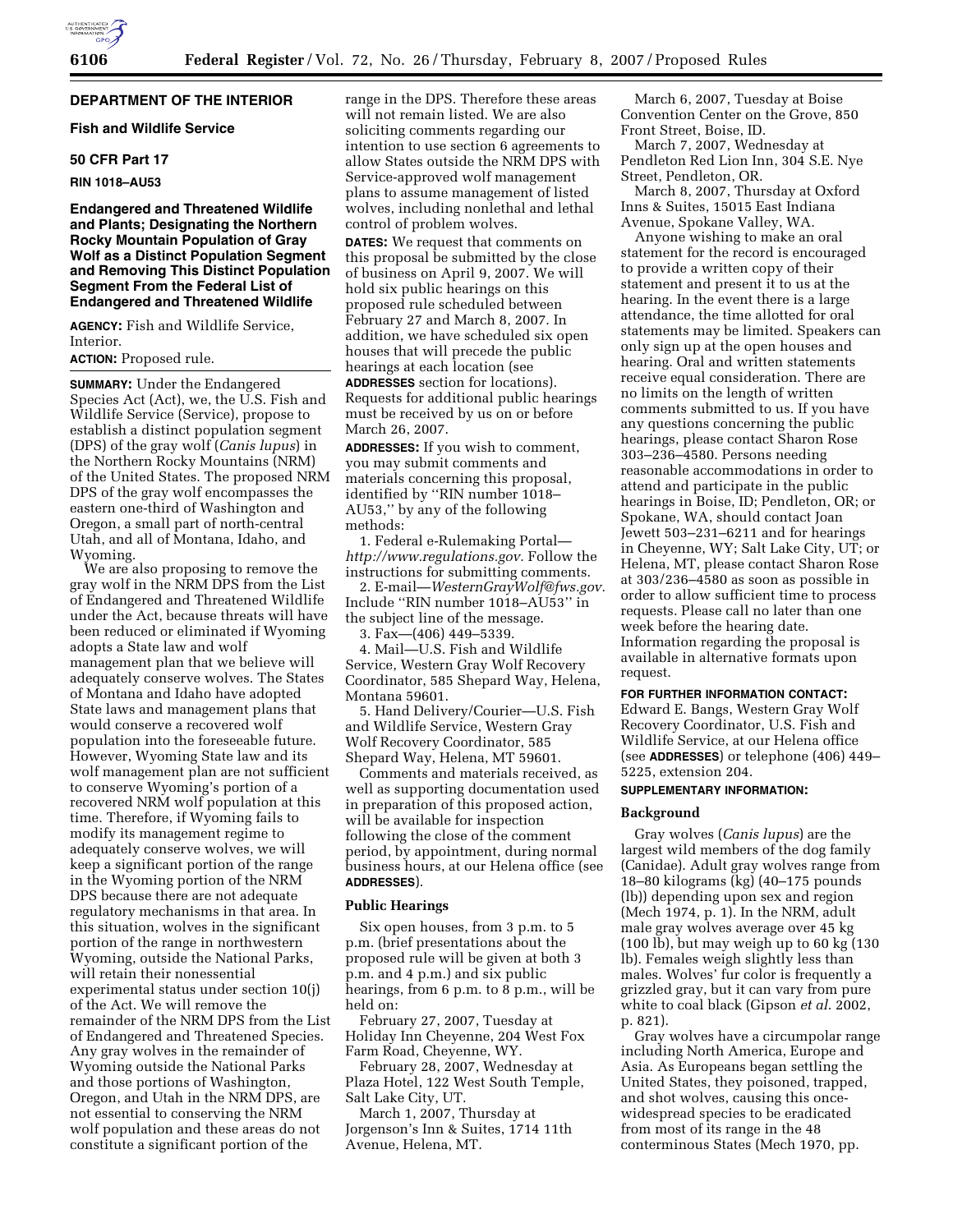31–34; McIntyre 1995, pp. 1–461). Gray wolf populations were eliminated from Montana, Idaho, and Wyoming, as well as adjacent southwestern Canada by the 1930s (Young and Goldman 1944, p. 414).

Wolves primarily prey on medium and large mammals. Wolves have a social structure, normally living in packs of 2 to 12 animals. In the NRM, pack sizes average about 10 wolves in protected areas, but a few complex packs have been substantially bigger in some areas of Yellowstone National Park (YNP) (Smith *et al.* 2006, p. 243; Service *et al.* 2006, Tables 1–3). Packs typically occupy large distinct territories 518–1,295 square kilometers  $(km<sup>2</sup>)$  (200–500 square miles  $(m<sup>i</sup>)$ ) and defend these areas from other wolves or packs. Once a given area is occupied by resident wolf packs, it becomes saturated and wolf numbers become regulated by the amount of available prey, intraspecies conflict, other forms of mortality, and dispersal. Dispersing wolves may cover large areas as lone animals as they try to join other packs or attempt to form their own pack in unoccupied habitat. Dispersal distances in the NRM average about 97 kilometers (km) (60 miles (mi)), but dispersals over 805 km (500 mi) have been documented (Boyd 2006; Boyd and Pletscher 1999, p. 1102).

Typically, only the top-ranking (''alpha'') male and female in each pack breed and produce pups (Packard 2003, p. 38; Smith *et al.* 2006, pp. 243–4; Service *et al.* 2006, Tables 1–3). Females and males typically begin breeding as 2 year-olds and may annually produce young until they are over 10 years old. Litters are typically born in April and range from 1 to 11 pups, but average around 5 pups (Service *et al.* 1989– 2006, Tables 1–3). Most years, four of these five pups survive until winter (Service *et al.* 1989–2006, Tables 1–3). Wolves can live 13 years (Holyan *et al.*  2005, p. 446) but the average lifespan in the NRM is less than 4 years (Smith *et al.* 2006, p. 245). Pup production and survival can increase when wolf density is lower and food availability per wolf increases (Fuller *et al.* 2003, p. 186). Breeding members also can be quickly replaced either from within or outside the pack (Packard 2003, p. 38; Brainerd 2006). Consequently, wolf populations can rapidly recover from severe disruptions, such as very high levels of human-caused mortality or disease. After severe declines, wolf populations can more than double in just 2 years if mortality is reduced; increases of nearly 100 percent per year have been documented in low-density suitable

habitat (Fuller *et al.* 2003, pp. 181–183; Service *et al.* 2006, Table 4).

For detailed information on the biology of this species see the ''Biology and Ecology of Gray Wolves'' section of the April 1, 2003, final rule to reclassify and remove the gray wolf from the list of endangered and threatened wildlife in portions of the conterminous United States (2003 Reclassification Rule) (68 FR 15804).

## **Recovery**

Recovery Planning and the Selection of Recovery Criteria—Shortly after listing we formed the interagency wolf recovery team to complete a recovery plan for the NRM population (Service 1980, p. i; Fritts *et al.* 1995, p. 111). The NRM Wolf Recovery Plan (Rocky Mountain Plan) was approved in 1980 (Service 1980, p. i) and revised in 1987 (Service 1987, p. i). Recovery plans are not regulatory documents and are instead intended to provide guidance to the Service, States, and other partners on methods of minimizing threats to listed species and on criteria that may be used to determine when recovery is achieved. Overall, recovery of a species is a dynamic process requiring adaptive management and judging the degree of recovery of a species is also an adaptive management process.

The Rocky Mountain Plan (Service 1987, p. 57) specifies a recovery criterion of 10 breeding pairs of wolves (defined in 1987 as 2 wolves of opposite sex and adequate age, capable of producing offspring) for 3 consecutive years in each of 3 distinct recovery areas—(1) northwestern Montana (Glacier National Park; the Great Bear, Bob Marshall, and Lincoln Scapegoat Wilderness Areas; and adjacent public and private lands), (2) central Idaho (Selway-Bitterroot, Gospel Hump, Frank Church River of No Return, and Sawtooth Wilderness Areas; and adjacent, mostly Federal, lands), and (3) the YNP area (including the Absaroka-Beartooth, North Absaroka, Washakie, and Teton Wilderness Areas; and adjacent public and private lands). The Rocky Mountain Plan states that if 2 recovery areas maintain 10 breeding pairs for 3 successive years, gray wolves in the NRM can be reclassified to threatened status and if all 3 recovery areas maintain 10 breeding pairs for 3 successive years, the NRM wolf population can be considered fully recovered and can be considered for delisting. The Plan also states that individual recovery areas meeting recovery objectives can be reclassified to threatened status and consideration can be given to reclassifying such a population to threatened under

similarity of appearance regulations after special regulations are established and a State management plan is in place for that population (Service 1987, pp. 19–20).

The 1994 environmental impact statement (EIS) reviewed wolf recovery in the NRM and the adequacy of the recovery goals (Service 1994, pp. 6:68– 78). The EIS indicated that the 1987 recovery goal was, at best, a minimum recovery goal, and that modifications were warranted on the basis of more recent information about wolf distribution, connectivity, and numbers. This review concluded that, at a minimum, the recovery goal should be,

''Thirty or more breeding pairs (*i.e.*, an adult male and an adult female wolf that have produced at least 2 pups that survived until December 31 of the year of their birth, during the previous breeding season) comprising some 300+ wolves in a metapopulation (a population that exists as partially isolated sets of subpopulations) with genetic exchange between subpopulations should have a high probability of long-term persistence'' (Service 1994, pp. 6:75). We believe that a metapopulation of this size and distribution among the three areas of core suitable habitat in the NRM DPS would result in a wolf population that is representative, resilient, and redundant and would fully achieve our recovery objectives.

We conducted another review of what constitutes a recovered wolf population in late 2001 and early 2002 (Bangs 2002). Based on the review, we adopted the 1994 EIS's more relevant and stringent definition of wolf population viability and recovery (Service 1994, p. 6:75) and began using entire States, in addition to recovery areas, to measure progress toward recovery goals (Service *et al.* 2002, Table 4). We have determined that an essential part of achieving recovery is a well-distributed number of wolf packs and individual wolves among the three States and the three recovery zones. While uniform distribution is not necessary, a welldistributed population with no one State maintaining a disproportionately low number of packs or number of individual wolves is needed.

Fostering Recovery—In 1982, a wolf pack from Canada began to occupy Glacier National Park along the United States-Canada border. In 1986, the first litter of pups documented in over 50 years was born in the Park (Ream *et al.*  1989, pp. 39–40). Also in 1986, a pack denned just east of the Park on the Blackfeet Reservation, but was not detected until 1987, when they began to depredate livestock (Bangs *et al.* 1995,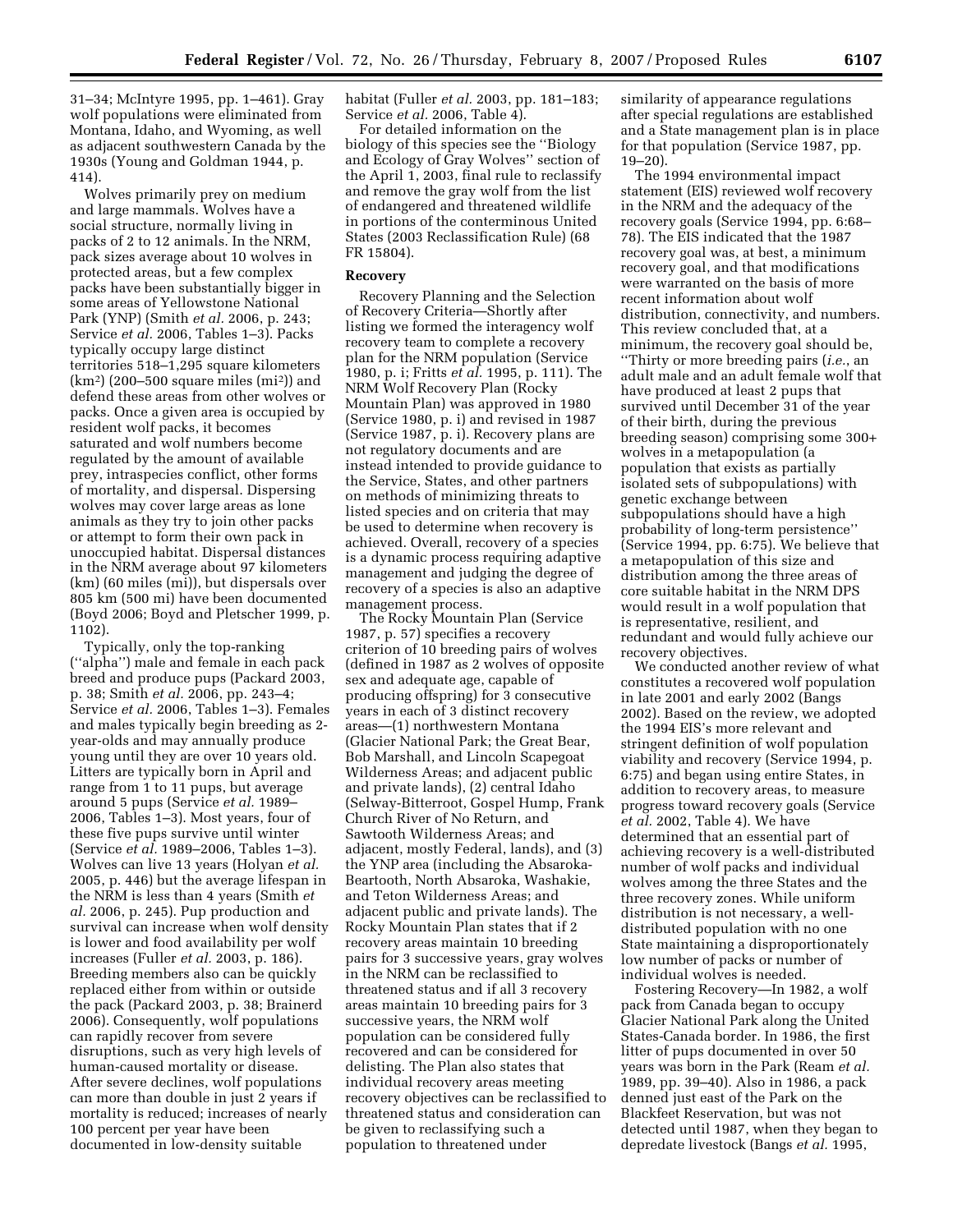p. 131). The number of wolves resulting from this ''natural'' recovery in northwestern Montana steadily increased for the next decade (Service *et al.* 2006, Table 4).

In 1995 and 1996, we reintroduced wolves from southwestern Canada to remote public lands in central Idaho and YNP (Bangs and Fritts 1996, pp. 785–786; Fritts *et al.* 1997, p. 7; Bangs *et al.* 1998, pp. 407–9). These wolves were classified as nonessential experimental populations under section 10(j) of the Act to increase management flexibility and address local and State concerns (59 FR 60252 and 60266, November 22, 1994). This reintroduction and accompanying management programs greatly expanded the numbers and distribution of wolves in the NRM. Because of the reintroduction, wolves soon became established throughout central Idaho and the Greater Yellowstone Area (GYA) (Bangs *et al.* 1998, pp. 787–789; Service *et al.* 2006, Table 4).

Monitoring and Managing Recovery— By 1989, we formed an Interagency Wolf Working Group (Working Group), composed of Federal, State, and Tribal agency personnel (Bangs 1991, p. 7; Fritts *et al.* 1995, p. 109; Service *et al.*  1989, p. 1). The Working Group, whose membership has evolved as wolf range has expanded, conducted four basic recovery tasks, in addition to the standard enforcement functions associated with the take of a listed species. These tasks were: (1) Monitor wolf distribution and numbers; (2) control wolves that attacked livestock by moving them, conducting other nonlethal measures, or by killing them; (3) conduct research on wolf relationships to ungulate prey, other carnivores and scavengers, livestock, and people; and (4) provide accurate science-based information to the public through reports and mass media so that people could develop their opinions about wolves and wolf management from an informed perspective (Service *et al.*  1989–2006, pp. 1–3).

The size and distribution of the wolf population is estimated by the Working Group each year and, along with other information, is published in interagency annual reports (Service *et al.* 1989– 2006, Table 4). Since the early 1980s, the Service and our cooperating partners have radio-collared and monitored over 814 wolves in the NRM to assess population status, conduct research, and to reduce/resolve conflicts with livestock. The Working Group's annual population estimates represent the best scientific and commercial data available regarding year-end NRM gray wolf

population size and trends, as well as distributional and other information.

Recovery by State—We measure wolf recovery by the number of breeding pairs because wolf populations are maintained by packs that successfully raise pups. We use ''breeding pairs'' to describe successfully reproducing packs (Service 1994, pp. 6:67; Bangs 2002). Breeding pairs are only measured in winter because most wolf mortality occurs in spring/summer/fall (illegal killing, agency control, and disease/ parasites) and winter is the beginning of the annual courtship and breeding season for wolves. Often we do not know if a specific pack actually contains an adult male, adult female and two pups in winter, but there is a strong correlation between wolf pack size then and its probability of being classified as a breeding pair. The group size of packs of unknown composition in winter can be used to estimate their breeding pair status (Ausband 2006). Different habitat characteristics result in slightly different probabilities of breeding pair status in each State. However, regardless of which State, overall the probability of a pack of wolves having a 90 percent chance of being a breeding pair does not occur until there are at least nine wolves in a pack in winter (Ausband 2006). In the past we had primarily used packs of known composition in winter to estimate the number that meet our breeding pair recovery criteria. However, now we can use the best information currently available and use pack size in winter as a surrogate to reliably identify their contribution toward meeting our breeding pair recovery criteria and to better predict the effect of managing for certain pack sizes on wolf population recovery.

At the end of 2000, the NRM population first met its numerical and distributional recovery goal of a minimum of 30 ''breeding pairs'' (an adult male and an adult female wolf that have produced at least 2 pups that survived until December 31 of the year of their birth, during the previous breeding season) and over 300 wolves well-distributed among Montana, Idaho, and Wyoming (68 FR 15804, April 1, 2003; Service *et al.* 2001, Table 4). This minimum recovery goal was again exceeded in 2001, 2002, 2003, 2004, 2005, and 2006 (Service *et al.* 2002– 2006, Table 4). Because the recovery goal must be achieved for 3 consecutive years, the temporal element of recovery was not achieved until the end of 2002 (Service *et al.* 2003, Table 4). By the end of 2006, the NRM wolf population had achieved its numerical and distributional recovery goal for 7 consecutive years (Service *et al.* 2001–

2006, Table 4; 68 FR 15804, April 1, 2003; 71 FR 6634, February 8, 2006).

In 2000, 8 breeding pairs and approximately 97 wolves were known to occur in Montana; 12 breeding pairs and approximately 153 wolves were known to occur in Wyoming; and 10 breeding pairs and 187 wolves were known to occur in Idaho (Service *et al.* 2001, Table 4). In 2001, 7 breeding pairs and approximately 123 wolves were known to occur in Montana; 13 breeding pairs and approximately 189 wolves were known to occur in Wyoming; and 14 breeding pairs and 251 wolves were known to occur in Idaho (Service *et al.*  2002, Table 4). In 2002, 17 breeding pairs and approximately 183 wolves were known to occur in Montana; 18 breeding pairs and approximately 217 wolves were known to occur in Wyoming; and 14 breeding pairs and 216 wolves were known to occur in Idaho (Service *et al.* 2003, Table 4). In 2003, 10 breeding pairs and approximately 182 wolves were known to occur in Montana; 16 breeding pairs and approximately 234 wolves were known to occur in Wyoming; and 25 breeding pairs and 345 wolves were known to occur in Idaho (Service *et al.*  2004, Table 4). In 2004, 15 breeding pairs and approximately 153 wolves were known to occur in Montana; 24 breeding pairs and approximately 260 wolves were known to occur in Wyoming; and 27 breeding pairs and 422 wolves were known to occur in Idaho (Service *et al.* 2005, Table 4). In 2005, 19 breeding pairs and approximately 256 wolves were known to occur in Montana; 16 breeding pairs and approximately 252 wolves were known to occur in Wyoming; and 36 breeding pairs and 512 wolves were known to occur in Idaho, for a total of 71 breeding pairs and 1,020 wolves (Service *et al.* 2006, Table 4). In late 2006, preliminary estimates indicate there are 283 wolves in at least 22 breeding pairs in Montana (C. Sime, MFWP, pers. comm.), at least 650 wolves in about 42 breeding pairs in Idaho (S. Nadeau, IDFG, pers. comm.), and 310 wolves in 25 breeding pairs in Wyoming (M. Jimenez, Service, and D. Smith, NPS, pers. comm.) combining to at least 1,243 wolves in over 89 breeding pairs in the NRM wolf population. The NRM wolf population increased an average of 26 percent annually from 1995–2005 (Service *et al.* 2006, Table 4). Figure 1 illustrates wolf population trends by State from 1979 to 2005. **BILLING CODE 4310–55–P**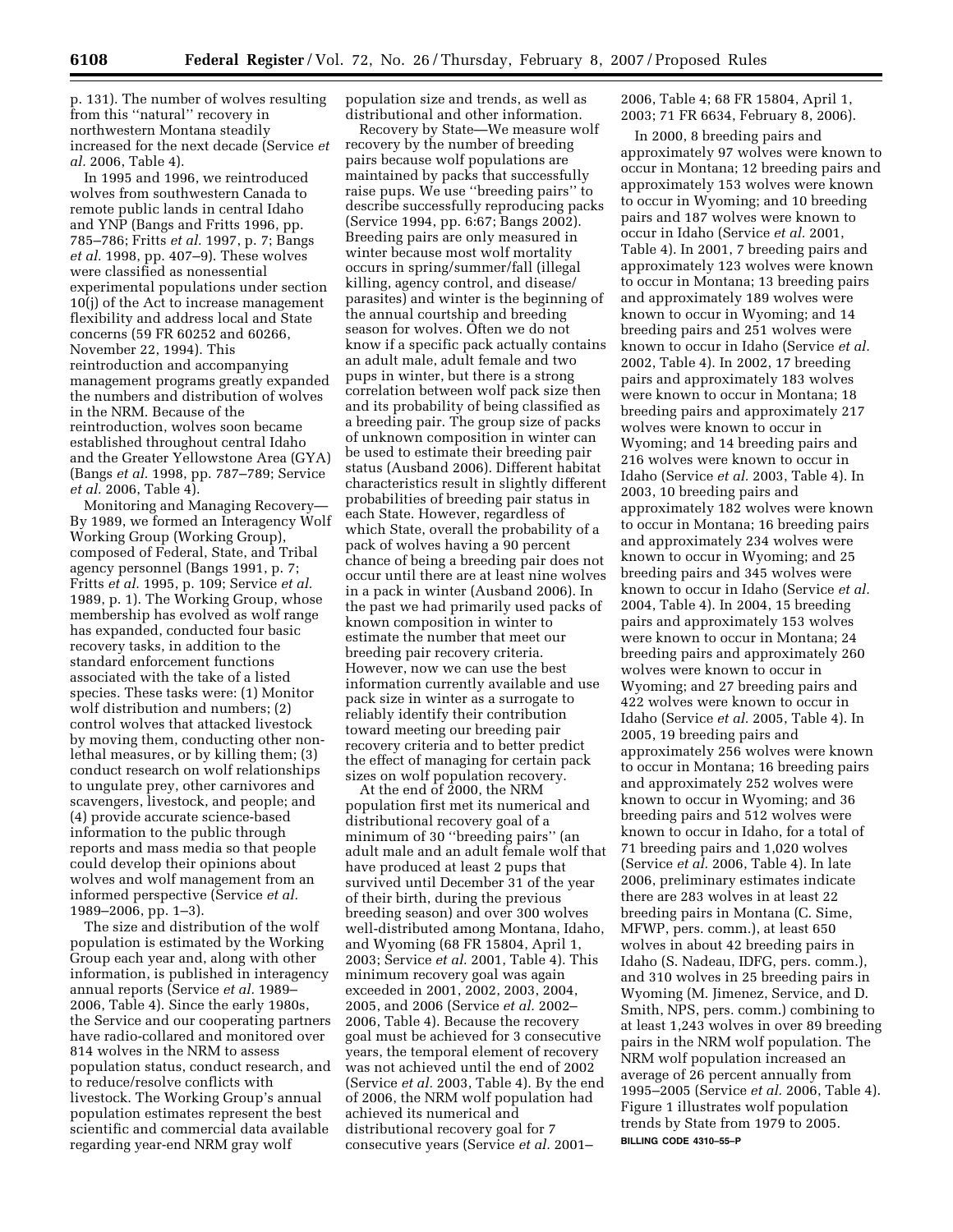

# Figure 1. Northern Rocky Mountain Wolf Population Trends

## Figure 1: Northern Rocky Mountain wolf population estimates by State, as calculated and reported in the interagency annual wolf status reports (Service et al. 1989-2006).

#### **BILLING CODE 4310–55–C**

The following section discusses recovery within each of the three major recovery areas. Because the recovery areas cross State lines, the population estimates may sum differently.

Recovery in the Northwestern Montana Recovery Area—The Northwestern Montana Recovery Area (>49,728 km2 (>19,200 mi2)) includes Glacier National Park; the Great Bear, Bob Marshall, and Lincoln Scapegoat Wilderness Areas; and adjacent public and private lands in northern Montana and the northern Idaho panhandle. Reproduction first occurred in northwestern Montana in 1986. The natural ability of wolves to find and quickly recolonize empty habitat, the interim control plan, and the interagency recovery program combined to effectively promote an increase in wolf numbers. By 1996, the number of wolves had grown to about 70 wolves in 7 known breeding pairs. However, since 1997, the number of breeding groups and number of wolves has fluctuated widely, varying from 4–12 breeding pairs and from 49–130 wolves (Service *et al.* 2006, Table 4). Our 1998 estimate was a minimum of 49 wolves in 5 known breeding pairs (Service *et al.*  1999, Table 4). In 1999, and again in 2000, 6 known breeding pairs produced pups, and the northwestern Montana population increased to about 63 wolves

(Service *et al.* 2000, 2001, Table 4). In 2001, we estimated that 84 wolves in 7 known breeding pairs occurred; in 2002, there were an estimated 108 wolves in 12 known breeding pairs; in 2003, there were an estimated 92 wolves in 4 known breeding pairs; in 2004, there were an estimated 59 wolves in 6 known breeding pairs; and in 2005, there were an estimated 130 wolves in 11 known breeding pairs (Service *et al.*  2002–2006, Table 4) (See Figure 1). In 2006, preliminary estimates indicate there are about 149 wolves in at least 12 breeding pairs in northwestern Montana (C. Sime, MFWP, pers. comm.) and for the first time about 10 wolves in two packs (1 breeding pair) were documented in the endangered area of the Idaho Panhandle (S. Nadeau, IDFG, pers. comm.).

The Northwestern Montana Recovery Area has sustained fewer wolves than the other recovery areas because there is less suitable habitat. Wolf packs in this area may be near their local social and biological carrying capacity. Some of the variation in our wolf population estimates for northwestern Montana is due to the difficulty of counting wolves in the areas' thick forests. Wolves in northwestern Montana prey mainly on white-tailed deer (*Odocoileus virginianus*) and pack size is smaller, which also makes packs more difficult to detect (Bangs *et al.* 1998, p. 878).

Increased monitoring efforts in northwestern Montana by Montana Fish, Wildlife and Parks (MFWP) in 2005 were likely responsible for some of the sharp increase in the estimated wolf population. MFWP has led wolf management in this area since February 2004. It appears that wolf numbers in northwestern Montana are likely to fluctuate around 100 wolves. Since 2001, this area has maintained an average of nearly 96 wolves and about 8 known breeding pairs (Service *et al.*  2006, Table 4).

Northwestern Montana's wolves are demographically and genetically linked to both the wolf population in Canada and in central Idaho (Pletscher *et al.*  1991, pp. 547–8; Boyd and Pletscher 1999, pp. 1105–1106). Wolf dispersal into northwestern Montana from both directions will continue to supplement this segment of the overall wolf population, both demographically and genetically (Boyd 2006; Forbes and Boyd 1996, p. 1082; Forbes and Boyd 1997, p. 1226; Boyd *et al.* 1995, p. 140).

Wolf conflicts with livestock have fluctuated with wolf population size and prey population density (Service *et al.* 2005, Table 5). For example, in 1997, immediately following a severe winter that reduced white-tailed deer populations in northwestern Montana, wolf conflicts with livestock increased dramatically, and the wolf population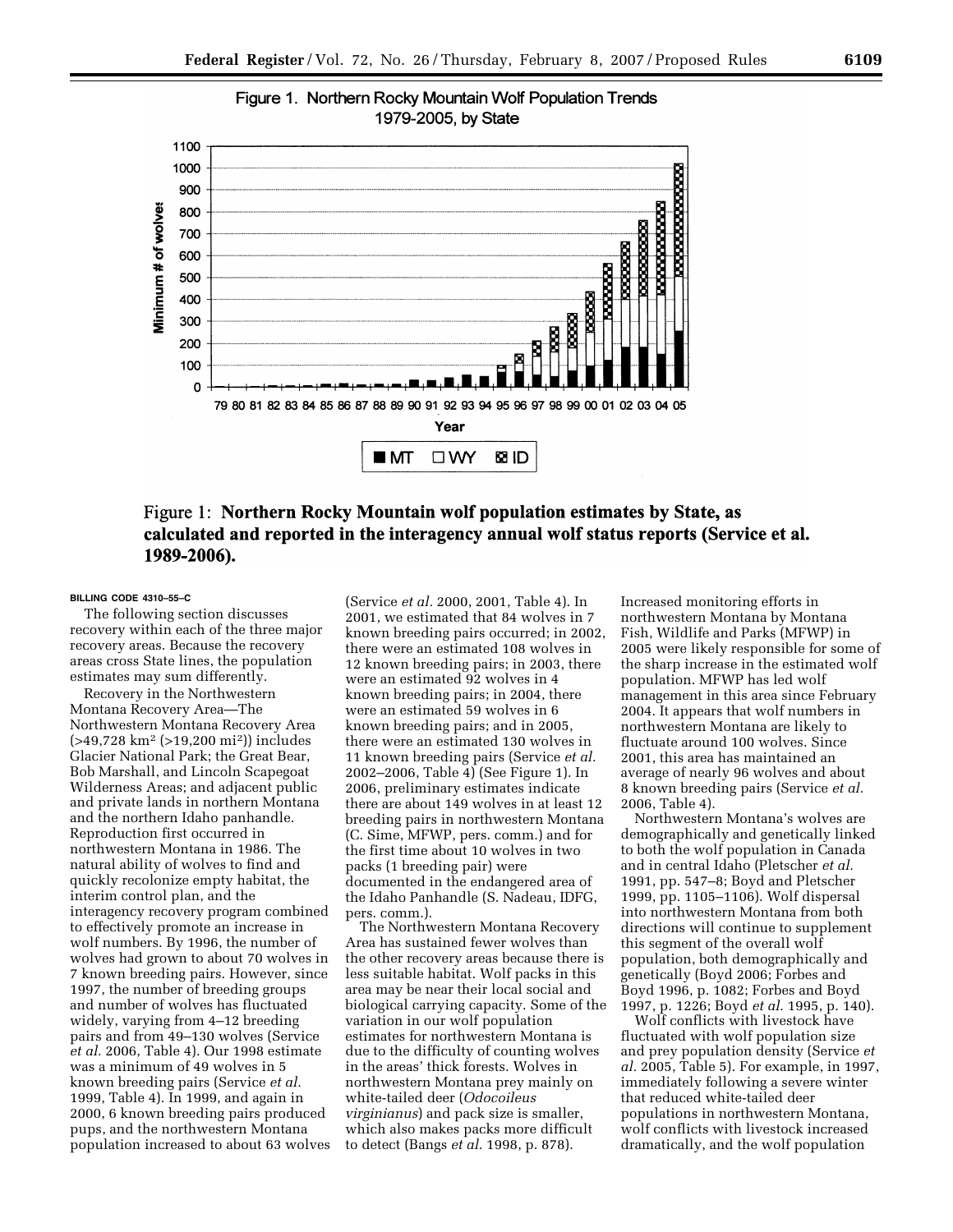declined (Bangs *et al.* 1998, p. 878). Wolf numbers increased as wild prey numbers rebounded. Unlike YNP or the central Idaho Wilderness, northwestern Montana lacks a large core refugium that contains large numbers of overwintering wild ungulates. Therefore, wolf numbers are not ever likely to be as high in northwestern Montana as they are in central Idaho or the GYA. However, the population has persisted for nearly 20 years and is robust today (Service *et al.*  2006, Table 4). State management, pursuant to the Montana State wolf management plan, will ensure this population continues to persist (see Factor D).

Recovery in the Central Idaho Recovery Area—The Central Idaho Recovery Area (53,600 km2 [20,700 mi2]) includes the Selway Bitterroot, Gospel Hump, Frank Church River of No Return, and Sawtooth Wilderness Areas; adjacent to mostly Federal lands in central Idaho; and adjacent parts of southwest Montana (Service 1994, p. iv). In January 1995, 15 young adult wolves were captured in Alberta, Canada, and released by the Service in central Idaho (Bangs and Fritts 1996, p. 409; Fritts *et al.* 1997, p. 7). In January 1996, an additional 20 wolves from British Columbia were released (Bangs *et al.* 1998, p. 787). Central Idaho contains the greatest amount of highly suitable wolf habitat compared to either northwestern Montana or the GYA (Oakleaf *et al.* 2006, p. 559). In 1998, the central Idaho wolf population consisted of a minimum of 114 wolves, including 10 known breeding pairs (Bangs *et al.*  1998, p. 789). By 1999, it had grown to about 141 wolves in 10 known breeding pairs (Service *et al.* 2000, Table 4). By 2000, this population had 192 wolves in 10 known breeding pairs, and by 2001, it had climbed to about 261 wolves in 14 known breeding pairs (Service *et al.*  2001, 2002, Table 4). In 2002, there were 284 wolves in 14 known breeding pairs; in 2003, there were 368 wolves in 26 known breeding pairs; in 2004, there were 452 wolves in 30 known breeding pairs and, by the end of 2005, there were 512 wolves in 36 known breeding pairs (Service *et al.* 2003–2006, Table 4). As in the Northwestern Montana Recovery Area, some of the Central Idaho Recovery Area's increase in its estimated wolf population in 2005 was due to an increased monitoring effort by the Idaho Department of Fish and Game (IDFG) (See Figure 1). In 2006, we estimated there were 713 wolves in at least 46 breeding pairs in central Idaho (S. Nadeau, IDFG, C. Sime, MFWP, pers. comm.).

Recovery in the Greater Yellowstone Area—The GYA recovery area (63,700

km2 [24,600 mi2]) includes YNP; the Absaroka Beartooth, North Absaroka, Washakie, and Teton Wilderness Areas (the National Park/Wilderness units); and adjacent public and private lands in Wyoming; and adjacent parts of Idaho and Montana (Service 1994, p. iv). The wilderness portions of the GYA are rarely used by wolves due to high elevation, deep snow, and low productivity in terms of sustaining yearround wild ungulate populations (Service *et al.* 2006, Figure 3). In 1995, 14 wolves from Alberta, representing 3 family groups, were released in YNP (Bangs and Fritts 1996, p. 409; Fritts *et al.* 1997, p. 7; Phillips and Smith 1996, pp. 33–43). Two of the three groups produced young in late April. In 1996, this procedure was repeated with 17 wolves from British Columbia, representing 4 family groups. Two of the groups produced pups in late April. Finally, 10 5-month old pups removed from northwestern Montana were released in YNP in the spring of 1997 (Bangs *et al.* 1998, p. 787).

By 1998, the wolves had expanded from YNP into the GYA with a population that consisted of 112 wolves, including 6 breeding pairs that produced 10 litters of pups (Service *et al.* 1999, Table 4). The 1999 population consisted of 118 wolves, including 8 known breeding pairs (Service *et al.*  2000, Table 4). In 2000, the GYA had 177 wolves, including 14 known breeding pairs, and there were 218 wolves, including 13 known breeding pairs, in 2001 (Service *et al.* 2001, 2002, Table 4). In 2002, there were an estimated 271 wolves in 23 known breeding pairs; in 2003, there were an estimated 301 wolves in 21 known breeding pairs; in 2004, there were an estimated 335 wolves in 30 known breeding pairs; and in 2005, there were an estimated 325 wolves in 20 known breeding pairs (Service *et al.* 2003–2006, Table 4) (See Figure 1). In 2006, we estimated there were 371 wolves in at least 30 breeding pairs in the GYA (D. Smith, NPS, M. Jimenez, Service, C. Sime, MFWP, pers. comm.).

Wolf numbers in the GYA were stable in 2005, but known breeding pairs dropped by 30 percent to only 20 pairs (Service *et al.* 2006, Table 4). The population recovered somewhat in 2006, primarily because wolves outside YNP in WY grew to about 174 wolves in 15 breeding pairs (M. Jimenez, pers. comm.). Most of this decline occurred in YNP (which declined from 171 wolves in 16 known breeding pairs in 2004, to 118 wolves in 7 breeding pairs in 2005 (Service *et al.* 2005, 2006, Table 4) and likely occurred because: (1) Highly suitable habitat in YNP is saturated with

wolf packs; (2) conflict among packs appears to be limiting population density; (3) there are fewer elk (Cervus canadensis) than when reintroduction took place (White and Garrott 2006, p. 942; Vucetich *et al.* 2005, p. 259); and (4) a suspected, but as yet unconfirmed, outbreak of disease, canine parvovirus (CPV) or canine distemper, reduced pup survival to 20 percent in 2005 (Service *et al.* 2006, Table 2; Smith *et al.* 2006, p. 244). Additional significant growth in the National Park/Wilderness portions of the Wyoming wolf population is unlikely because suitable wolf habitat is saturated with resident wolf packs. In 2006, we estimated there were about 136 wolves in 10 breeding pairs in YNP (D. Smith, NPS, pers. comm.). Maintaining wolf populations above recovery levels in the GYA segment of the NRM area will likely depend on wolf packs living outside the National Park/Wilderness portions of Wyoming.

For detailed information on the history of NRM wolf recovery, recovery planning (including defining appropriate recovery criteria), population monitoring (through the end of 2005), and cooperation and coordination with our partners in achieving recovery, see the ''Recovery'' section of the August 1, 2006, 12-month finding on a petition to establish and delist the NRM gray wolf population (including population estimates through the end of 2005) (71 FR 43411–43413).

#### **Previous Federal Action**

In 1974, four subspecies of gray wolf were listed as endangered including the NRM gray wolf (*Canis lupus irremotus*); the eastern timber wolf (*C. l. lycaon*) in the northern Great Lakes region; the Mexican wolf (*C. l. baileyi*) in Mexico and the southwestern United States; and the Texas gray wolf (*C. l. monstrabilis*) of Texas and Mexico (39 FR 1171, January 4, 1974). In 1978, we published a rule (43 FR 9607, March 9, 1978) relisting the gray wolf as endangered at the species level (*C. lupus*) throughout the conterminous 48 States and Mexico, except for Minnesota, where the gray wolf was reclassified to threatened. At that time, critical habitat was designated in Minnesota and Isle Royale, Michigan.

On November 22, 1994, we designated unoccupied portions of Idaho, Montana, and Wyoming as two nonessential experimental population areas for the gray wolf under section 10(j) of the Act. The Yellowstone Experimental Population Area consists of that portion of Idaho east of Interstate 15; that portion of Montana that is east of Interstate 15 and south of the Missouri River from Great Falls, Montana, to the eastern Montana border; and all of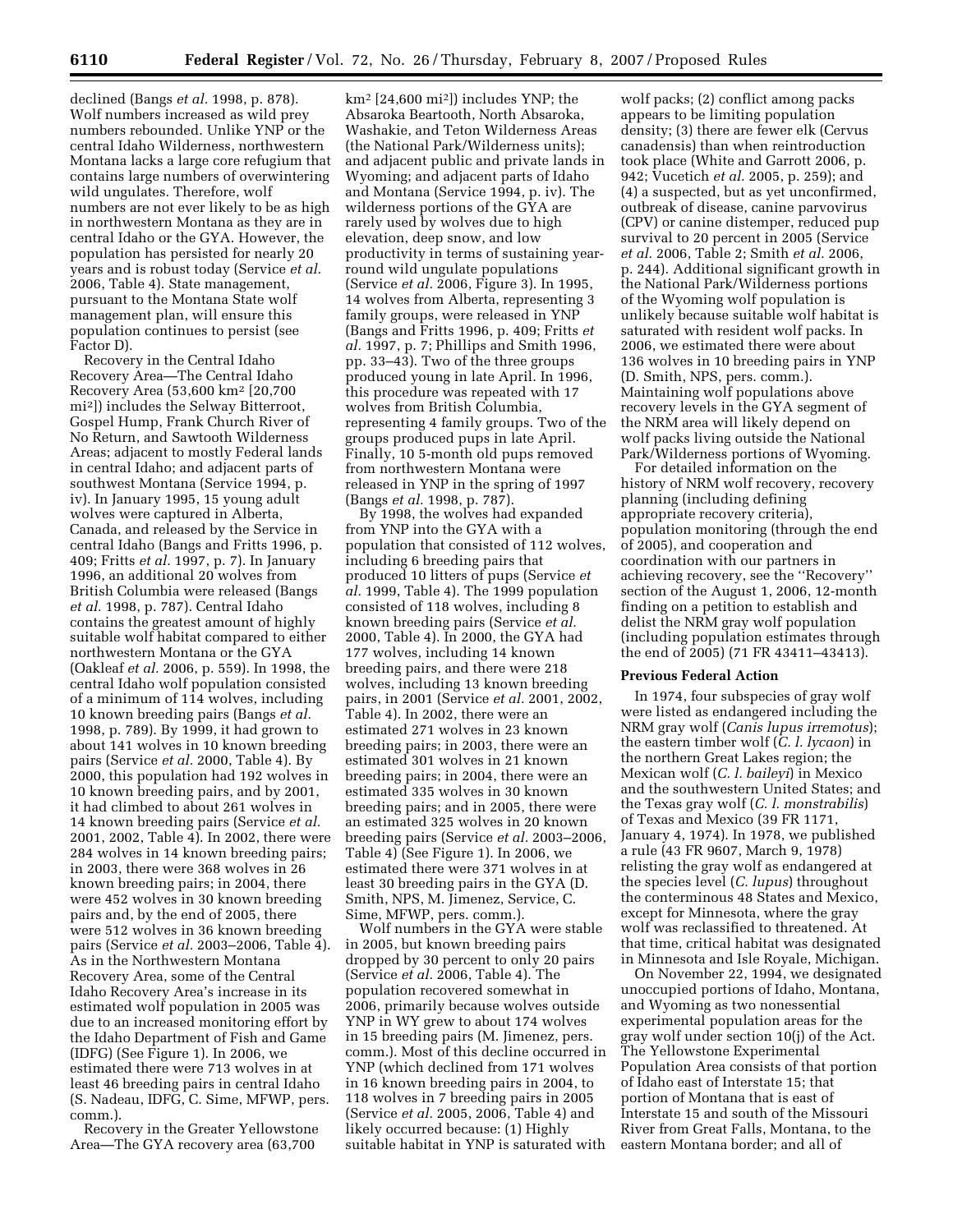Wyoming (59 FR 60252, November 22, 1994). The Central Idaho Experimental Population Area consists of that portion of Idaho that is south of Interstate 90 and west of Interstate 15; and that portion of Montana south of Interstate 90, west of Interstate 15 and south of Highway 12 west of Missoula (59 FR 60266, November 22, 1994). This designation assisted us in initiating gray wolf reintroduction projects in central Idaho and the GYA (59 FR 60252, November 22, 1994). On January 6, 2005, we revised the regulations under section 10(j) and liberalized management options for problem wolves (70 FR 1286). We also encouraged State and Tribal leadership in wolf management in the nonessential experimental population areas (70 FR 1286, January 6, 2005) where States and Tribes had Service-approved wolf management plans.

The wolf population in the NRM achieved its numerical and distributional recovery goals at the end of 2000 (Service *et al.* 2001, Table 4). The temporal portion of the recovery goal was achieved at the end of 2002 (Service *et al.* 2001–2003, Table 4). Prior to delisting, the Service required that Idaho, Montana, and Wyoming develop wolf management plans to provide assurances that adequate regulatory mechanisms would exist should the Act's federal protections be removed. The Service determined that Montana and Idaho's laws and wolf management plans were adequate to assure the Service that their share of the NRM wolf population would be maintained above recovery levels and approved those two State plans. However, we determined that problems with the Wyoming legislation and plan, and inconsistencies between the law and management plan did not allow us to approve Wyoming's approach to wolf management (Williams 2004). In response, Wyoming litigated this issue (Wyoming U.S. District Court 04–CV– 0123–J and 04–CV–0253–J consolidated). The Wyoming Federal District Court dismissed the case on procedural grounds (360 F. Supp 2nd 1214 March 18, 2005). Wyoming appealed that decision but the Tenth Circuit Court of Appeals agreed with the District Court decision on April 3, 2006 (442 F. 3rd 1262).

On October 30, 2001, we received a petition from the Friends of the Northern Yellowstone Elk Herd, Inc., that sought removal of the NRM gray wolf from endangered status under the Act (Knuchel 2001). On July 19, 2005, we received a petition dated July 13, 2005, from the Office of the Governor, State of Wyoming and the Wyoming

Game and Fish Commission to revise the listing status for the gray wolf by establishing the NRM DPS and to remove the gray wolf in the NRM DPS from the Federal List of Endangered and Threatened Species (Freudenthal 2005). On October 26, 2005, we published a 90-day finding that considered the collective weight of evidence and initiated a 12-month status review (70 FR 61770, October 26, 2005). On August 1, 2006, we announced a 12-month finding that the petitioned action (delisting in all of Montana, Idaho, and Wyoming) was not warranted because Wyoming State law and its wolf management plan did not provide the necessary regulatory mechanisms to ensure that Wyoming's numerical and distributional share of a recovered NRM wolf population would be conserved (71 FR 43410, August 1, 2006).

On February 8, 2006, we published an Advanced Notice of Proposed Rulemaking (ANPR) announcing our intention to conduct a rulemaking to establish a DPS of the gray wolf in the NRM and to remove this DPS from the List of Endangered and Threatened Species, if Wyoming adopts a State law and a State wolf management plan that is approved by the Service (71 FR 6634).

For detailed information on previous Federal actions see the ANPR (71 FR 6634, February 8, 2006) and the 2003 Reclassification Rule (68 FR 15804, April 1, 2003).

## **Distinct Vertebrate Population Segment Policy Overview**

Pursuant to the Act, we consider for listing any species, subspecies, or, for vertebrates, any DPS of these taxa if there is sufficient information to indicate that such an action may be warranted. To interpret and implement the DPS provision of the Act and congressional guidance, the Service and the National Marine Fisheries Service (NMFS) published, on December 21, 1994, a draft Policy Regarding the Recognition of Distinct Vertebrate Population Segments under the Act and invited public comments on it (59 FR 65884–65885). After review of comments and further consideration, the Service and NMFS adopted the interagency policy as issued in draft form, and published it in the **Federal Register** on February 7, 1996 (61 FR 4722–4725). This policy addresses the recognition of a DPS for potential listing, reclassification, and delisting actions.

## **Discreteness and Significance of the Proposed DPS**

Under our DPS policy, three factors are considered in a decision regarding

the establishment and classification of a possible DPS. These are applied similarly for additions to the list of endangered and threatened species, reclassification of already listed species, and removals from the list. The first two factors—discreteness of the population segment in relation to the remainder of the taxon; and the significance of the population segment to the taxon to which it belongs—bear on whether the population segment is a valid DPS. If a population meets both tests, it is a DPS and then the third factor is applied—the population segment's conservation status is evaluated in relation to the Act's standards for listing, delisting, or reclassification (i.e., is the DPS endangered or threatened).

#### **Analysis for Discreteness**

Under our Policy Regarding the Recognition of Distinct Vertebrate Population Segments, a population segment of a vertebrate taxon may be considered discrete if it satisfies either one of the following conditions—(1) is markedly separated from other populations of the same taxon as a consequence of physical, physiological, ecological, or behavioral factors (quantitative measures of genetic or morphological discontinuity may provide evidence of this separation); or (2) is delimited by international governmental boundaries within which differences in control of exploitation, management of habitat, conservation status, or regulatory mechanisms exist that are significant in light of section  $4(a)(1)(D)$  of the Act.

#### **Defining the Boundaries of the Proposed NRM DPS**

Our DPS policy allows for artificial or manmade boundary such as a road or highway to be used as a boundary of convenience in order to clearly identify the geographic area included within a DPS designation. The boundaries of the proposed NRM DPS include all of Montana, Idaho, and Wyoming, the eastern third of Washington and Oregon, and a small part of north central Utah. Specifically, the DPS includes that portion of Washington east of Highway 97 and Highway 17 north of Mesa and that portion of Washington east of Highway 395 south of Mesa. It includes that portion of Oregon east of Highway 395 and Highway 78 north of Burns Junction and that portion of Oregon east of Highway 95 south of Burns Junction. Finally, the DPS includes that portion of Utah east of Highway 84 and north of Highway 80. The center of these roads will be deemed the border of the DPS (see Figure 2). **BILLING CODE 4310–55–P**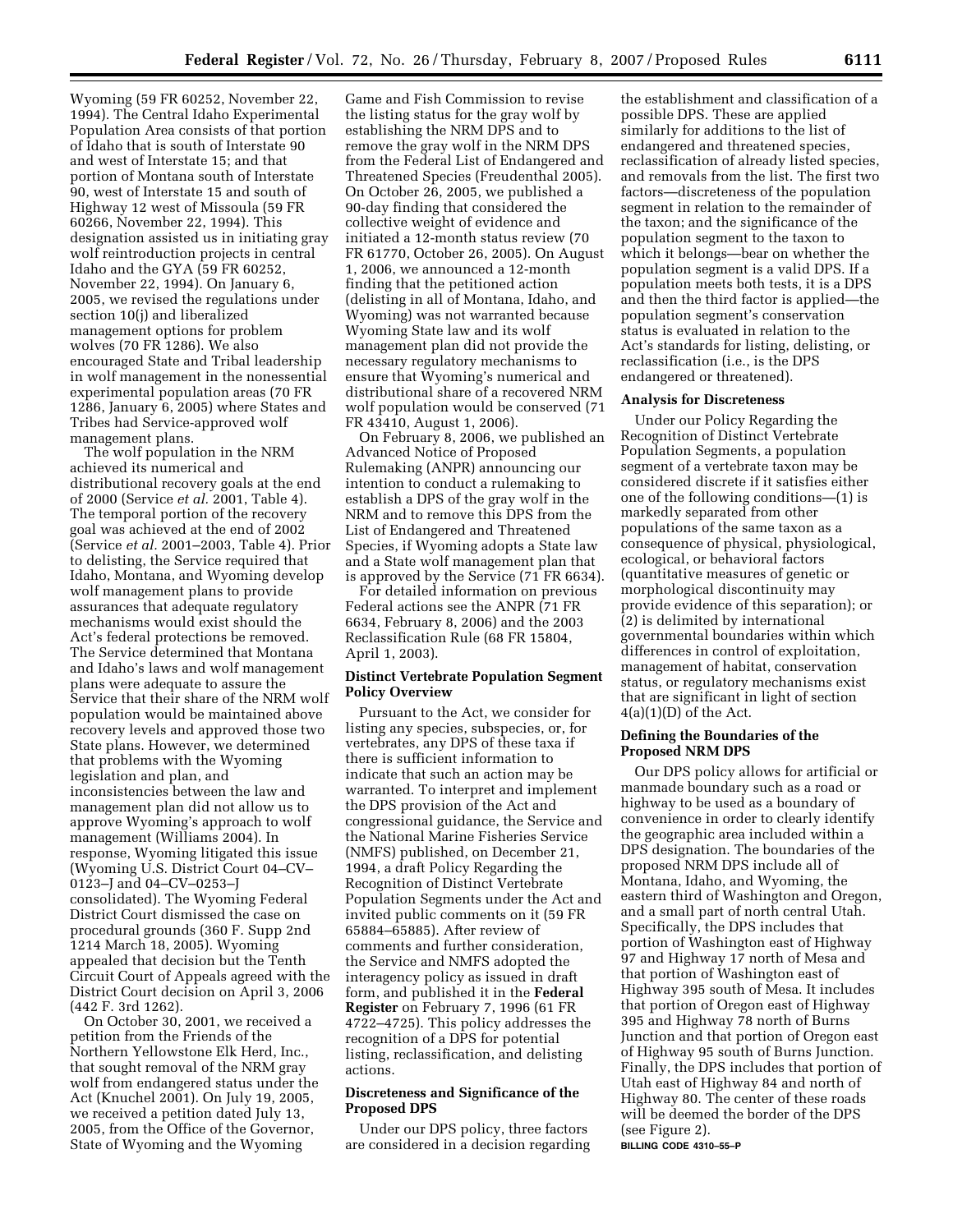

#### **BILLING CODE 4310–55–C**

One factor we considered in defining the boundaries of the proposed NRM DPS was the documented current distribution of all known wolf pack locations in 2004 (Service *et al.* 2005, Figure 1). We also viewed the annual distribution of wolf packs back to 2002; *i.e.*, the first year the population exceeded the recovery goal through 2005 (Service *et al.* 2002–2006, Figure 1; Bangs *et al.* in press b). Our estimate of

the overall area occupied by wolf packs in the NRM would not have substantially changed our conclusions had we included other years of data, so we used the 2004 data that had already been analyzed in the February 8, 2006 ANPR. All known wolf packs in recent history have only been located in Montana, Idaho, and Wyoming. Only occasional lone dispersing wolves from the NRM population have been documented beyond those three States,

in eastern Washington, eastern Oregon, northern Utah, central Colorado, and South Dakota (Boyd 2006).

Dispersal distances played a key role in determining how far to extend the DPS. We examined the known dispersal distance of over 200 marked dispersing wolves from the NRM, primarily using radio-telemetry locations and recoveries of the carcasses of marked wolves from the 1980s until the present time (Boyd and Pletscher 1999, p. 1097; Boyd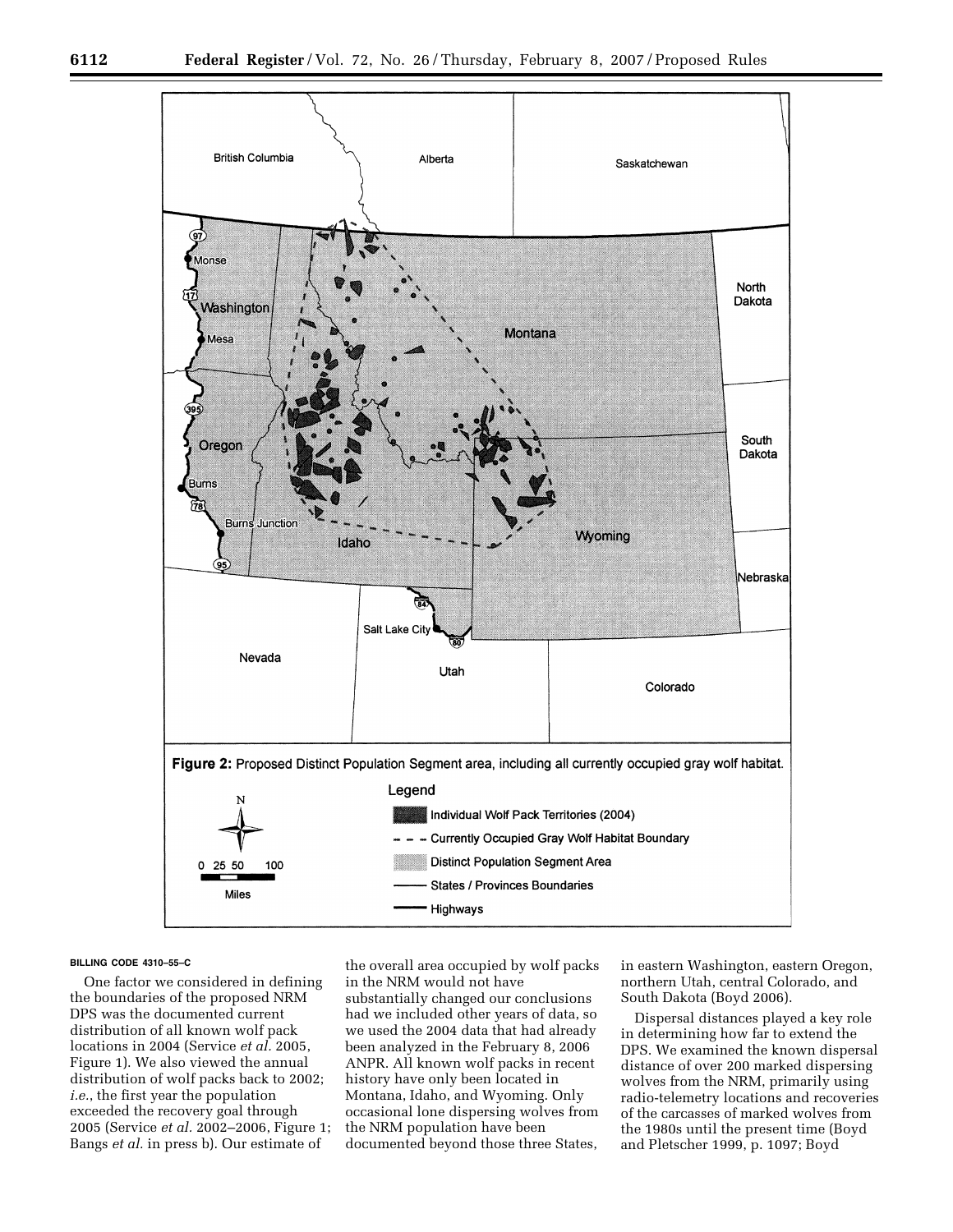2006). These data indicate the average dispersal distance of wolves from the NRM for the last 10 years was about 97 km (60 mi) (Boyd 2006). We determined that 180 mi (290 km), three times the average dispersal distance, was a breakpoint in our data for unusually longdistance dispersal out from existing wolf pack territories. Only 8 wolves (none of which subsequently bred) have dispersed farther and remained in the United States. No wolf traveling that far has ever come back to the core population in Montana, Idaho, or Wyoming. Only dispersal from the NRM packs to areas within the United States was considered in these calculations because we were trying to determine the appropriate DPS boundaries within the United States. Dispersers to Canada were irrelevant because the Canadian border is to form the northern edge of the DPS. Thus, we plotted the average dispersal distance and three times the average dispersal distance out from existing wolf pack territories. The resulting map indicated a wide-band of likely wolf dispersal that might be frequent enough to result in additional pack establishment from the core wolf population given the availability of nearby suitable habitat. Our specific data on wolf dispersal in the NRM may not be applicable to other areas of North America (Mech and Boitani 2003, p. 13– 16).

We also examined suitable wolf habitat in Montana, Idaho, and Wyoming (Oakleaf *et al.* 2006, pp. 555– 558) and throughout the western United States (Carroll *et al.* 2003, p. 538, 2006, pp. 27–30) by comparing the biological and physical characteristics of areas currently occupied by wolf packs with the characteristics of adjacent areas that remain unoccupied by wolf packs. The basic findings and predictions of those models (Oakleaf *et al.* 2006, p. 559; Carroll *et al.* 2003, p. 541; Carroll *et al.*  2006, p. 32) were similar in many respects. Suitable wolf habitat in the NRM DPS is typically characterized by public land, mountainous forested habitat, abundant year-round wild ungulate populations, lower road density, lower numbers of domestic livestock that were only present seasonally, few domestic sheep (*Ovis*  sp.), low agricultural use, and low human populations (see Factor A below under Summary of Factors Affecting the Species). The models indicate a large block of suitable wolf habitat exists in central Idaho and the GYA, and to a lesser extent in northwestern Montana. These findings support the recommendations of the 1987 wolf recovery plan (Service 1987) that

identified those three areas as the most likely locations to support a recovered wolf population. The models indicate there is little suitable habitat within the portion of the NRM DPS in Washington, Oregon, or Utah (see Factor A).

Unsuitable habitat also is important in determining the boundaries of our DPS. Model predictions by Oakleaf *et al.*  (2006, p. 559) and Carroll *et al.* (2003, pp. 540–541, 2006, p. 27) and our observations during the past 20 years (Bangs *et al.* 2004, p. 93; Service *et al.*  2006, Figures 1–4, Table 4) indicate that non-forested rangeland and croplands associated with intensive agricultural use (prairie and high desert) preclude wolf pack establishment and persistence. This unsuitability is due to chronic conflict with livestock and pets, local cultural intolerance of large predators, and wolf behavioral characteristics that make them extremely vulnerable to human-caused mortality in open landscapes (see Factor A). We looked at the distribution of large expanses of unsuitable habitat that would form a 'barrier' or natural boundary separating the current population from both the southwestern and midwestern wolf populations and from the core of any other possible wolf population that might develop in the foreseeable future in the northwestern United States.

Within the NRM DPS, we included the eastern parts of Washington and Oregon and a small portion of north central Utah, because—(1) these areas are within a 97- to 290-km (60- to 180 mi) band from the core wolf population where dispersal is likely; (2) lone dispersing wolves have been found in these areas in recent times (Boyd 2006); (3) these areas contain some suitable habitat (see Factor A for a more in-depth discussion of suitable habitat); and (4) the potential for connectivity exists between the relatively small and fragmented habitat patches in these areas and the large blocks of suitable habitat in the NRM DPS. If wolf packs do establish in these areas, they would likely be more connected to the core populations in central Idaho and northwestern Wyoming than to any future wolf populations that might become established in other large blocks of suitable habitat outside the NRM DPS. As noted earlier, large swaths of unsuitable habitat would isolate these populations from other suitable habitat patches to the west or south.

Although we have received reports of individual and wolf family units in the North Cascades of Washington (Almack and Fitkin 1998, pp. 7–13), agency efforts to confirm them were unsuccessful and to date no individual

wolves or packs have ever been confirmed there (Boyd and Pletscher 1999, p. 1096; Boyd 2006). Intervening unsuitable habitat makes it highly unlikely that wolves from the NRM population have dispersed to the North Cascades of Washington in recent history. However, if the wolf were to be delisted in the NRM DPS, it would remain protected by the Act as endangered outside the DPS.

We propose to include all of Wyoming, Montana, and Idaho in the NRM DPS because (1) their State regulatory frameworks apply State-wide; and (2) expanding the proposed DPS beyond a 97- to 290-km (60- to 180-mi) band of likely dispersal to include the entire State adds only unsuitable habitat. Although including all of Wyoming in the NRM DPS results in including portions of the Sierra Madre, the Snowy, and the Laramie Ranges, we do not consider these areas to be suitable wolf habitat. Oakleaf *et al.*  (2006, pp. 558–559; Oakleaf 2006) chose not to analyze these areas of southeast Wyoming because they are fairly intensively used by livestock and are surrounded with, and interspersed by, private land, making pack establishment unlikely. While Carroll *et al.* (2003, p. 541; 2006, p. 32) optimistically predicted these areas were suitable habitat, the model predicted that under current conditions these areas were largely sink habitat and that by 2025 (within the foreseeable future) they were likely to be ranked as low occupancy because of human population growth and road development. We chose not to extend the NRM DPS border beyond eastern Montana and Wyoming, although those adjacent portions of North Dakota and South Dakota only contain unsuitable habitat.

Given the available information on potentially suitable habitat, expansion of the DPS to include Colorado or larger portions of Utah would have required significant expansion of the DPS south and west. Given current occupancy, and consideration of the significant portion of the range language in the Act's definition of threatened and endangered, we concluded that a smaller DPS centered around occupied suitable habitat was more appropriate.

Markedly Separated from Other Populations of the Taxon—The eastern edge of the proposed NRM DPS (see Figure 2) is about 644 km (400 mi) from the western edge of the area currently occupied by the Western Great Lakes wolf population (eastern Minnesota) and is separated from it by hundreds of miles of unsuitable habitat (See discussion of suitable habitat in Factor A). The southern edge of the NRM DPS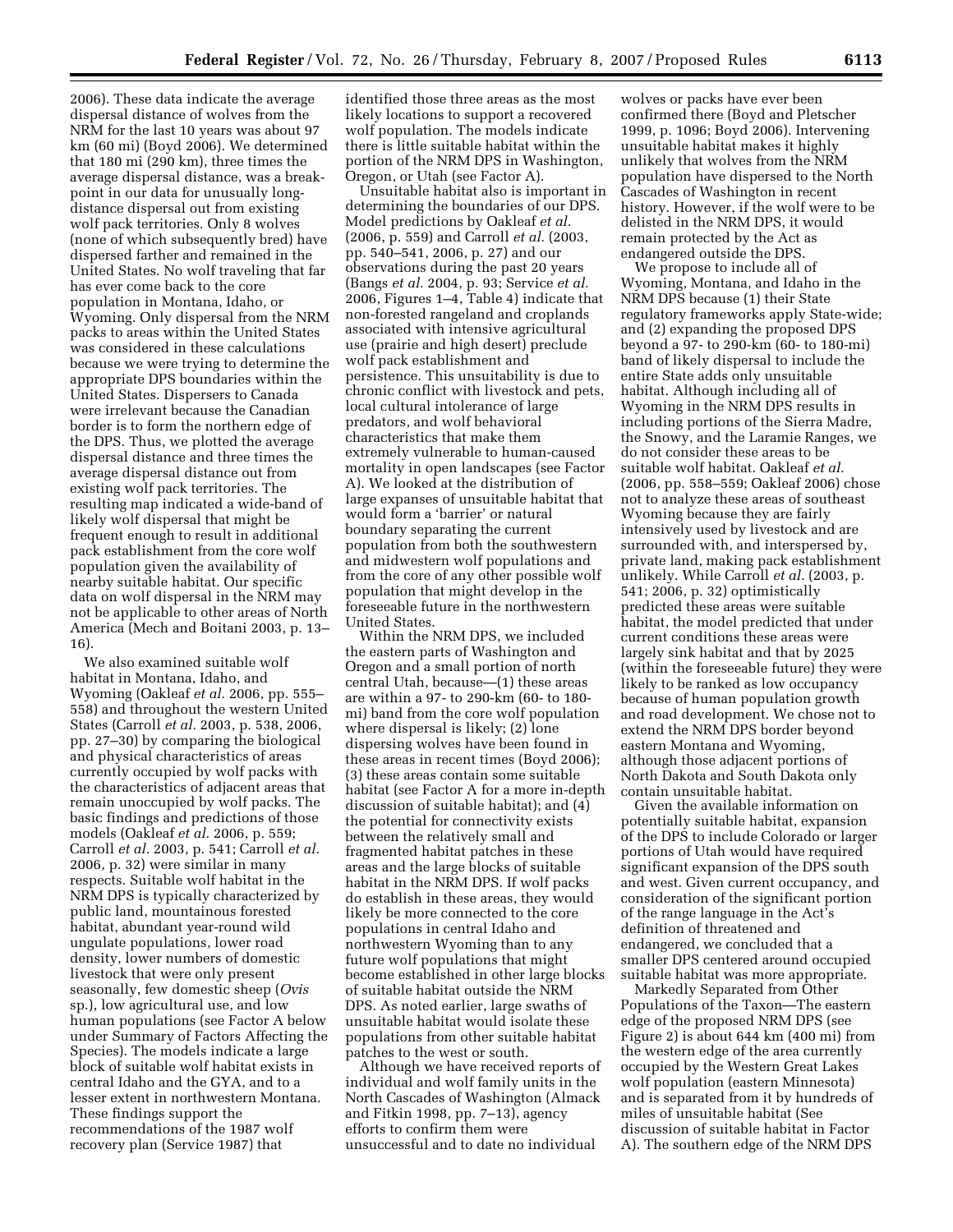border is about 724 km (450 mi) from the nonessential experimental populations of wolves in the southwestern United States with vast amounts of unoccupied marginal or unsuitable habitat separating them. Although individual wolves have occasionally been sighted west of the DPS boundary (likely individuals dispersing from Idaho or Canada), no wolf packs are known to occur west of the proposed DPS. No wolves from other U.S. populations are known to have dispersed as far as the borders of the NRM DPS.

Although dispersal distance data for North America (Fritts 1983, pp. 166– 167; Missouri Department of Conservation 2001, pp. 1–2; Ream *et al.*  1991, pp. 351–352; Boyd and Pletscher 1999, p. 1094; Boyd 2006) show that gray wolves can disperse over 805 km (500 mi) from existing wolf populations, the average dispersal of NRM wolves is about 97 km (60 mi). Only 8 of nearly 200 confirmed NRM wolf dispersal events from 1994 through 2004 have been over 290 km (180 mi) (Boyd 2006). Six of these eight confirmed United States long-distance dispersers remained within the proposed DPS. None of those long-distance wolves found mates nor survived long enough to breed in the United States (Boyd 2006).

Of the three wolves that dispersed into eastern Oregon, two died and one was relocated by the Service back to central Idaho. Of the two wolves that dispersed into eastern Washington, one died and the other moved north into Canada. A wolf that dispersed to northern Utah was incidentally captured by a coyote trapper and relocated back to Wyoming by the Service in late 2002. Another wolf that dispersed into the same area of northern Utah was incidentally killed in a coyote trap in 2006. The first wolf confirmed to have dispersed (within the United States) beyond the border of the proposed NRM DPS was killed by a vehicle collision along Interstate 70 in north-central Colorado in spring 2004. Although not confirmed, in early 2006, video footage of a black wolf-like canid was taken near Walden in northern Colorado, suggesting another possible dispersing wolf had traveled into Colorado. The subsequent status or location of that animal is unknown. Finally, in spring 2006, the carcass of a male black wolf was found along Interstate 90 in western South Dakota. Genetic testing confirmed it was a wolf that had dispersed from the Yellowstone area. We expect that occasional lone dispersing wolves will continue to disperse beyond the currently occupied

wolf habitat area in Montana, Idaho, and Wyoming, as well as into States adjacent to the NRM DPS, but that pack development and persistence outside the proposed NRM DPS is highly unlikely in the foreseeable future.

No connectivity currently exists between the three United States gray wolf populations, nor are there any resident wolf packs in intervening areas. While it is theoretically possible that a lone wolf might transverse over 644 km (400 mi) from one population to the other, movement between these populations has never been documented and is extremely unlikely because of both the distance and the large gaps in suitable habitat between the populations. Furthermore, the DPS Policy does not require complete separation of one DPS from other populations, but instead requires ''marked separation.'' Thus, if occasional individual wolves or packs disperse among populations, the NRM DPS could still display the required discreteness. Based on the information presented above, we have determined that NRM gray wolves are markedly separated from all other gray wolves in the United States.

Management Differences Among the United States and Canadian Wolf Populations—The DPS Policy allows us to use international borders to delineate the boundaries of a DPS if there are differences in control of exploitation, conservation status, or regulatory mechanisms between the countries. Significant differences exist in management between U.S.-Canadian wolf populations. Therefore, we will continue to use the United States-Canada border to mark the northern boundary of the DPS due to the difference in control of exploitation, conservation status, and regulatory mechanisms between the two countries. About 52,000 to 60,000 wolves occur in Canada where suitable habitat is abundant (Boitani 2003, p. 322). Because of this abundance, protection and intensive management are not necessary to conserve the wolf in Canada. This contrasts with the situation in the United States, where, to date, intensive management has been necessary to recover the wolf. Wolves in Canada are not protected by Federal laws and are only minimally protected in most Canadian provinces (Pletscher *et al.* 1991, p. 546). If delisted, States in the NRM would carefully monitor and manage to retain populations at or above the recovery goal (see Factor D below).

## **Analysis for Significance**

If we determine a population segment is discrete, we next consider available

scientific evidence of its significance to the taxon to which it belongs. Our DPS policy states that this consideration may include, but is not limited to, the following: (1) Persistence of the discrete population segment in an ecological setting unusual or unique for the taxon; (2) evidence that loss of the discrete population segment would result in a significant gap in the range of the taxon; (3) evidence that the discrete population segment represents the only surviving natural occurrence of a taxon that may be more abundant elsewhere as an introduced population outside its historic range; and/or (4) evidence that the discrete population segment differs markedly from other populations of the species in its genetic characteristics. Below we address Factors 1 and 2. Factors 3 and 4 do not apply to the proposed NRM DPS and thus are not included in our analysis for significance.

Unusual or Unique Ecological Setting—Within the range of holarctic wolves, the NRM has among the highest diversity of large predators occupying the same areas as a large variety of native ungulate prey species, resulting in complex ecological interaction between the ungulate prey, predator, and scavenger groups (Smith *et al.* 2003, p. 331). In the NRM DPS, gray wolves share habitats with black bears (*Ursus americanus*), grizzly bears (*U. arctos horribilis*), cougars (*Felis concolor*), lynx (*Lynx canadensis*), wolverine (*Gulo gulo*), coyotes (*Canis latrans*), badgers (*Taxidea taxus*), bobcats (*Felis rufus*), fisher (*Martes pennanti*), and marten (*Martes americana*). The unique and diverse assemblage of native prey include elk, mule deer (*Odocoileus hemionus*), white-tailed deer, moose (*Alces alces*), woodland caribou (*Rangifer caribou*), bighorn sheep (*Ovis canadensis*), mountain goats (*Oreamnos americanus*), pronghorn antelope (*Antilocapra americana*), bison (*Bison bison*) (only in the GYA), and beaver (*Castor canadensis*). This complexity leads to unique ecological cascades in some areas, such as in YNP (Smith *et al.*  2003, pp. 334–338; Robbins 2004, pp. 80–81; Campbell *et al.* 2006, pp. 747– 753). For example, wolves appear to be changing elk behavior and elk relationships and competition with other ungulates and other predators (*e.g.*, cougars) that did not occur when wolves were absent. These complex interactions could be increasing streamside willow production and survival (Ripple and Beschta 2004, p. 755), which in turn can affect beaver and nesting by riparian birds (Nievelt 2001). This suspected pattern of wolf-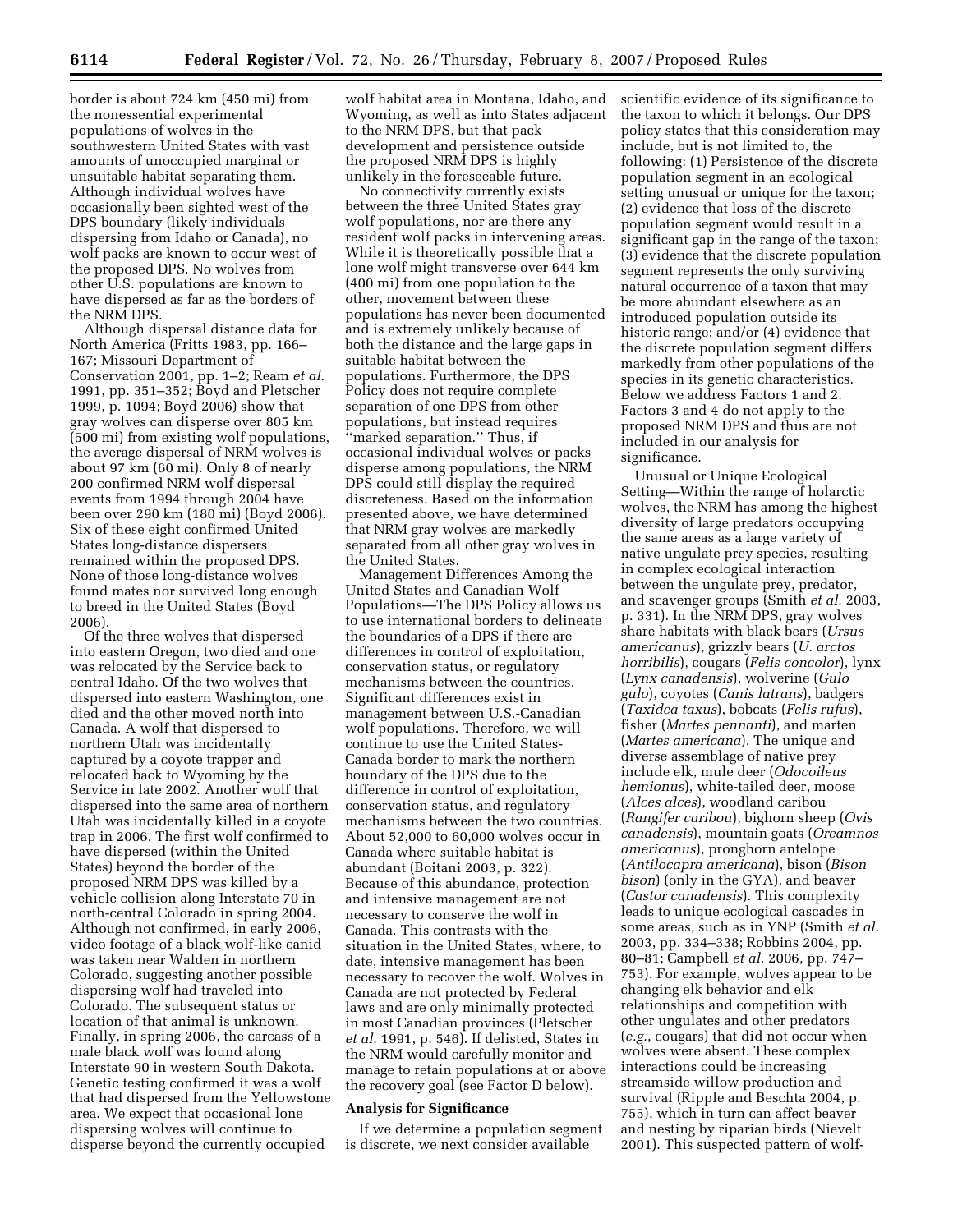caused changes also may be occurring with scavengers, whereby wolf predation is providing a year-round source of food for a diverse variety of carrion feeders (Wilmers *et al.* 2003, p. 996). The wolf population in the NRM has significantly extended the range of the gray wolf in the continental United States into a much more diverse, ecologically complex, and unique assemblage of species than is found elsewhere within historical wolf habitat in the northern hemisphere, including Europe and Asia.

Significant Gap in the Range of the Taxon—Loss of the NRM wolf population would represent a significant gap in the holarctic range of the taxon. Wolves once lived throughout most of North America. Wolves have been extirpated from most of the southern portions of their North American range. The loss of the NRM wolf population would represent a significant gap in the species' holarctic range in that this loss would create a 15 degree latitudinal or over 1,600-km (1,000-mi) gap across the Rocky Mountains between the Mexican wolf and wolves in Canada. If this potential gap were realized, substantial cascading ecological impacts would occur in that area (Smith *et al.* 2003, pp. 334–338; Robbins 2004, pp. 80–81; Campbell *et al.* 2006, pp. 747–753).

Given the wolf's historic occupancy of the conterminous States and the portion of the historic range the conterminous States represent, recovery in the lower 48 States has long been viewed as important to the taxon (39 FR 1171, January 4, 1974; 43 FR 9607, March 9, 1978). The proposed NRM DPS is significant in achieving this objective, as it is 1 of only 3 populations of wolves in the lower 48 States and constitutes nearly 20 percent of all wolves in the lower 48 States.

We conclude, based on our analysis of the best available scientific information, that the NRM DPS is significant to the taxon in that NRM wolves exist in a unique ecological setting and their loss would represent a significant gap in the range of the taxon. Therefore, the NRM DPS meets the criterion of significance under our DPS policy.

## **Summary of Factors Affecting the Species**

Section 4 of the Act and regulations (50 CFR Part 424) promulgated to implement the listing provisions of the Act set forth the procedures for listing, reclassifying, and delisting species. The Act defines ''species'' to also include any subspecies or, for vertebrates, any DPS. Because the NRM gray wolf population is discrete and significant, as defined above, it warrants recognition as a DPS under the Act and our policy (61 FR 4722). Species may be listed as threatened or endangered if one or more of the five factors described in section 4(a)(1) of the Act threaten the continued existence of the species. A species may be delisted, according to 50 CFR 424.11(d), if the best scientific and commercial data available substantiate that the species is neither endangered nor threatened because of (1) extinction, (2) recovery, or (3) error in the original data used for classification of the species.

A recovered population is one that no longer meets the Act's definition of threatened or endangered. Determining whether a species is recovered requires consideration of the same five categories of threats specified in section 4(a)(1). This analysis of threats is an evaluation of both the threats currently facing the species and the threats that are reasonably likely to affect the species in the foreseeable future following the delisting or downlisting and the removal or reduction of the Act's protections.

For the purposes of this proposed rule, we consider ''foreseeable future'' to be 30 years. We use 30 years because it is a reasonable timeframe for analysis of future potential threats as they relate to wolf biology. The average gray wolf breeds at 30 months of age and replaces itself in 3 years (Fuller *et al.* 2003, p. 175; Smith *et al.* 2006, pp. 244–245). We used 10 wolf generations (30 years) to represent a reasonable biological timeframe to determine if impacts could be significant. To the extent practical, we assessed all potential threats to the wolf population based upon that 30-year foreseeable timeframe.

A species is ''endangered'' for purposes of the Act if it is in danger of extinction throughout all or a ''significant portion of its range'' and is ''threatened'' if it is likely to become endangered within the foreseeable future throughout all or a ''significant portion of its range.'' The following describes how we interpret the terms ''range'' and ''significant'' as used in the phrase ''significant portion of its range,'' and explains the bases for our use of those terms in this rule.

## **''Range''**

The word ''range'' in the phrase ''significant portion of its range'' refers to the range in which a species currently exists, not to the historical range of the species where it once existed. The context in which the phrase is used is crucial. Under the Act's definitions, a species is ''endangered'' only if it ''is in danger of extinction'' in the relevant

portion of its range. The phrase ''is in danger'' denotes a present-tense condition of being at risk of a future, undesired event. To say that a species ''is in danger'' in an area that is currently unoccupied, such as unoccupied historical range, would be inconsistent with common usage. Thus, ''range'' must mean ''currently-occupied range,'' not ''historical range.'' This interpretation of ''range'' is further supported by the fact that section 4(a)(1)(A) of the Act requires us to consider the ''present'' or ''threatened'' (*i.e.*, future), rather than the past, ''destruction, modification, or curtailment'' of a species' habitat or range in determining whether a species is endangered or threatened.

However, the Ninth Circuit Court of Appeals appeared to conclude, without any analysis or explanation that the ''range'' referred to in the SPR phrase includes the historical range of the species. The court stated that a species ''can be *extinct* 'throughout \* \* \* a significant portion of its range' if there are major geographical areas in which it is no longer viable but once was,'' and then faults the Secretary for not ''at least explain[ing] her conclusion that the area in which the species can no longer live is not a significant portion of its range.'' *Defenders of Wildlife* v. *Norton,* 258 F.3d 1136, 1145 (emphasis added). This would suggest that the range we must analyze in assessing endangerment includes unoccupied historical range *i.e.*, the places where the species was once viable but no longer exists.

The statute does not support this interpretation. This interpretation is based on what appears to be an inadvertent misquote of the relevant statutory language. In addressing this issue, the Ninth Circuit states that the Secretary must determine whether a species is ''extinct throughout \* \* \* a significant portion of its range.'' *Id.* If that were true, we would have to study the historical range. But that is not what the statute says, and the Ninth Circuit quotes the statute correctly elsewhere in its opinion. Under the Act, we are not to determine if a species is ''extinct throughout  $* * * a$  significant portion of its range,'' but are to determine if it ''is in danger of extinction throughout \* \* \* a significant portion of its range.'' A species cannot presently be ''in danger of extinction'' in that portion of its range where it ''was once viable but no longer is''—if by the latter phrase the court meant lost historical habitat. In that portion of its range, the species has by definition ceased to exist. In such situations, it is not ''in danger of

extinction''; it is extinct.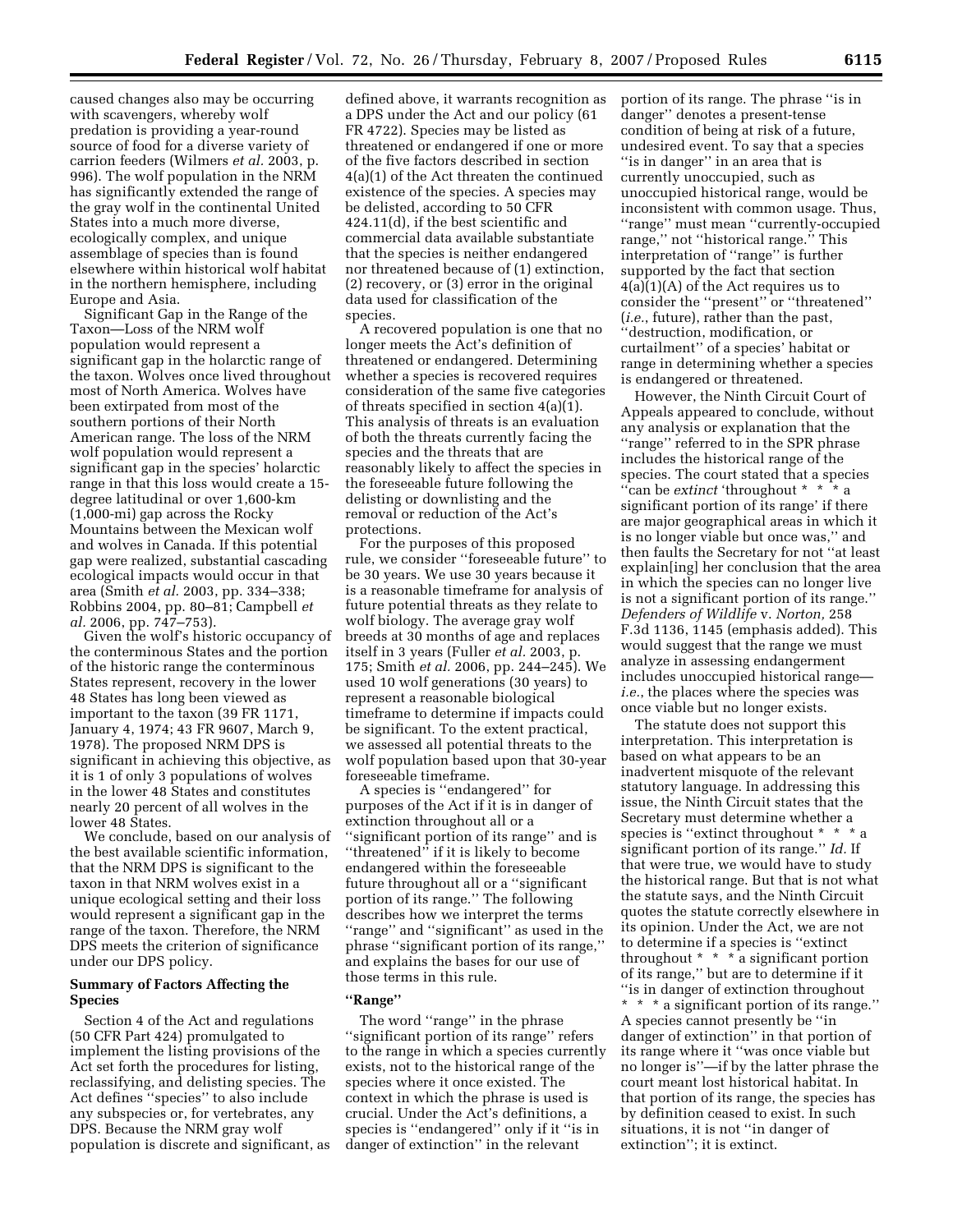Although we must focus on the range in which the species currently exists, data about the species' historical range and how the species came to be extinct in that location may be relevant in understanding or predicting whether a species is ''in danger of extinction'' in its current range and therefore relevant to our 5 factor analysis. But the fact that it has ceased to exist in what may have been portions of its historical range does not necessarily mean that it is ''in danger of extinction'' in a significant portion of the range where it currently exists. For the purposes of this notice we consider the range of the gray wolf to be the entire geographic area delineated by the boundaries of the NRM DPS.

#### **''Significant''**

The Act does not clearly indicate what portion(s) of a species' range should be considered ''significant.'' Most dictionaries list several definitions of ''significant.'' For example, one standard dictionary defines ''significant'' as ''important,'' ''meaningful,'' ''a noticeably or measurably large amount,'' or ''suggestive'' (Merriam-Webster's Collegiate Dictionary 1088 10th ed. 2000). If it means a ''noticeably or measurably large amount,'' then we would have to focus on the size of the range in question, either in relation to the rest of the range or perhaps even in absolute terms. If it means ''important,'' then we would have to consider factors in addition to size in determining a portion of a species' range is ''significant.'' For example, would a key breeding ground of species be ''significant,'' even if it was only a small part of the species' entire range?

One district court interpreted the term to mean ''a noticeably or measurably large amount'' without analysis or any reference to other alternate meanings, including ''important'' or ''meaningful.'' *Defenders of Wildlife* v. *Norton,* 239 F. Supp. 2d 9, 19 (D.D.C. 2002). We consider the court's interpretation to be unpersuasive because the court did not explain why we could not employ another, equally plausible definition of ''significant.'' It is impossible to determine from the word itself, even when read in the context of the entire statute, which meaning of ''significant'' Congress intended. Moreover, even if it were clear which meaning was intended, ''significant'' would still require interpretation. For example, if it were meant to refer to size, what size would be ''significant'': 30 percent, 60 percent, 90 percent? Should the percentage be the same in every case or for each species? Moreover, what

factors, if any, would be appropriate to consider in making a size determination? Is size all by itself ''significant,'' or does size only become ''significant'' when considered in combination with other factors? On the other hand, if ''significant'' were meant to refer to importance, what factors would need to be considered in deciding that a particular portion of a species' range is ''important'' enough to trigger the protections of the Act?

Where there is ambiguity in a statute, as with the meaning of ''significant,'' the agency charged with administering the statute, in this case the Service, has broad discretion to resolve the ambiguity and give meaning to the term. As the Supreme Court has stated:

In *Chevron,* this Court held that ambiguities in statutes within an agency's jurisdiction to administer are delegations of authority to the agency to fill the statutory gap in reasonable fashion. Filling these gaps, the Court explained, involves difficult policy choices that agencies are better equipped to make than courts. If a statute is ambiguous, and if the implementing agency's construction is reasonable, *Chevron* requires a federal court to accept the agency's construction of the statute, even if the agency's reading differs from what the court believes is the best statutory interpretation.

*Nat'l Cable & Telecomms. Ass'n* v. *Brand X Internet Servs.,* 545 U.S. 967, 980 (2005) (internal citations omitted).

We have broad discretion in defining what portion of a species' range is ''significant.'' No ''bright line'' or ''predetermined'' percentage of historical range loss is considered ''significant'' in all cases, and we may consider factors other than simply the size of the range portion in defining what is ''significant.'' In light of the general ecosystems conservation purposes and findings in section 2 of the Act, out goal is to define ''significant'' in such a way as to insure the conservation of the species protected by the Act. In determining whether a range portion is significant, we consider the ecosystems on which the species that use that range depend as well as the values listed in the Act that would be impaired or lost if the species were to become extinct in that portion of the range or in the range as a whole.

However, our discretion in defining ''significant'' is not unlimited. The Ninth Circuit Court of Appeals, while acknowledging that we have ''a wide degree of discretion in delineating'' what portion of a range is "significant," appeared to set outer limits of that discretion. *See Defenders of Wildlife* v. *Norton,* 258 F.3d 1136. On the one hand, it rejected what it called a

quantitative approach to defining ''significant,'' where a ''bright line'' or ''predetermined'' percentage of historical range loss is considered "significant" in all cases. 258 F.3d. at 1143. As the court explained:

First, it simply does not make sense to assume that the loss of a predetermined percentage of habitat or range would necessarily qualify a species for listing. A species with an exceptionally large historical range may continue to enjoy healthy population levels despite the loss of a substantial amount of suitable habitat. Similarly, a species with an exceptionally small historical range may quickly become endangered after the loss of even a very small percentage of habitat.

The Ninth Circuit concluded that what is ''significant'' must ''necessarily be determined on a case by case basis,'' and must take into account not just the size of the range but also the biological importance of the range to the species. 258 F.3d. at 1143. At the other end of the spectrum, the Ninth Circuit rejected what it called ''the faulty definition offered by us,'' a definition that holds that a portion of a species' range is ''significant'' only if the threats faced by the species in that area are so severe as to threaten the viability of the species as a whole. 258 F.3d. at 1143, 1146. It thus appears that within the two outer boundaries set by the Ninth Circuit, we have wide discretion to give the definitive interpretation of the word ''significant'' in the phrase ''significant portion of its range.''

Based on these principles, we consider the following factors in determining whether a portion of a range is ''significant''—quality, quantity, and distribution of habitat relative to the biological requirements of the species; the historical value of the habitat to the species; the frequency of use of the habitat; the uniqueness or importance of the habitat for other reasons, such as breeding, feeding, migration, wintering, or suitability for population expansion; genetic diversity; and other biological factors. We focus on portions of a species' range that are important to the conservation of the species, such as ''recovery units'' identified in approved Section 4 recovery plans; unique habitat or other ecological features that provide adaptive opportunities that are of conservation importance to the species; and ''core'' populations that generate additional individuals of a species that can, over time, replenish depleted populations or stocks at the periphery of the species' range. We do not apply the term ''significant'' to portions of the species' range that constitute lessproductive peripheral habitat, artificially-created habitat, or areas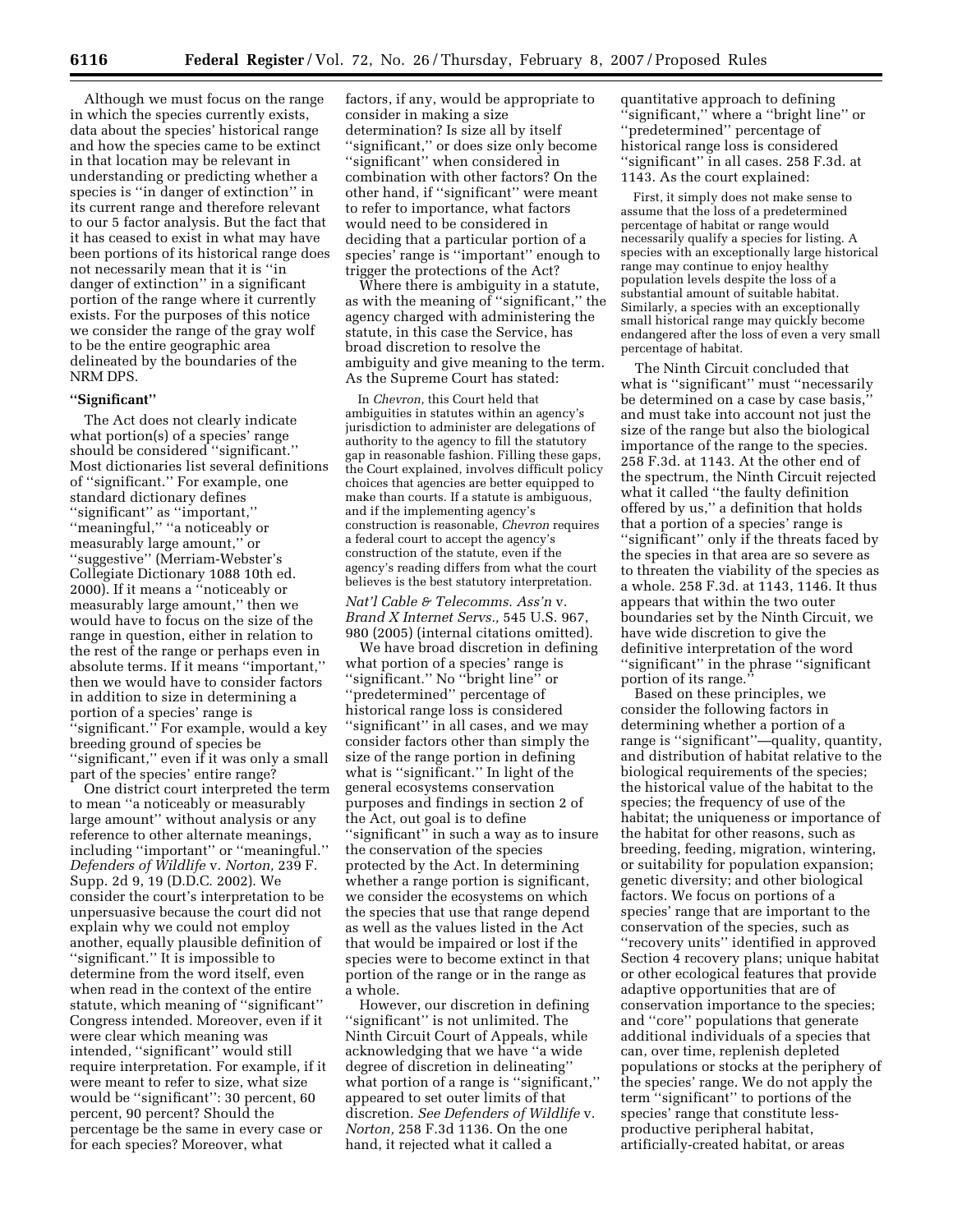where wildlife species have established themselves in urban or suburban settings— such portions of the species' range are not ''significant,'' in our view, to the conservation of the species as required by the Act.

In order to finalize this rule as proposed, Wyoming would have to adopt a State law and wolf management plan that would adequately conserve a recovered wolf population into the foreseeable future in the significant portion of range outside the National Parks in northwestern Wyoming. If Wyoming takes these steps and provides the Service with a statute and wolf management plan that we approve and which contains the necessary adequate regulatory measures, it is our intent to reopen the public comment period with respect to this proposed rule in order to receive comments on the Wyoming statute and wolf management plan before we would issue a final rule.

However, if Wyoming has not taken these steps by the date that a final decision is to be made, we have carefully considered the requirements of the Act and the record before us and concluded that an alternative approach may be in order. Specifically, it would then be our intention instead to reclassify the portions of the DPS in the States of Idaho and Montana, Washington, Oregon, and Utah as ''not listed.'' We would also reclassify the portion of Wyoming that is not a significant portion of the range and the portion that is in the National Parks in Wyoming as ''not listed''. The DPS would no longer exist. The significant portion of the range that exists outside the National Parks within the State of Wyoming would continue to be listed as ''nonessential experimental'' based on the biologically significant nature of that portion of the species' range and the continuing unacceptable level of threats that occur under the State's current statute and management plan. Accordingly, we request that comments also be submitted which specifically address this alternative as well as the proposal to establish this DPS.

The following analysis examines all significant factors currently affecting the NRM wolf population or likely to affect it within the foreseeable future.

## *A. The Present or Threatened Destruction, Modification, or Curtailment of Its Habitat or Range*

The NRM DPS is approximately 980,803 km2 (378,690 mi2) and includes 411,308 km2 (158,807 mi2) of Federal land (42 percent); 53,701 km2 (20,734 mi2) of State land (5 percent); 39,026 km2 (15,068 mi2) of Tribal land (4 percent); and 467,604 km2 (180,543 mi2) of private land (48 percent). The DPS contains large amounts of three Ecoregion Divisions—Temperate Steppe (prairie) (312,148 km2 [120,521 mi2]); Temperate Steppe Mountain (forest) (404,921 km2 [156,341 mi2]); and Temperate Desert (high desert) (263,544 km2 [101,755 mi2]) (Bailey 1995, p. iv). The following analysis focuses on suitable habitat within the DPS and currently occupied areas (which may include intermittent unsuitable habitat). Finally, unsuitable habitat, ungulate populations, and connectivity are discussed.

Suitable Habitat—Wolves once occupied or transited most, if not all, of the proposed NRM DPS. However, much of the wolf's historical range within this area has been modified for human use and is no longer suitable habitat. We have reviewed the quality, quantity, and distribution of habitat relative to the biological requirements of wolves; the historic value of the habitat to wolves; the frequency of use of the habitat; the uniqueness or importance of the habitat for other reasons, such as breeding, feeding, migration, wintering, or suitability for population expansion; genetic diversity; and other biological factors. In doing so we used two relatively new models, Oakleaf *et al.*  (2006, pp. 555–558) and Carroll *et al.*  (2006, pp. 27–31), to help us gauge the current amount and distribution of suitable wolf habitat in the NRM. Both models ranked areas as suitable habitat if they had characteristics that suggested they might have a 50 percent or greater chance of supporting wolf packs. Suitable wolf habitat in the NRM was typically characterized by both models as public land with mountainous, forested habitat that contains abundant year-round wild ungulate populations, low road density, low numbers of domestic livestock that are only present seasonally, few domestic sheep, low agricultural use, and few people. Unsuitable wolf habitat was typically just the opposite (i.e., private land, flat open prairie or desert, low or seasonal wild ungulate populations, high road density, high numbers of year-round domestic livestock including many domestic sheep, high levels of agricultural use; and many people). Despite their similarities, these two models had substantial differences in their analysis area, layers, inputs, and assumptions. As a result, the Oakleaf *et al.* (2006, p. 559) and Carroll *et al.*  (2006, p. 33) models predicted different amounts of theoretically suitable wolf habitat where their models overlapped (i.e., portions of Montana, Idaho, and Wyoming).

Oakleaf's basic model was a more intensive effort that only looked at potential wolf habitat in Idaho, Montana, and Wyoming (Oakleaf *et al.*  2006, p. 555). It used roads accessible to two-wheel and four-wheel vehicles, topography (slope and elevation), land ownership, relative ungulate density (based on State harvest statistics), cattle (*Bos sp.*) and sheep density, vegetation characteristics (ecoregions and land cover), and human density to comprise its geographic information system (GIS) layers. Oakleaf analyzed the characteristics of areas occupied and not occupied by NRM wolf packs through 2000 to predict what other areas in the NRM might be suitable or unsuitable for future wolf pack formation (Oakleaf *et al.* 2006, p. 555). In total, Oakleaf *et al.*  (2006, p. 559) ranked 170,228 km2 (65,725 mi2) as suitable habitat in Montana, Idaho, and Wyoming.

In contrast, Carroll's model analyzed a much larger area (all 12 western States and northern Mexico) in a less specific way (Carroll *et al.* 2006, pp. 27–31). Carroll's model used density and type of roads, human population density and distribution, slope, and vegetative greenness as ''pseudo-habitat'' to estimate relative ungulate density to predict associated wolf survival and fecundity rates (Carroll *et al.* 2006, p. 29). The combination of the GIS model and wolf population parameters were then used to develop estimates of habitat theoretically suitable for wolf pack persistence. In addition, Carroll predicted the potential effect on suitable wolf habitat of increased road development and human density expected by 2025 (Carroll *et al.* 2006, pp. 30–31). Within the proposed DPS, Carroll *et al.* (2006, pp. 27–31) ranked 277,377 km2 (107,096 mi2) as suitable including 105,993 km2 (40,924 mi2) in Montana; 82,507 km2 (31,856 mi2) in Idaho; 77,202 km2 (29,808 mi2) in Wyoming; 6,620 km2 (2,556 mi2) in Oregon; 4,286 km2 (1,655 mi2) in Utah; and 769 km2 (297 mi2) in Washington. Approximately 96 percent of the suitable habitat (265,703 km2 (102,588 mi2)) within the DPS occurred in Montana, Idaho, and Wyoming. According to the Carroll model, approximately 28 percent of the NRM DPS would be ranked as suitable habitat (Carroll *et al.* 2006, pp. 27–31).

We believe that the Carroll *et al.*  (2006, pp. 31–34) model tended to be more liberal in identifying suitable wolf habitat under current conditions than either the Oakleaf (*et al.* 2006, pp. 558– 560) model or our field observations indicate is realistic, but Carroll's model provided a valuable relative measure across the western United States upon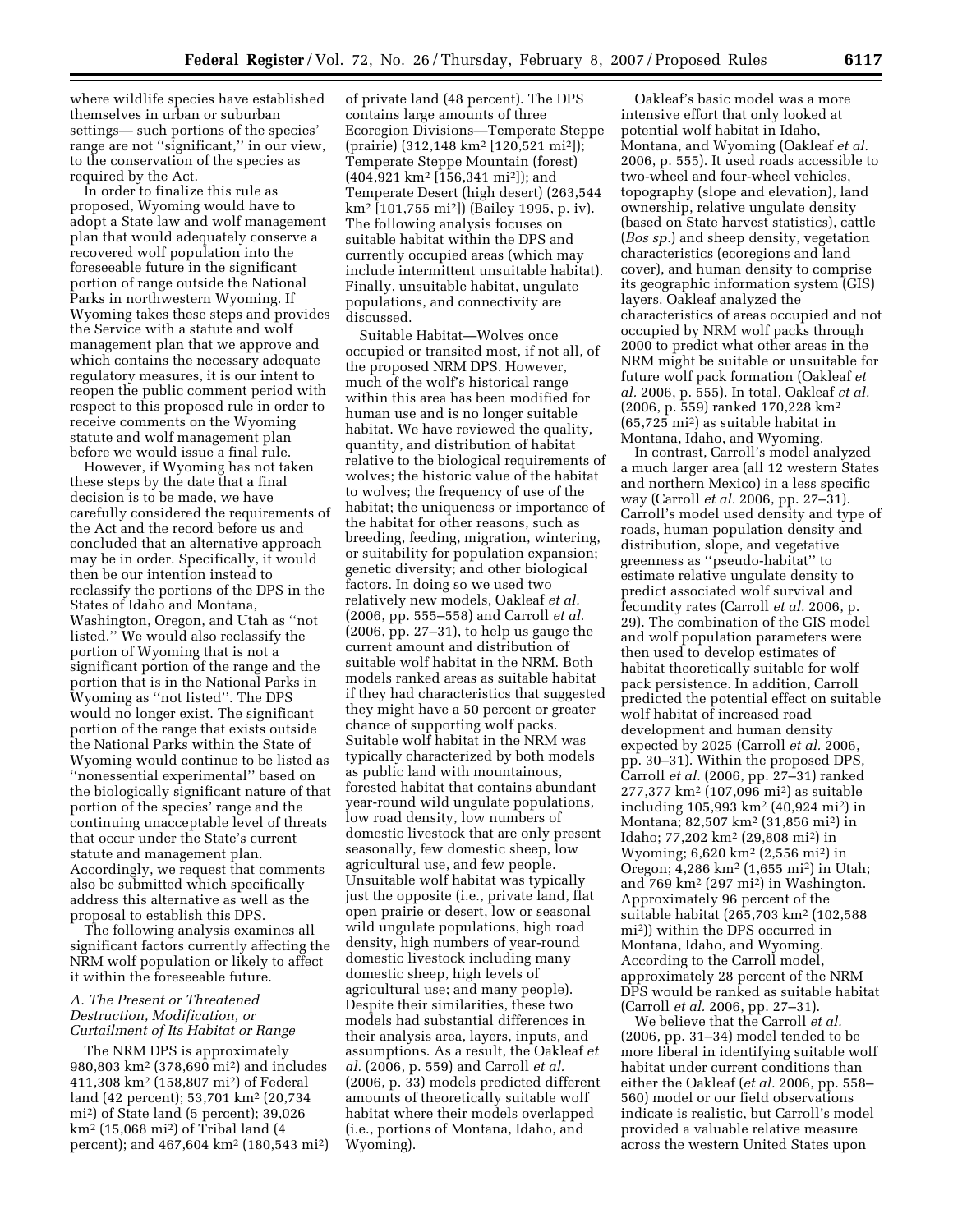which comparisons could be made. The Carroll model did not incorporate livestock density into its calculations as the Oakleaf model did (Carroll *et al.*  2006, pp. 27–29; Oakleaf *et al.* 2006, p. 556). Thus, this model ignores the fact that in situations where livestock and wolves both live in the same area, there will be some livestock losses, some wolf losses, and some wolf removal to reduce the rate of conflict. During the past 20 years, wolf packs have been unable to persist in areas intensively used for livestock production, primarily because of agency control of problem wolves and illegal killing.

Furthermore, many of the more isolated primary habitat patches that the Carroll model predicted as currently suitable were predicted to be unsuitable by the year 2025, indicating they were likely on the lower end of what ranked as suitable habitat in that model (Carroll *et al.* 2006, p. 32). Because these types of areas were typically small and isolated from the core population segments, we do not believe they are currently suitable habitat based upon on our data on wolf pack persistence for the past 10 years (Bangs *et al.* 1998, p. 788; Service *et al.* 1999–2006, Figure 1). Even if one views these habitat areas as suitable, they are not a significant portion of the range.

Despite the substantial differences in each model's analysis area, layers, inputs, and assumptions, both models predicted that most suitable wolf habitat in the NRM was in northwestern Montana, central Idaho, and the GYA, and in the area currently occupied by the NRM wolf population. They also indicated that these three areas were connected. However, northwest Montana and Idaho were more connected to each other than the GYA, and collectively the three core areas were surrounded by large areas of unsuitable habitat.

These models are useful in understanding the relative proportions and distributions of various habitat characteristics and their relationships to wolf pack persistence, rather than as predictors of absolute acreages or areas that can actually be occupied by wolf packs. Additionally, both models generally support earlier predictions about wolf habitat suitability in the NRM (Service 1980, p. 9; 1987, p. 7; 1994, p. vii). Because theoretical models only define suitable habitat as those areas that have characteristics with a 50 percent or more chance of supporting wolf packs, it is impossible to give an exact acreage of suitable habitat that can actually be successfully occupied by wolf packs. It is important to note that

these areas also have up to a 50 percent chance of not supporting wolf packs.

We considered data on the location of suitable wolf habitat from a number of sources in developing our estimate of suitable wolf habitat in the NRM. Specifically, we considered the locations estimated in the 1987 wolf recovery plan (Service 1987, p. 23), the primary analysis areas analyzed in the 1994 Environmental Impact Statement (EIS) for the GYA (63,700 km2 [24,600 mi2]) and central Idaho (53,600 km2 [20,700 mi2]) (Service 1994, p. iv), information derived from theoretical models by Carroll *et al.* (2006, p. 25) and Oakleaf *et al.* (2006, p. 554), our nearly 20 years of field experience managing wolves in the NRM, and locations of persistent wolf packs since recovery has been achieved. Collectively, this evidence leads us to concur with the Oakleaf *et al.* (2006, p. 559) model's predictions that the most important habitat attributes for wolf pack persistence are forest cover, public land, high elk density, and low livestock density. Therefore, we believe that Oakleaf's calculations of the amount and distribution of suitable wolf habitat available for persistent wolf pack formation, in the parts of Montana, Idaho, and Wyoming analyzed, represents the most reasonably realistic prediction of suitable wolf habitat in Montana, Idaho, and Wyoming. We do not predict that changes in habitat quantity, quality, and distribution of suitable habitat nor land-uses in the foreseeable future in all or a significant portion of range in the NRM DPS will threaten wolf population recovery. However, Oakleaf predicted that most of the suitable habitat in the GYA recovery area outside the National Parks is in northwestern Wyoming. Additionally, an important component of suitable habitat is a reduction or lack of risk to excessive human-caused mortality. Therefore, that area of northwestern Wyoming outside the National Parks that is listed as ''predatory animal'' under Wyoming state law and plan would sustain such a high level of excessive human-caused mortality that otherwise suitable wolf habitat there would be rendered unsuitable and the range of the GYA segment of the NRM wolf population would fall below that needed to assure its continued existence into the future.

The area that we conclude is suitable habitat is generally depicted in Oakleaf's *et al.* (2006) map on page 559. Although some areas outside this depiction have been temporarily occupied and used by wolves, or even packs, we consider them to be unsuitable habitat because wolf packs

have generally failed to persist there long enough to be categorized as breeding pairs and successfully contribute toward our recovery goals. Generally this area of suitable habitat is located in western Montana, Idaho north of Interstate 84, and the NW corner of Wyoming, east of state highway 120, along the western border of the Wind River Reservation, and USDA Forest Service lands north of Boulder, WY. Although Carroll determined there may be some potentially suitable wolf habitat in the NRM DPS outside of Montana, Idaho, and Wyoming, we believe it is marginally suitable at best and is insignificant to wolf population recovery because it occurs in small isolated fragmented areas. Therefore, we consider such areas as containing unsuitable habitat and that dispersing wolves attempting to colonize those areas are unlikely to significantly contribute to population recovery.

Significant Portion of Range—We determined whether a portion of the species range is significant based on the biological needs of the species and the nature of the threats to the species. As stated above, the factors we used to determine significance include, but may not be limited to the following: quality, quantity, and distribution of habitat relative to the biological requirements of the species; the historic value of the habitat to the species; the frequency of use of the habitat; the uniqueness or importance of the habitat for other reasons, such as breeding, feeding, migration, wintering, or suitability for population expansion; genetic diversity (the loss of genetically based diversity may substantially reduce the ability of the species to respond and adapt to future environmental changes or perturbations); and other biological factors. In determining whether a portion of a species' range is significant we have also considered the portion's contribution to the representation (involves conserving the breadth of the genetic makeup of the species to conserve its adaptive capabilities; populations in peripheral areas may be important in terms of affecting future evolutionary processes), resilience (a species ability to recover from periodic disturbances or environmental variability; this is often related to habitat quality because it is assumed that the species is most resilient in its best habitat), or redundancy (ensuring a sufficient number of populations to provide a margin of safety for the species to withstand catastrophic events) of the species as a whole. After careful examination of the NRM

DPS in the context of our definition of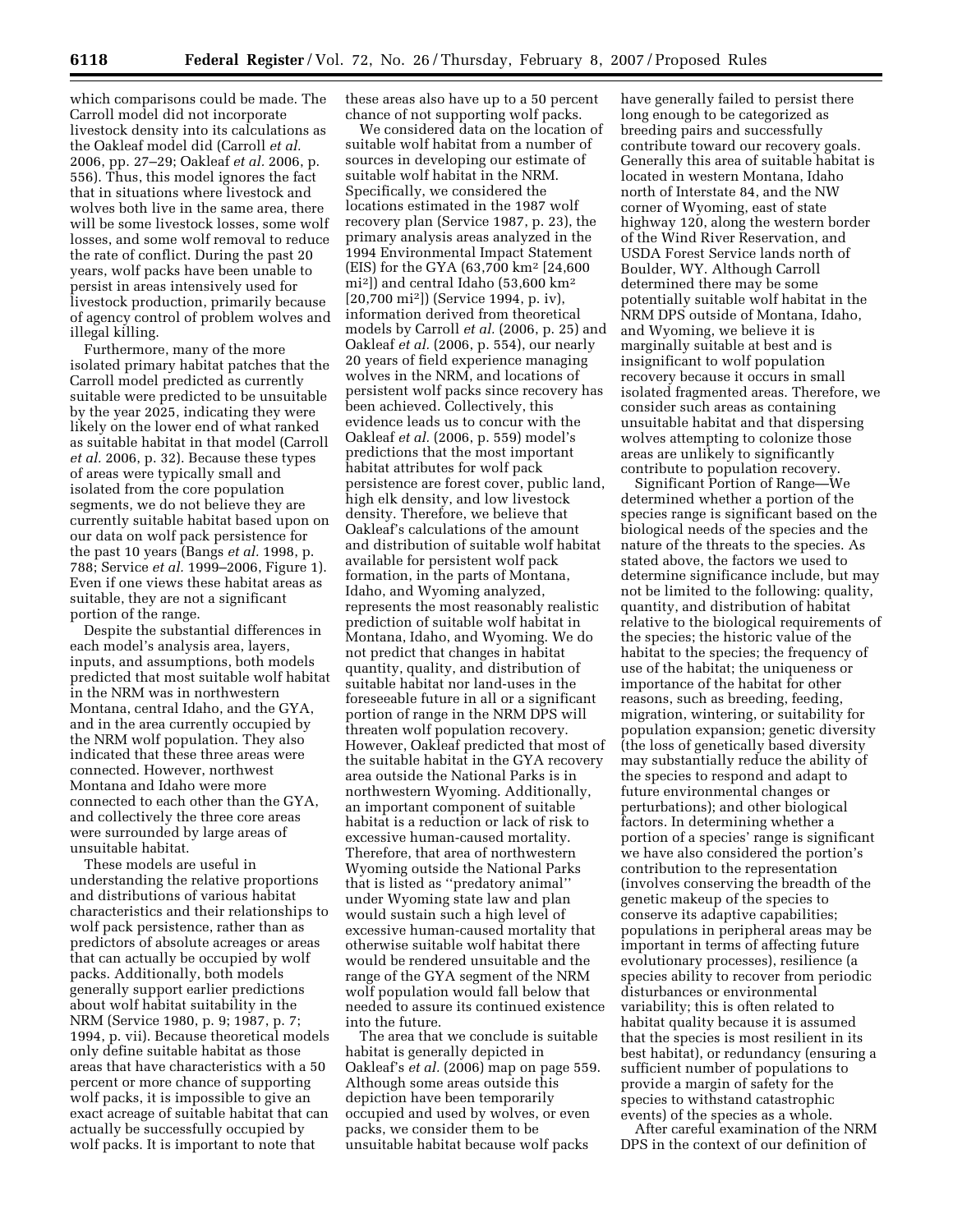''significant portion of the range'' we have determined that portions of Idaho, Montana, and Wyoming each constitute a biologically significant portion of the NRM DPS because: (1) Idaho, Montana, and Wyoming contain the lion's share of suitable habitat within the DPS (approximately 96 percent of suitable habitat within the DPS according to Carroll (2006) (see Factor A below); (2) the suitable habitat within portions of these 3 States is of sufficient quality, extent, and distribution to support a viable wolf metapopulation (Service 1980, pp. 12–13; Service 1987, pp. 12, 23; Service 1994, pp. v, 3:1–109, 4:1– 103; Carroll *et al.* 2003, p. 541; Carroll *et al.* 2006, p. 32; Oakleaf *et al.* 2006, pp. 70–71); (3) suitable habitat in Idaho, Montana, and Wyoming currently support all of the known wolf breeding pairs in the NRM (Service *et al.* 2006, Figure 1); and (4) maintenance of at least 30 breeding pairs and 300 wolves well distributed among these States, long considered necessary to maintain a viable wolf population in the NRM (Service 1987, p. 12; Service 1994, pp. 6:74–75; Bangs 2002, pp. 1–7), requires maintenance of wolf breeding pairs in each State. The ability to declare the NRM wolf population recovered at such relatively modest recovery goals is dependent as much on its overall distribution as simply maintaining at least 30 breeding pairs and at least 300 wolves in the three recovery areas/ states. Therefore, that is the reason a significant portion of range is dependent on each of the three states contributing its share of suitable habitat. Current predatory animal status in Wyoming would jeopardize the GYA significant portion of range and the overall NRM wolf population. Thus, if Wyoming fails to modify its regulatory framework, the Act's protections will be necessary to ensure the GYA portion of the NRM wolf population is maintained above recovery levels into the foreseeable future.

Suitable habitat within the occupied area, particularly between the population segments, is important to maintain the overall population and is a significant portion of the range in the DPS. Habitat on the outer edge of the metapopulation is not capable of supporting wolf breeding pairs, is insignificant to maintaining the NRM wolf population's viability, and is not a significant portion of the range.

Oakleaf *et al.* (2006, p. 559) predicted that roughly 148,599 km2 (57,374 mi2) or 87 percent of Wyoming's, Idaho's, and Montana's suitable habitat was within the area we describe as the area currently occupied by the NRM wolf population. Substantial threats to this

area would have the effect of threatening the viability of the NRM wolf population. These core areas are necessary for maintaining a viable, selfsustaining, and evolving representative metapopulation in order for the NRM wolf population to persist into the foreseeable future. We believe the remaining unoccupied, roughly 13 percent, of theoretical suitable wolf habitat (as described by Oakleaf *et al.*  2006, p. 561) is not capable of supporting wolf breeding pairs, is insignificant to maintaining the NRM wolf population's viability, and is not a significant portion of the range. We nevertheless considered potential threats to this area.

Additionally, the portions of Oregon, Washington, and Utah within the DPS are not a significant portion of the NRM DPS because: (1) These portions of Oregon, Washington, and Utah contain only about 4 percent of suitable habitat within the DPS (Carroll 2005); (2) habitat in these States is generally lower quality and more fragmented (Carroll *et al.* 2006, p. 541); (3) Oregon, Washington, and Utah do not currently support any wolf packs (although, on occasion, a few dispersing wolves have been documented in these areas) (Service *et al.* 1989–2006, Tables 1–3); and (4) if wolf packs did form in these areas, they might contribute to a viable wolf population in the NRM, but would not be essential for its continued existence.

In summary, a total of about 275,533 km2 (106,384 mi2) of occupied habitat in parts of western Montana (125,208 km2 [48,343 mi2]), Idaho (116,309 km2 [44,907 mi2]), and northwestern Wyoming (34,017 km2 [13,134 mi2]) (Service *et al.* 2005, Figure 1) are a significant portion of range in the NRM DPS. All other areas in the NRM DPS are not a significant portion of range. This area is roughly western Montana west of I–15 and North of I–90, Idaho north of I–84 and in Wyoming west of state highway 120, along the western border of the Wind River Reservation, and USDA Forest Service lands north of Boulder, WY to the Idaho border. More specifically, this area of northwestern Wyoming is described as: the junction of U.S. Highway 120 and the Wyoming/ Montana State line; running southerly along state Highway 120 to the Greybull River; southwesterly up said river to the Wood River; running southwesterly up said river to the U.S. Forest Service boundary; following the U.S. Forest Service boundary southerly to the northern boundary of the Wind River Indian Reservation; following the Reservation boundary westerly, then southerly across U.S. Highway 26/287 to

the Continental Divide; following the Continental Divide southeasterly to Middle Fork of Boulder Creek; following the Middle Fork of Boulder Creek and then Boulder Creek westerly to the U.S. Forest Service boundary; following the U.S. Forest Service boundary northwesterly to its intersection with U.S. Highway 189/191; following U.S. Highway 189/91 northwesterly to the intersection with Wyoming state highway 22 in the town of Jackson; following Wyoming state highway 22 westerly to the Wyoming/Idaho State line.

The significant portion of range for the NRM wolf population includes habitat where there are large blocks of contiguous public land; habitat is primarily forest in Temperate Steppe Regime Mountains (Bailey 1995); elk and/or white-tailed and mule deer are common; livestock are primarily cattle, grazed seasonally, and are at lower density than on private land; road density is low; and human presence is low or seasonal. The amount, connectivity, and location of these habitat characteristics in western Montana, central Idaho, and the GYA is sufficient to support a metapopulation of at least 30 breeding pairs and 300 gray wolves equitably distributed in western Montana, central Idaho and northwestern Wyoming. These areas in the NRM DPS are depicted in Figure 2. We do not predict that changes in habitat quantity, quality, or distribution of suitable habitat nor land-uses in the foreseeable future in all or a significant portion of range in the NRM DPS will threaten wolf population recovery.

Unoccupied Suitable Habitat—Habitat suitability modeling indicates the NRM core recovery areas are atypical of other habitats in the western United States because suitable habitat in those core areas occurs in such large contiguous blocks (Service 1987, p. 7; Larson 2004, p. 49; Carroll *et al.* 2006, p. 35; Oakleaf *et al.* 2006, p. 559). It is likely that without core refugia areas like YNP and the central Idaho wilderness that provide a steady influx of dispersing wolves, other potentially suitable wolf habitat would not be capable of sustaining wolf packs. Some habitat ranked by models as suitable that is adjacent to core refugia may be able to support wolf packs, while some theoretically suitable habitat that is farther away from a strong source of dispersing wolves may not be able to support persistent packs. This fact is important to consider as suitable habitat, as defined by the Carroll (*et al.*  2006, p. 30) and Oakleaf (*et al.* 2006, p. 559) models, only has a 50 percent or greater chance of being successfully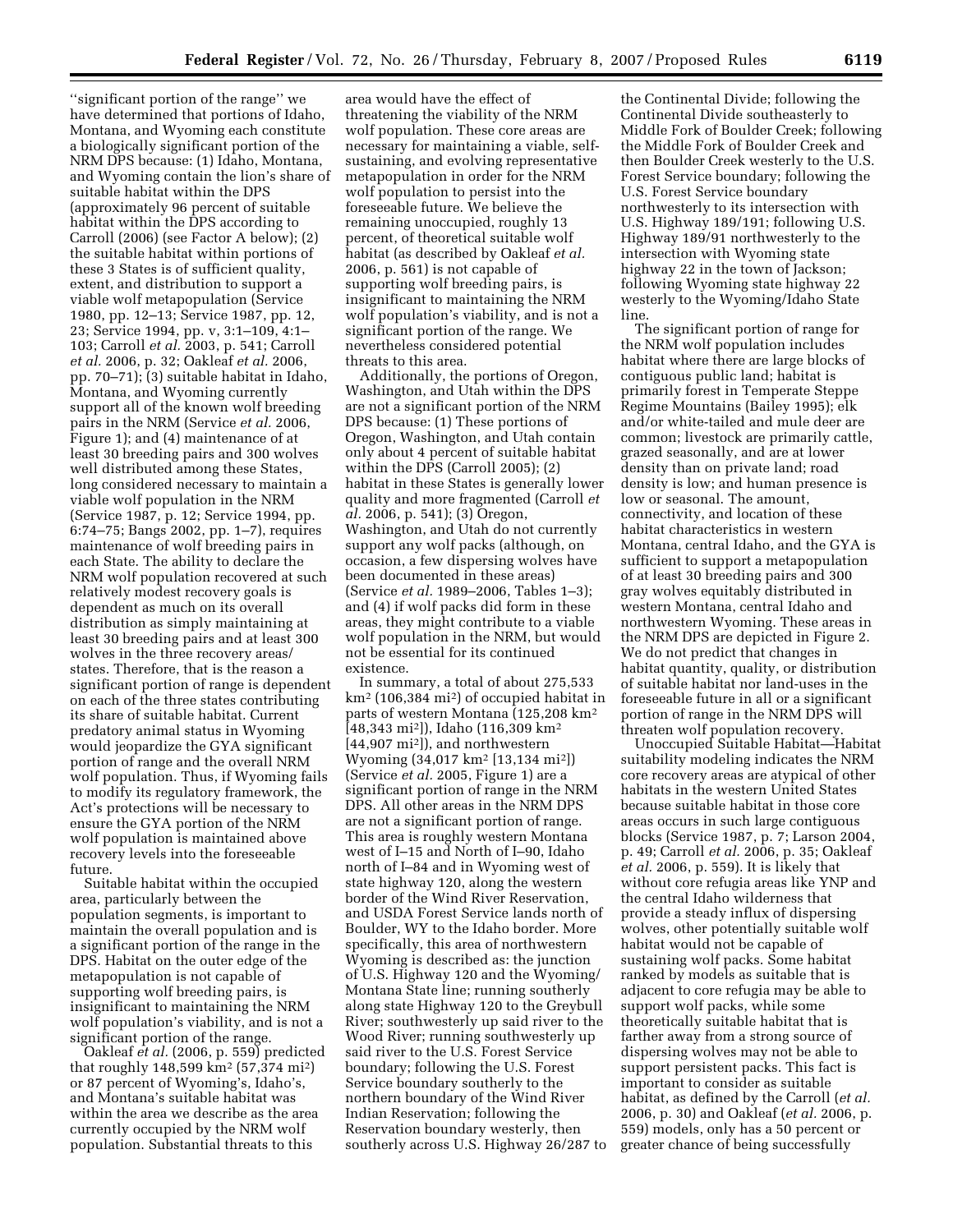occupied by wolf packs. Therefore, model predictions regarding habitat suitability do not always translate into successful wolf occupancy and wolf breeding pairs.

Strips and smaller (less than 2,600 km2 [1,000 mi2]) patches of theoretically suitable habitat (Carroll *et al.* 2006, p. 34; Oakleaf *et al.* 2006, p. 559) (typically isolated mountain ranges) often possess higher mortality risk for wolves because of their enclosure by, and proximity to, areas of high mortality risk. This phenomenon, in which the quality and quantity of suitable habitat is diminished because of interactions with surrounding less-suitable habitat, is known as an edge effect (Mills 1995, pp. 400–401). Edge effects are exacerbated in small habitat patches with high perimeter-to-area ratios (*i.e.*, those that are long and narrow, like isolated mountain ranges) and in long-distance dispersing species, like wolves, because they are more likely to encounter surrounding unsuitable habitat (Woodroffe and Ginsberg 1998, p. 2128). Because of edge effects, some habitat areas outside the core areas may rank as suitable in models but are unlikely to actually be successfully occupied by wolf packs. For these reasons, we believe that the NRM wolf population will remain centered in the three recovery areas. These core population segments will continue to provide a constant source of dispersing wolves into surrounding areas, supplementing wolf packs in adjacent but less secure suitable habitat.

Currently Occupied Habitat—The area ''currently occupied'' by the NRM wolf population was calculated by drawing a line around the outer points of radiotelemetry locations of all known wolf pack territories in 2004 (n=110) (Service *et al.* 2005, Figure 1). We defined occupied wolf habitat as that area confirmed as being used by resident wolves to raise pups or that is consistently used by two or more territorial wolves for longer than 1 month (Service 1994, pp. 6:5–6). We relied upon 2004 wolf monitoring data (Service *et al.* 2005, Figure 1). The overall distribution of wolf packs has been similar since 2000, despite a wolf population that has more than doubled (Service *et al.* 2001–2006, Figure 1; Bangs *et al.* in pressb). Because the States, except Wyoming, have committed to maintain a wolf population above the minimum recovery levels (first achieved in 2000) we expect this general distribution will be maintained. We do not believe the Wyoming state law and plan provide enough assurance that the significant portion of range outside the National

Parks in northwestern Wyoming would remain occupied by enough wolf breeding pairs to maintain that segment of the metapopulation above recovery levels. However, if Wyoming does not modify its management plan and law, that portion of the wolf population will be maintained through the protections afforded by the Act in the significant portion of the wolves' range outside of the National Parks in Wyoming. Occupied habitat changed little (about 5 percent) from 2004 (275,533 km2  $[106,384 \text{ mi}^2]$  to 2005 (260,535 km<sup>2</sup>) [100,593 mi2]) (Service *et al.* 2006, Figure 1), so we used the currently occupied habitat analysis from the February 8, 2006 ANPR (71 FR 6634) for this proposed rule (Bangs *et al.* in pressb).

We included areas between the core recovery segments as occupied wolf habitat because they are important for connectivity between segments even though wolf packs did not persist in certain portions of these areas. While models ranked some of this habitat as unsuitable, those intervening areas are important to maintaining the metapopulation structure because dispersing wolves routinely travel through those areas (Service 1994, pp. 6:5–6; Bangs 2002, p. 3). This would include areas such as the Flathead Valley and other smaller valleys intensively used for agriculture, and a few of the smaller, isolated mountain ranges surrounded by agricultural lands in west-central Montana.

As of the end of 2004, we estimated approximately 275,533 km2 (106,384 mi2) of occupied habitat in parts of Montana (125,208 km2 [48,343 mi2]), Idaho (116,309 km2 [44,907 mi2]), and Wyoming (34,017 km2 [13,134 mi2]) (Service *et al.* 2005, Figure 1). Although currently occupied habitat includes some prairie (4,488 km2 [1,733 mi2]) and some high desert (24,478 km2 [9,451 mi2]), wolf packs did not use these habitat types successfully (Service *et al.*  2005, Figure 1). Since 1986, no persistent wolf pack has had a majority of its home range in high desert or prairie habitat. Landownership in the occupied habitat area is 183,485 km2 (70,844 mi2) Federal (67 percent); 12,217 km2 (4,717 mi2) State (4.4 percent); 3,064 km2 (1,183 mi2) Tribal (1.7 percent); and 71,678 km2 (27,675 mi2) private (26 percent) (Service *et al.*  2005, Figure 1).

We determined that the current wolf population resembles a three-segment metapopulation and that the overall area used by the NRM wolf population has not significantly expanded since the population achieved recovery. Stagnant distribution patterns indicate there is

probably limited suitable habitat for the NRM wolf population to expand significantly beyond its current borders. Carroll's model predicted that 165,503 km2 (63,901 mi2) of suitable habitat (62 percent) was within the occupied area; however, the model's remaining potentially suitable habitat (38 percent) was often fragmented and in smaller, more isolated patches (Carroll *et al.*  2006, p. 35).

Montana, Idaho, and Wyoming must each manage for 15 breeding pairs and maintain at least 10 breeding pairs and 100 wolves in mid-winter to ensure long-term viability of the NRM gray wolf population. The NRM wolf population occupies nearly 100 percent of the recovery areas recommended in the 1987 recovery plan (*i.e.*, central Idaho, the GYA, and the northwestern Montana recovery areas) (Service 1987, p. 23) and nearly 100 percent of the primary analysis areas (the areas where suitable habitat was believed to exist and the wolf population would live) analyzed for wolf reintroduction in central Idaho and the GYA (Service 1994, p. 1:6). Because of this success and the continued management of public lands in the significant portion of range in the NRM DPS for high ungulate densities, low to moderate road and livestock densities, and other factors contributing to successful wolf occupancy, we conclude that the threats to habitat under Factor A are not substantial enough to threaten or endanger wolf populations within the NRM in the foreseeable future.

Potential Threats Affecting a Significant Portion of Range— Establishing a recovered wolf population in the NRM did not require land-use restrictions or curtailment of traditional land-uses because there was enough suitable habitat, enough wild ungulates, and sufficiently few livestock conflicts to recover wolves under existing conditions (Bangs *et al.* 2004, pp. 95–96). We do not believe that any traditional land-use practices in the NRM need be modified to maintain a recovered NRM wolf population into the foreseeable future. We do not anticipate overall habitat changes in the NRM occurring at a magnitude that will threaten wolf recovery in the foreseeable future because 70 percent of the suitable habitat is in public ownership that is managed for multiple uses, including maintenance of viable wildlife populations (Carroll *et al.* 2003, p. 542; Oakleaf *et al.* 2006, p. 560).

The GYA and central Idaho recovery areas, 63,714 km2 (24,600 mi2) and 53,613 km2 (20,700 mi2), respectively, are primarily composed of public lands (Service 1994, p. iv) and are the largest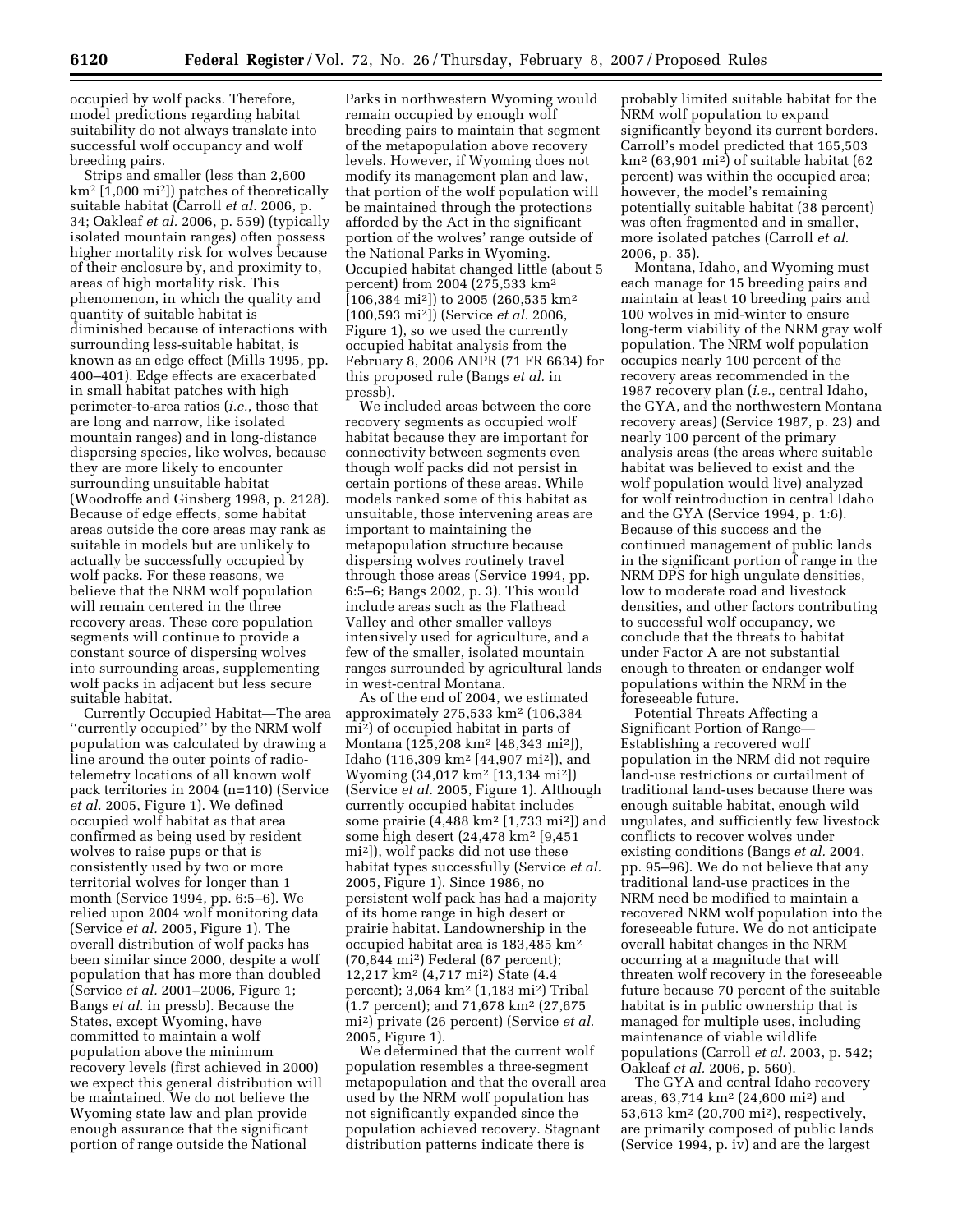contiguous blocks of suitable habitat within the proposed NRM DPS. Central Idaho and the GYA provide secure habitat and abundant ungulate populations with about 99,300 ungulates in the GYA and 241,400 in central Idaho (Service 1994, pp. viii–ix). These areas provide optimal suitable habitat to help maintain a viable wolf population (Service 1994, p. 1:4). The central Idaho recovery area has 24,281  $km<sup>2</sup>$  (9,375 mi<sup>2</sup>) of designated wilderness at its core (Service 1994, p. 3:85). The GYA recovery area has a core including over 8,094 km2 (3,125 mi2) in YNP and, although less useful to wolves due to high elevation, about 16,187 km2 (6,250 mi2) of designated wilderness (Service 1994, p. 3:45). These areas are in public ownership, and no foreseeable habitat-related threats would prevent them from anchoring a wolf population that exceeds recovery levels.

While the northwestern Montana recovery area (>49,728 km2 [>19,200 mi2]) (Bangs *et al.* 1998, p. 786) also has a core of suitable habitat (Glacier National Park and the Bob Marshal Wilderness Complex), it is not as high quality, as large, or as contiguous as that in either central Idaho or GYA. The primary reason for this is that ungulates do not winter throughout the area because it is higher in elevation. Most wolf packs in northwestern Montana live west of the Continental Divide, where forest habitats are a fractured mix of private and public lands (Service *et al.* 1989–2006, Figure 1). This mix exposes wolves to higher levels of human-caused mortality, and thus this area supports smaller and fewer wolf packs. Wolf dispersal into northwestern Montana from the more stable resident packs in the core protected area (largely the North Fork of the Flathead River along the eastern edge of Glacier National Park and the few large river drainages in the Bob Marshall Wilderness Complex) helps to maintain that segment of the NRM wolf population. Wolves also disperse into northwestern Montana from Canada and some packs have trans-boundary territories, helping to maintain the NRM population (Boyd *et al.* 1995). Conversely, wolf dispersal from northwestern Montana into Canada, where wolves are much less protected, continues to draw some wolves into vacant or low-density habitats in Canada where they are subject to legal hunting (Bangs *et al.* 1998, p. 790). Despite mortalities that occur in Canada, the trans-boundary movements of wolves and wolf packs led to the establishment of wolves in Montana, and will continue to have an overall

positive effect on wolf genetic diversity and demography in the northwest Montana segment of the NRM wolf population.

Within occupied suitable habitat, enough public land exists so that NRM wolf populations can be maintained above recovery levels. Most important suitable wolf habitat is in public ownership, and the States and Federal land-management agencies are likely to continue to manage habitat that will provide forage and security for high ungulate populations, sufficient cover for wolf security, moderate and seasonal levels of livestock grazing, and low road density. Carroll *et al.* (2003, p. 541; 2006, p. 31) predicted future wolf habitat suitability under several scenarios through 2025, including increased human population growth and road development. Those threats were not predicted to alter wolf habitat suitability in the proposed NRM DPS enough to cause the wolf population to fall below recovery levels in the foreseeable future.

The recovery plan (Service 1987, p. 13), the metapopulation structure recommended by the 1994 EIS (Service 1994, pp. 6:74–75), and subsequent investigations (Bangs 2002, p. 3) recognize the importance of habitat connectivity between northwestern Montana, central Idaho, and the GYA. There appears to be enough habitat connectivity between occupied wolf habitat in Canada, northwestern Montana, Idaho, and (to a lesser extent) the GYA to ensure exchange of sufficient numbers of dispersing wolves to maintain demographic and genetic diversity in the NRM wolf metapopulation (Oakleaf *et al.* 2006, p. 559; Carroll *et al.* 2006, p. 32; Wayne 2005; Boyd 2006). To date, from radiotelemetry monitoring, we have documented routine wolf movement between Canada and northwestern Montana (Pletscher *et al.* 1991, p. 544; Boyd and Pletscher 1999, pp. 1095– 1096), occasional wolf movement between Idaho and Montana, and at least 11 wolves have traveled into the GYA (Wayne 2005; Boyd *et al.* 1995, pp. iii–3–1; Boyd 2006). Because we know only about the 30 percent of the wolf population that has been radio-collared, additional dispersal has undoubtedly occurred. This documentation demonstrates that current habitat conditions allow dispersing wolves to occasionally travel from one recovery area to another. Finally, the Montana State plan (the key State regarding connectivity) commits to maintaining natural connectivity to ensure the genetic integrity of the NRM wolf population by promoting land uses,

such as traditional ranching, that enhance wildlife habitat and conservation.

Another important factor in maintaining wolf populations is the native ungulate population. Wild ungulate prey in these three areas are composed mainly of elk, white-tailed deer, mule deer, moose, and (only in the GYA) bison. Bighorn sheep, mountain goats, and pronghorn antelope also are common but not important, at least to date, as wolf prey. In total, 100,000– 250,000 wild ungulates are estimated in each NRM State where wolf packs currently exist (Service 1994, pp. viii– ix). The States in the NRM DPS have managed resident ungulate populations for decades and maintain them at densities that would easily support a recovered wolf population. We know of no foreseeable condition that would cause a decline in ungulate populations significant enough to threaten the recovered status of the NRM wolf population.

Cattle and sheep are at least twice as numerous as wild ungulates even on public lands (Service 1994, p. viii). The only areas lacking livestock large enough to support wolf packs are YNP, Glacier National Park, some adjacent USFS Wilderness Areas, and parts of Wilderness Areas in central Idaho and northwestern Montana. Consequently, every wolf pack outside these areas has interacted with some livestock, primarily cattle. Livestock and livestock carrion are routinely used by wolves, but management discourages chronic use of livestock as prey. Conflict between wolves and livestock has resulted in the annual removal of some wolves (Bangs and Shivik 1991, pg 2; Bangs *et al.* 1995, p. 131; 2004, p. 92; 2005a, pp. 342–344; Service *et al.* 2006, Table 5a). This issue is discussed further under Factors D and E.

Therefore, except for Wyoming's predatory animal status, we do not foresee that impacts to suitable and potentially suitable habitat will occur at levels that will significantly affect wolf numbers or distribution or affect population recovery and long-term viability in the NRM. Occupied suitable habitat is secured by core recovery areas in northwestern Montana, central Idaho, and the GYA, except for the area of northwestern Wyoming outside the National Parks. These areas include Glacier National Park, Grand Teton National Park, YNP, numerous USFS Wilderness Areas, and other State and Federal lands. These areas will continue to be managed for high ungulate densities, moderate rates of seasonal livestock grazing, moderate-to-low road densities associated with abundant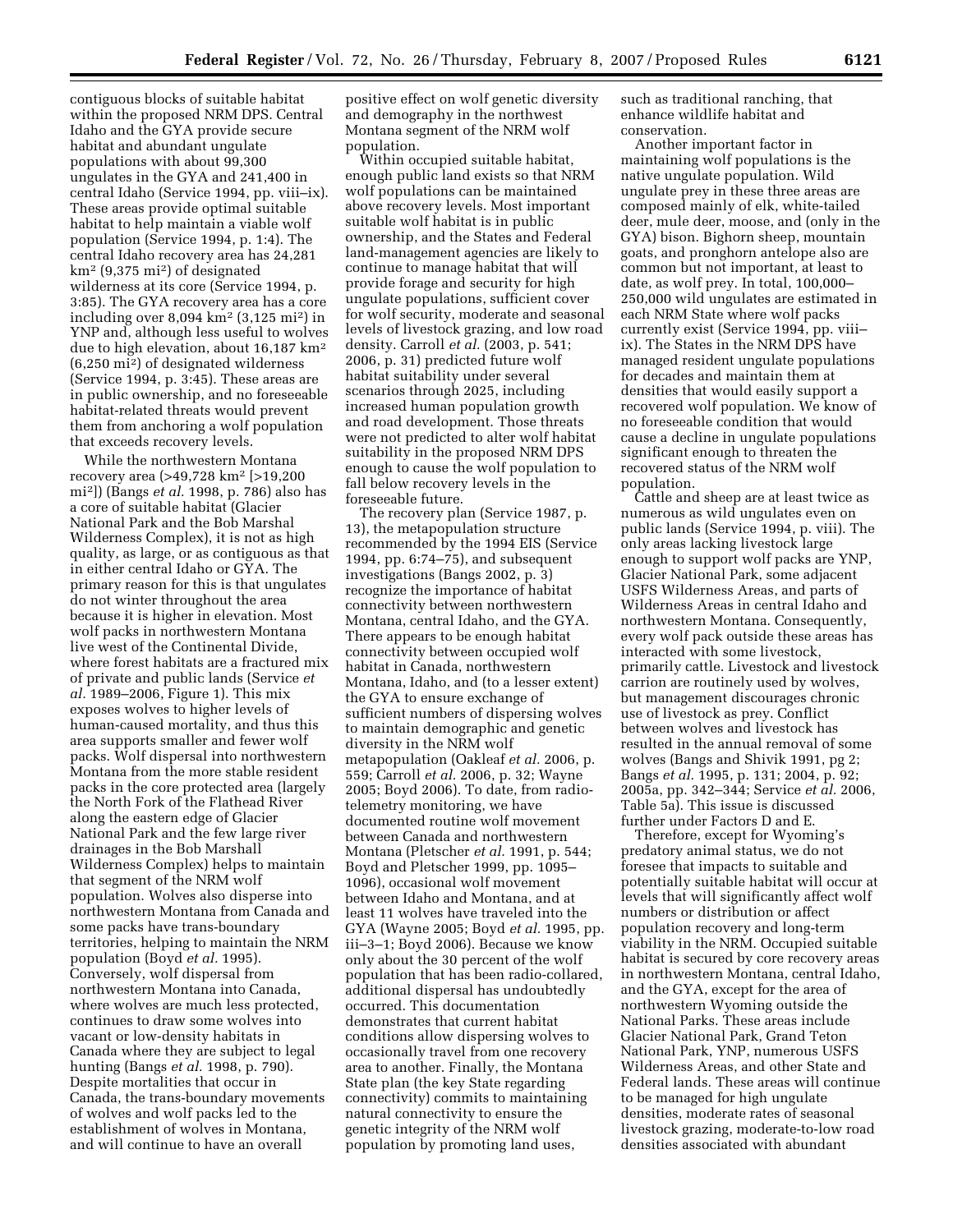native prey, low potential for livestock conflicts, and security from excessive unregulated human-caused mortality. The core recovery areas also are within proximity to one another and have enough public land between them to ensure sufficient connectivity into the foreseeable future.

No significant threats to the significant portion of range in Idaho, Montana, and Wyoming are known to exist in the foreseeable future, except for Wyoming's predatory animal status. These areas have long been recognized as the most likely areas to successfully support 30 or more breeding pairs of wolves, comprising 300 or more individuals in a metapopulation with some genetic exchange between subpopulations (Service 1980, pp. 1–4; 1987, p. 23; 1994, pp. 6, 74–75; 71 FR 6634, February 8, 2006). Unsuitable habitat and small fragmented areas of suitable habitat away from these core areas, largely represent geographic locations where wolves are likely to persist in low numbers, if at all. Although such areas may historically have contained suitable habitat (and may contribute to a healthy wolf population in the NRM), wolf packs in these areas are not important or necessary for maintaining a viable, selfsustaining, and evolving representative wolf population in the NRM into the foreseeable future. These areas are not a significant portion of the range for the NRM wolf population.

## *B. Overutilization for Commercial, Recreational, Scientific, or Educational Purposes*

As detailed below, overutilization for commercial, recreational, scientific, or educational purposes have not been a significant threat to the NRM wolf population. Mortality rates caused by commercial, recreational, scientific, or educational purposes are not anticipated to exceed sustainable levels following delisting. These activities have not been a threat to the viability of the wolves in the past and we have no reason to believe that they would become a threat to the viability of the wolves in the foreseeable future. However, as discussed later in Factor D, we have determined that human-caused mortality associated with Wyoming's current management strategy for treating delisted wolves as ''predatory animals'' would exceed sustainable levels if the species were delisted in the State.

Since their listing under the Act, no gray wolves have been legally killed or removed from the wild in the NRM for commercial, recreational, or educational purposes. In the NRM, about 3 percent of the wolves captured for scientific

research, nonlethal control, and monitoring have been accidentally killed (Bangs *et al.* in pressa). Some wolves may have been illegally killed for commercial use of the pelts and other parts, but we believe illegal commercial trafficking in wolf pelts or wolf parts is rare. Illegal capture of wolves for commercial breeding purposes also is possible, but we have no evidence that it occurs in the NRM. We believe the prohibition against ''take'' provided for by Section 9 of the Act has discouraged and minimized the illegal killing of wolves for commercial or recreational purposes. Although Federal penalties under Section 11 of the Act will not apply if delisting is finalized, other Federal laws will still protect wildlife in National Parks and on other Federal lands (Service 1994, pp. 1:5–9). In addition, the States and Tribes have similar laws and regulations that protect game or trophy animals from overutilization for commercial, recreational, scientific, and educational purposes (See Factor D for a more detailed discussion of this issue and world wide web links to applicable State laws and regulations). We believe these laws will continue to provide a strong deterrent to illegal killing of wolves by the public as they have been effective in State-led conservation programs for other resident wildlife such as black bears and mountain lions. In addition, the State fish and game agencies, National Parks, other Federal agencies, and most Tribes have welldistributed experienced cadres of professional law enforcement officers to help enforce State, Federal, and Tribal wildlife regulations (See Factor D).

Scientific Research and Monitoring— From 1984 to 2005, the Service and our cooperating partners captured about 814 NRM wolves for monitoring, nonlethal control, and research purposes with 23 accidental deaths. If NRM wolves were delisted, the States, National Parks, and Tribes would continue to capture and radio-collar wolves in the NRM area for monitoring and research purposes in accordance with their State wolf management plans (See ''Factor D'' and ''Post-Delisting Monitoring'' sections). We expect that capture-caused mortality by Federal agencies, universities, States, and Tribes conducting wolf monitoring, nonlethal control, and research will remain below 3 percent of the wolves captured, and will be an insignificant source of mortality to the wolf population.

Education—We are unaware of any wolves that have been removed from the wild for solely educational purposes in recent years. Wolves that are used for such purposes are usually the captivereared offspring of wolves that were already in captivity for other reasons. However, States may get requests to place wolves that would otherwise be euthanized in captivity for research or educational purposes. Such requests have been, and will continue to be, rare; would be closely regulated by the State wildlife management agencies through the requirement for State permits for protected species; and would not substantially increase human-caused wolf mortality rates.

Commercial and Recreational Uses— In Idaho and Montana, any legal take after delisting would be regulated by State or Tribal law so that it would not threaten each State's share of the NRM wolf population (See Factor D). Currently, Wyoming State law does not regulate human-caused mortality to wolves throughout most of Wyoming (see Factor D for a more detailed description of this issue). This unaddressed threat was one of the primary reasons the Service did not approve the final Wyoming Plan (71 FR 43410, August 1, 2006; WGFD 2003; Williams 2004). If Wyoming changes its law and plan in a satisfactory manner, this will no longer be a threat.

Because wolves are highly territorial, wolf populations in saturated habitat naturally limit further population increases through wolf-to-wolf conflict or dispersal to unoccupied habitat. Wolf populations can maintain themselves despite a sustained human-caused mortality rate of 30 percent or more per year (Keith 1983; Fuller *et al.* 2003, pp. 182–184), and human-caused mortality can replace up to 70 percent of natural mortality (Fuller *et al.* 2003, p. 186). Wolf pups can be successfully raised by other pack members and breeding individuals can be quickly replaced by other wolves (Brainerd 2006). Collectively, these factors means that wolf populations are quite resilient to human-caused mortality if it can be regulated.

Montana and Idaho would regulate human-caused mortality to manipulate wolf distribution and overall population size to help reduce conflicts with livestock and, in some cases, human hunting of big game, just as they do for other resident species of wildlife. Idaho and Montana, and some Tribes in those States, would allow regulated public harvest of surplus wolves in the NRM wolf population for commercial and recreational purposes by regulated private and guided hunting and trapping. Such take and any commercial use of wolf pelts or other parts would be regulated by State or Tribal law (See discussion of State laws and plans under Factor D). The regulated take of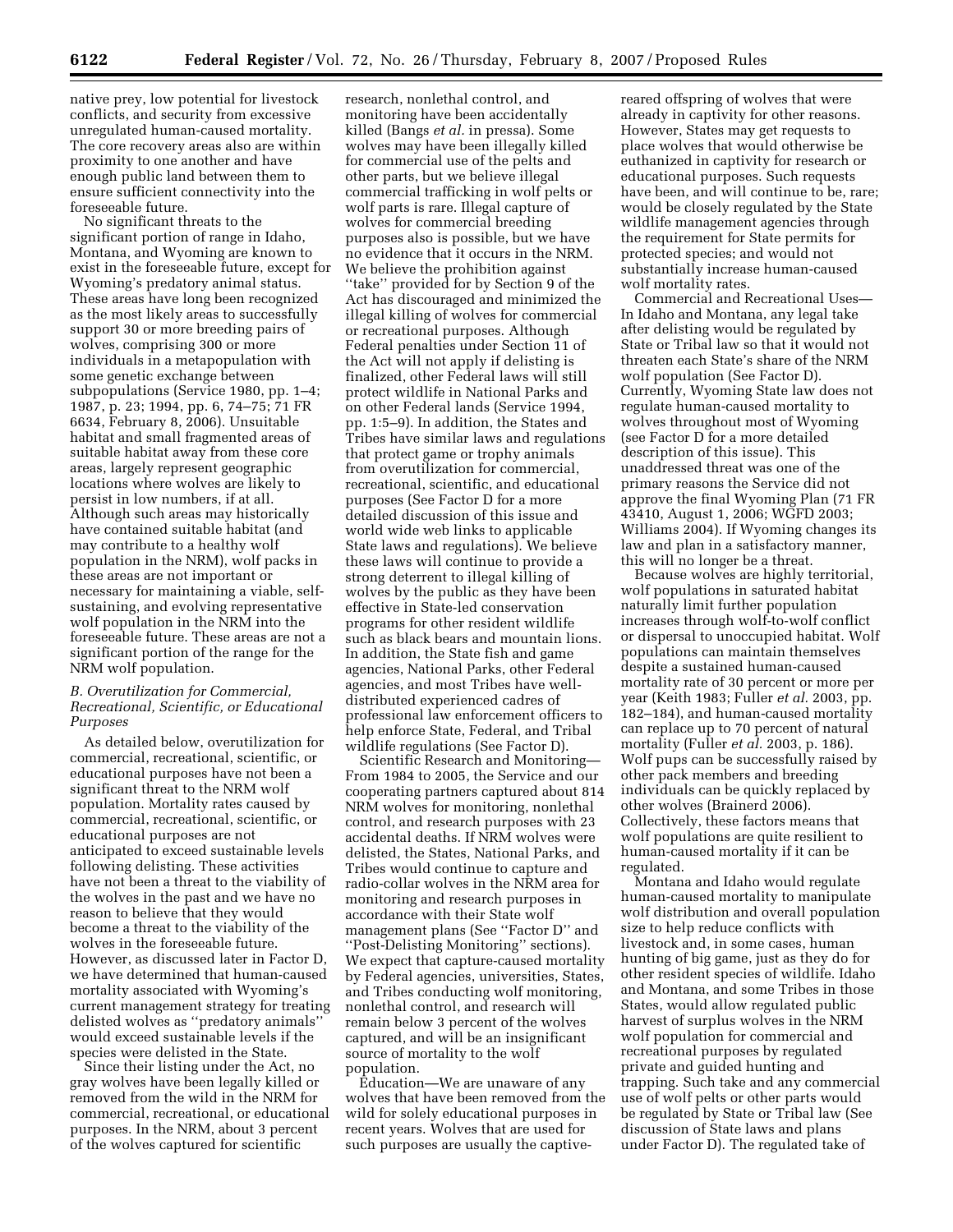those surplus wolves would not affect wolf population recovery or viability in the NRM because the States of Montana and Idaho (and Wyoming, if its plan is approved in the future) would allow such take only for wolves that are surplus to achieving the State's commitment to maintaining a recovered population.

State laws in Washington, Oregon, and Utah do not allow public take of wolves for recreational or commercial purposes. Regulated hunting and trapping are traditional and effective wildlife management tools that may be applied to help achieve State and Tribal wolf management objectives as needed.

In summary, the States have organizations and regulatory and enforcement systems in place to limit human-caused mortality of wolves (except for Wyoming at this time). Montana's and Idaho's State plans commit these States to regulate all take of wolves, including that for commercial, recreational, scientific, and educational purposes, and will incorporate any Tribal harvest as part of the overall level of allowable take to ensure that the wolf population does not fall below the NRM wolf population's numerical and distributional recovery levels. Wyoming's current State regulatory framework would not adequately regulate human-caused mortality so Wyoming's portion of a recovered wolf population will be maintained through the protections afforded by the Act, unless Wyoming updates its State law and management plan. The States and Tribes have humane and professional animal handling protocols and trained personnel that will ensure that population monitoring and research results in limited unintentional mortalities. Furthermore, the State permitting process for captive wildlife and animal care will ensure that few, if any wolves will be removed from the wild solely for educational purposes. . We do not predict that changes in threats to wolves from overuse for commercial, scientific or educational purposes in all or a significant portion of range in the NRM DPS will threaten wolf population recovery for the foreseeable future. In the significant portion of the range in northwestern Wyoming, either an approved state law and plan or the Act's protection will provide the necessary conservation measures and adequate regulation of these potential threats into the foreseeable future.

#### *C. Disease or Predation*

As discussed in detail below, a wide range of diseases may affect the NRM

wolves. However, no diseases are of such magnitude that the population is likely to become in danger of extinction in the foreseeable future. Similarly, predation does not pose a significant threat to the NRM wolf population. The rates of mortality caused by disease and predation are well within acceptable limits, and we do not expect those rates to change appreciably if NRM wolves are delisted. More information on disease and predation are discussed below.

Disease—The NRM wolves are exposed to a wide variety of diseases and parasites that are common throughout North America. Many diseases (viruses and bacteria, many protozoa and fungi) and parasites (helminthes and arthropods) have been reported for the gray wolf, and several of them have had significant, but temporary impacts during wolf recovery in the 48 conterminous States (Brand *et al.* 1995, p. 428; Kreeger 2003, pp. 202– 214). The EIS on gray wolf reintroduction identified disease impact as an issue, but did not evaluate it further, as it appeared to be insignificant (Service 1994, pp. 1:20–21).

Infectious disease induced by parasitic organisms is a normal feature of the life of wild animals, and the typical wild animal hosts a broad multispecies community of potentially harmful parasitic organisms (Wobeser 2002, p. 160). We fully anticipate that these diseases and parasites will follow the same pattern seen in other areas of North America (Brand *et al.* 1995, pp. 428–429; Bailey *et al.* 1995, p. 445; Kreeger 2003, pp. 202–204) and will not significantly threaten wolf population viability. Nevertheless, because these diseases and parasites, and perhaps others, have the potential to impact wolf population distribution and demographics, careful monitoring (as per the State wolf management plans) will track such events. Should such an outbreak occur, human-caused mortality would be regulated over an appropriate area and time period to ensure wolf population numbers in the NRM DPS are maintained above recovery levels in those portions of the DPS.

CPV infects wolves, domestic dogs (*Canis familiaris*), foxes (*Vulpes spp*.), coyotes, skunks (*Mephitis mephitis*), and raccoons (*Procyon lotor*). The population impacts of CPV occur via diarrhea-induced dehydration leading to abnormally high pup mortality (Wisconsin Department of Natural Resources 1999, p. 61). Clinical CPV is characterized by severe hemorrhagic diarrhea and vomiting; debility and subsequent mortality is a result of dehydration, electrolyte imbalances,

and shock. The CPV has been detected in nearly every wolf population in North America including Alaska (Johnson *et al.* 1994, p. 270; Bailey *et al.*  1995, p. 441; Brand *et al.* 1995, p. 421; Kreeger 2003, pp. 210–211), and exposure in wolves is thought to be almost universal. Currently, nearly 100 percent of the wolves handled by Montana Fish, Wildlife and Parks (MFWP) (Atkinson 2005) had blood antibodies indicating exposure to CPV. The CPV contributed to low pup survival in the northern range of YNP in 1999, and was suspected to have done so again in 2005 (Smith *et al.* 2006, p. 244). Preliminary monitoring data suggest 2006 pup production and survival in YNP returned to normal levels (Smith 2006). The impact of such disease outbreaks to the overall NRM wolf population has been localized and temporary, as has been documented elsewhere (Bailey *et al.* 1995, p. 441; Brand *et al.* 1995, p. 421; Kreeger 2003, pp. 210–211).

Canine distemper is an acute, fevercausing disease of carnivores caused by a paramyxo-virus (Kreeger 2003, p. 209). It is common in domestic dogs and some wild canids, such as coyotes and foxes in the NRM (Kreeger 2003, p. 209). The seroprevalence in North American wolves is about 17 percent (Kreeger 2003, p. 209). Nearly 85 percent of Montana wolf blood samples analyzed in 2005 had blood antibodies indicating non-lethal exposure to canine distemper (Atkinson 2005). Mortality in wolves has been documented in Canada (Carbyn 1982, p. 109), Alaska (Peterson *et al.* 1984, p. 31; Bailey *et al.* 1995, p. 441), and in a single Wisconsin pup (Wydeven and Wiedenhoeft 2003, p. 7). Distemper is not a major mortality factor in wolves, because despite exposure to the virus, affected wolf populations demonstrate good recruitment (Brand *et al.* 1995, pp. 420–421). Mortality from canine distemper has only been confirmed once in NRM wolves despite their high exposure to it, but we suspect it contributed to the high pup mortality documented in the northern GYA in spring 2005.

Lyme disease, caused by a spirochete bacterium, is spread primarily by deer ticks (*Ixodes dammini*). Host species include humans, horses (*Equus caballus*), dogs, white-tailed deer, mule deer, elk, white-footed mice (*Peromyscus leucopus*), eastern chipmunks (*Tamias striatus*), coyotes, and wolves. Lyme disease has not been reported from wolves beyond the Great Lakes regions (Wisconsin Department of Natural Resources 1999, p. 61). In those populations, it does not appear to cause adult mortality, but might be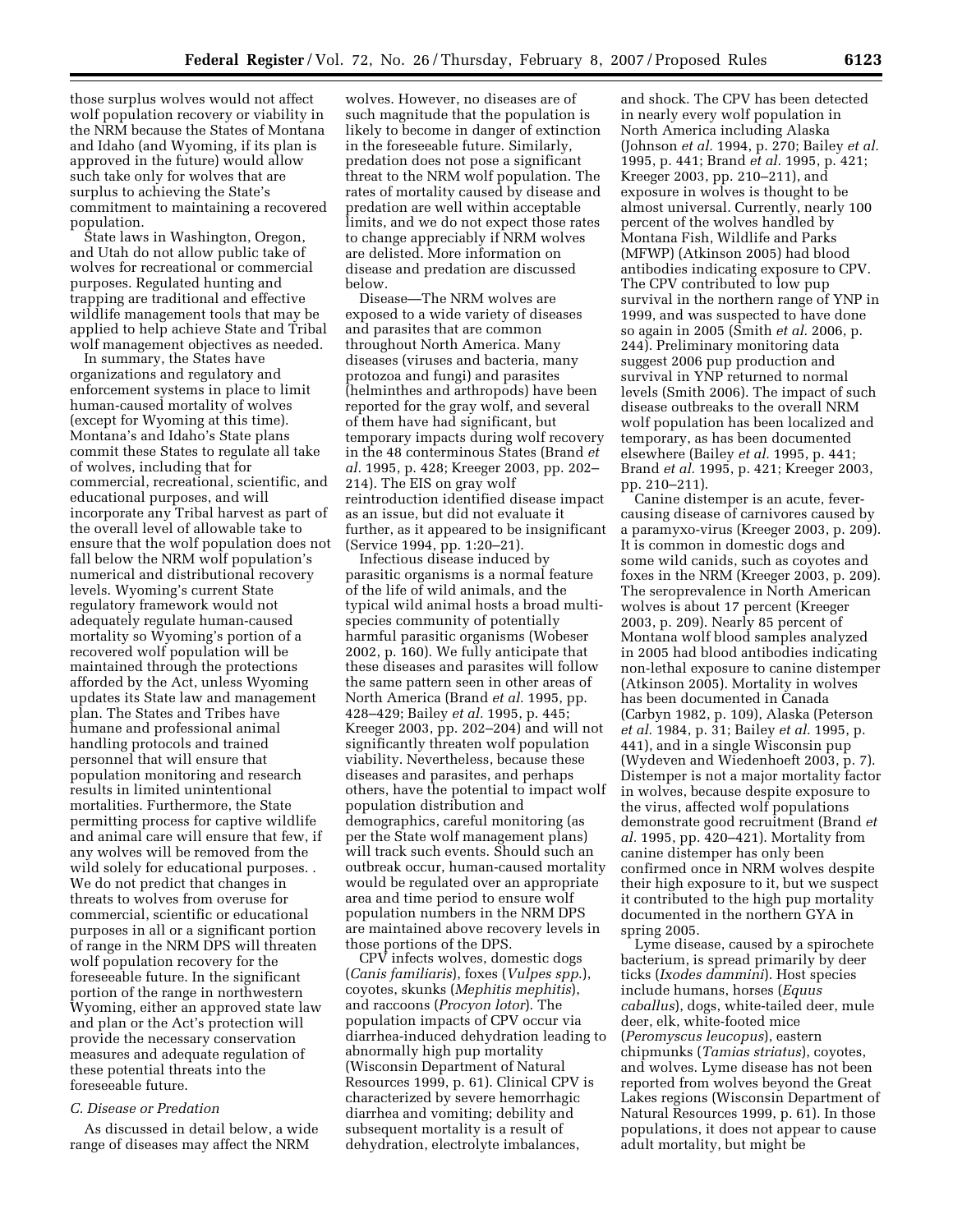suppressing population growth by decreasing wolf pup survival.

Sarcoptic mange is caused by a mite (*Sarcoptes scabeii*) that infests the skin. The irritation caused by feeding and burrowing mites results in intense itching, resulting in scratching and severe fur loss, which can lead to mortality from exposure during severe winter weather or secondary infections (Kreeger 2003, pp. 207–208). Advanced sarcoptic mange can involve the entire body and can cause emaciation, decreased flight distance, staggering, and death (Kreeger 2003, p. 207). In a long-term Alberta wolf study, higher wolf densities were correlated with increased incidence of mange, and pup survival decreased as the incidence of mange increased (Brand *et al.* 1995, pp. 427–428). Mange has been shown to temporarily affect wolf population growth rates and perhaps wolf distribution (Kreeger 2003, p. 208).

Mange has been detected in, and caused mortality to, wolves in the NRM, but almost exclusively in the GYA, and primarily east of the Continental Divide (Jimenez 2006). Those wolves likely contracted mange from coyotes or fox whose populations experience occasional outbreaks. In southwestern Montana, 1 of 12 packs in 2003, 4 of 17 packs in 2004, and 11 of 18 packs in 2005, showed evidence of mange, although not all members of every pack appeared infested (Jimenez 2006b). In Wyoming, east of the YNP, 1 of 8 packs in 2003, 2 of 9 packs in 2003 and 2004, and none of 13 packs in 2005, showed evidence of mange (Jimenez 2006). Mange has not been confirmed in wolves from Idaho or northwestern Montana (Jimenez 2006).

In packs with the most severe infestations, pup survival appeared low, and some adults died (Jimenez 2006). In addition, we euthanized three wolves with severe mange. We predict that mange in the NRM will act as it has in other parts of North America (Brand *et al.* 1995, pp. 427–428; Kreeger 2003, pp. 207–208) and not threaten wolf population viability. Evidence suggests NRM wolves will not be infested on a chronic population-wide level given the recent response of Wyoming wolf packs that naturally overcame a mange infestation.

Dog-biting lice (*Trichodectes canis*) commonly feed on domestic dogs, but can infest coyotes and wolves (Schwartz *et al.* 1983, p. 372; Mech *et al.* 1985, p. 404). The lice can attain severe infestations, particularly in pups. The worst infestations can result in severe scratching, irritated and raw skin, substantial hair loss particularly in the groin, and poor condition. While no

wolf mortality has been confirmed, death from exposure and/or secondary infection following self-inflicted trauma, caused by inflammation and itching, appears possible. Dog-biting lice were first confirmed in NRM wolves on two members of the Battlefield pack in the Big Hole Valley of southwestern Montana in 2005, and on a wolf in south-central Idaho in early 2006, but their infestations were not severe (Service *et al.* 2006, p. 15). The source of this infestation is unknown, but was likely domestic dogs.

Rabies, canine heartworm (*Dirofilaria immitus*), blastomycosis, brucellosis, neosporsis, leptospirosis, bovine tuberculosis, canine coronavirus, hookworm, tapeworm, coccidiosis, and canine hepatitis have all been documented in wild gray wolves, but their impacts on future wild wolf populations are not likely to be significant (Brand *et al.* 1995, pp. 419– 429; Johnson 1995a, pp. 5–73, 1995b, pp. 5–49; Mech and Kurtz 1999, p. 305; Wisconsin Department of Natural Resources 1999, p. 61; Kreeger 2003, pp. 202–214). Canid rabies caused local population declines in Alaska (Ballard and Krausman 1997, p. 242) and may temporarily limit population growth or distribution where another species, such as arctic foxes (*Alopex lagopus*), act as a reservoir for the disease. Range expansion could provide new avenues for exposure to several of these diseases, especially canine heartworm, rabies, bovine tuberculosis, and possibly new diseases such as chronic wasting disease and West Nile virus, further emphasizing the need for vigilant disease monitoring programs.

Because several of the diseases and parasites are known to be spread by wolf-to-wolf contact, their incidence may increase if wolf densities increase. However, because wolf densities appear to be stabilizing (Service *et al.* 2006, Table 1 & Figure 1), wolf-to-wolf contacts will not likely lead to a continuing increase in disease prevalence. The wolves' exposure to these types of organisms may be most common outside of the core population areas, where domestic dogs are most common, and lowest in the core population areas because wolves tend to flow out of, not into, saturated habitats. Despite this dynamic, we assume that most NRM wolves have some exposure to most diseases and parasites in the system. Diseases or parasites have not been a significant threat to wolf population recovery in the NRM to date, and we have no reason to believe that they will become a significant threat to their viability in the foreseeable future.

In terms of future monitoring, each State has committed to monitor the NRM wolf population for significant disease and parasite problems. These State wildlife health programs often cooperate with Federal agencies and universities and usually have both reactive and proactive wildlife health monitoring protocols. Reactive strategies are the periodic intensive investigations after disease or parasite problems have been detected through routine management practices, such as pelt examination, reports from hunters, research projects, or population monitoring. Proactive strategies often involve ongoing routine investigation of wildlife health information through collection and analysis of blood and tissue samples from all or a sub-sample of wildlife carcasses or live animals that are handled. We do not believe that diseases or changes in disease monitoring by the states or tribes in the foreseeable future in all or a significant portion of range in the NRM DPS will threaten wolf population recovery.

Natural Predation—There are no wild animals that routinely prey on gray wolves (Ballard *et al.* 2003, pp. 259– 260). Occasionally wolves have been killed by large prey such as elk, deer, bison, and moose (Mech and Nelson 1989, p. 207; Smith *et al.* 2006, p. 247; Mech and Peterson 2003, p. 134), but those instances are few. Since the 1980s, wolves in the NRM have died from wounds they received while attacking prey on about a dozen occasions (Smith *et al.* 2006, p. 247). That level of mortality could not significantly affect wolf population viability or stability.

Since NRM wolves have been monitored, only three wolves have been confirmed killed by other large predators. Two adults were killed by mountain lions, and one pup was killed by a grizzly bear (Jimenez 2006a). Wolves in the NRM inhabit the same areas as mountain lions, grizzly bears, and black bears, but conflicts rarely result in the death of either species. Wolves evolved with other large predators, and no other large predators in North America, except humans, have the potential to significantly impact wolf populations.

Other wolves are the largest cause of natural predation among wolves. Numerous mortalities have resulted from territorial conflicts between wolves and about 3 percent of the wolf population is removed annually by territorial conflict in the NRM wolf population (Smith 2005). Wherever wolf packs occur, including the NRM, some low level of wolf mortality will result from territorial conflict. Wolf populations tend to regulate their own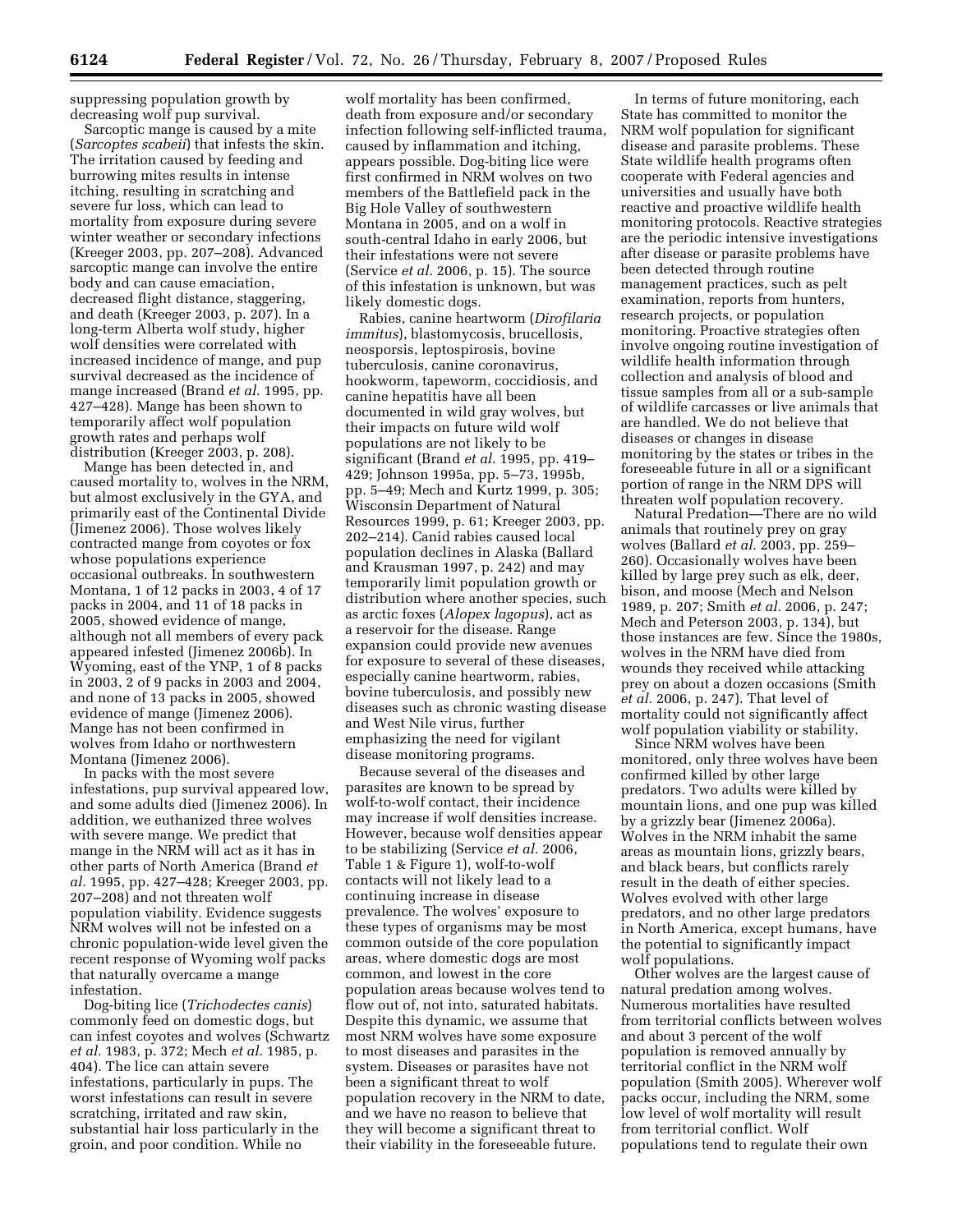density. Consequently territorial conflict is highest in saturated habitats. That cause of mortality is infrequent and does not result in a level of mortality that would significantly affect a wolf population's viability in the NRM (Smith 2005).

Human-caused Predation—Wolves are very susceptible to human-caused mortality, especially in open habitats such as those that occur in the western United States (Bangs *et al.* 2004, p. 93). An active eradication program is the sole reason that wolves were extirpated from the NRM (Weaver 1978, p. i). Humans kill wolves for a number of reasons. In all locations where people, livestock, and wolves coexist, some wolves are killed to resolve conflicts with livestock (Fritts *et al.* 2003, p. 310; Woodroffe *et al.* 2005, pp. 86–107, 345– 7). Occasionally, wolf killings are accidental (*e.g.*, wolves are hit by vehicles, mistaken for coyotes and shot, or caught in traps set for other animals) (Bangs *et al.* 2005a, p. 346). Some of these accidental killings are reported to State, Tribal, and Federal authorities.

However, many wolf killings are intentional, illegal, and are never reported to authorities. Wolves do not appear particularly wary of people or human activity, and that makes them very vulnerable to human-caused mortality (Mech and Boitani 2003, pp. 300–302). In the NRM, mountain topography concentrates both wolf and human activity in valley bottoms (Boyd and Pletscher 1999, p. 1105), especially in winter, which increases wolf exposure to human-caused mortality. The number of illegal killings is difficult to estimate and impossible to accurately determine because they generally occur in areas with few witnesses. Often the evidence has decayed by the time the wolf's carcass is discovered or the evidence is destroyed or concealed by the perpetrators. While human-caused mortality, including illegal killing, has not prevented population recovery, it has affected NRM wolf distribution (Bangs *et al.* 2004, p. 93). In the past 20 years, no wolf packs have successfully established and persisted solely in open prairie or high desert habitats that are used for intensive agriculture production (Service *et al.* 2006, Figure 1).

As part of the interagency wolf monitoring program and various research projects, up to 30 percent of the NRM wolf population has been radiocollared since the 1980s (Bangs *et al.* in press). The annual survival rate of mature wolves in northwestern Montana and adjacent Canada from 1984 through 1995 was 80 percent (Pletscher *et al.*  1997, p. 459); 84 percent for resident

wolves and 66 percent for dispersers. That study found 84 percent of wolf mortality to be human-caused. Bangs *et al.* (1998, p. 790) found similar statistics, with humans causing most of the wolf mortality in the NRM. Radiocollared wolves in the largest blocks of remote habitat without livestock, such as central Idaho and YNP, had annual survival rates around 80 percent (Smith *et al.*, 2006 p. 245). Wolves outside of large remote areas had survival rates as low as 54 percent in some years (Smith *et al.* 2006, p. 245). This percentage is among the lower end of adult wolf survival rates that an isolated population can sustain (Fuller *et al.*  2003, p. 185).

These survival rates may be biased. Wolves are more likely to be radiocollared if they come into conflict with people, so the proportion of mortality caused by agency depredation control actions could be overestimated by radiotelemetry data. People who illegally kill wolves may destroy the radio-collar, so the proportion of illegal mortality could be underestimated. However, wolf populations have continued to expand in the face of ongoing levels of humancaused mortality.

An ongoing preliminary analysis of the survival data among NRM radiocollared wolves (n=716) (Smith 2005) from 1984 through 2004 indicates that about 26 percent of adult-sized wolves die every year, so annual adult survival averages about 74 percent, which typically allows wolf population growth (Keith 1983, p. 66; Fuller *et al.* 2003, p. 182). Humans caused just over 75 percent of all radio-collared wolf deaths (Smith 2005). This type of analysis does not estimate the cause or rate of survival among pups younger than 7 months of age because they are too small to radiocollar. Agency control of problem wolves and illegal killing are the two largest causes of wolf death; combined these causes remove nearly 20 percent of the population annually and are responsible for a majority of all known wolf deaths (Smith *et al.* 2006, p. 245).

Wolf mortality from agency control of problem wolves (which includes legal take by private individuals under defense of property regulations in rules promulgated under section 10(j) of the Act) is estimated to remove around 10 percent of adult radio-collared wolves annually. From 1995 through 2005, 30 wolves were legally killed by private citizens under Federal defense of property regulations (Service 1994, pp. 2:13–14; 70 FR 1285, January 6, 2005) that are similar to Idaho and Montana State laws that would take effect and direct take of problem wolves by both the public and agencies if wolves were

delisted. Agency control removed 396 problem wolves from 1987 through 2005, indicating that private citizen take (about 7 percent) under State defense of property laws would not significantly increase the overall rate of problem wolf removal (Bangs *et al.* in press a, pp. 19– 20).

A comparison of the overall wolf population and the number of problem wolves removed indicates agency control removes, on average, about 7 percent of the overall wolf population annually (Service *et al.* 2006, Table 5). Wolf mortality under State and Tribal defense of property regulations incidental to other legal activities, agency control of problem wolves, and legal hunting and trapping would be regulated by Montana, Idaho, and Tribes (and in Wyoming if it changes its law and management plan) if the Act's protections were removed. Specifically, the States would ensure that recovery levels are met after delisting, while the Service would continue to have oversight in the significant portion of the range in northwestern Wyoming outside the National Parks unless, or until, the State has a statute and plan that adequately conserves wolves in the State and the northwestern Wyoming wolf population is delisted in a separate rulemaking. This issue is discussed further below under Factor D.

The overall causes and rates of annual wolf mortality are affected by several variables. Wolves in higher quality suitable habitat, such as remote, forested areas with few livestock (like National Parks), have higher survival rates. Wolves in unsuitable habitat and areas without substantial refugia have higher overall mortality rates. Mortality rates also vary depending on whether the wolves are resident pack members or dispersers, if they have a history with livestock depredation, or have been relocated (Bradley *et al.* 2005, p. 1506). However, overall wolf mortality has been low enough since 1987 that the wolf population in the NRM has steadily increased. The wolf population is now nearly three times as numerous as needed to meet recovery levels and is distributed throughout most suitable habitat within the DPS (Service 1987, p. 23; Service 1994, p. 1:6).

If the NRM wolf population were to be delisted, State management would likely increase the mortality rate outside National Parks, National Wildlife Refuges, and Tribal reservations, from its current level of about 26 percent annually (Smith 2005). Wolf mortality as high as 50 percent annually may be sustainable (Fuller *et al.* 2003, p. 185). Idaho and Montana have the regulatory authorization and commitment to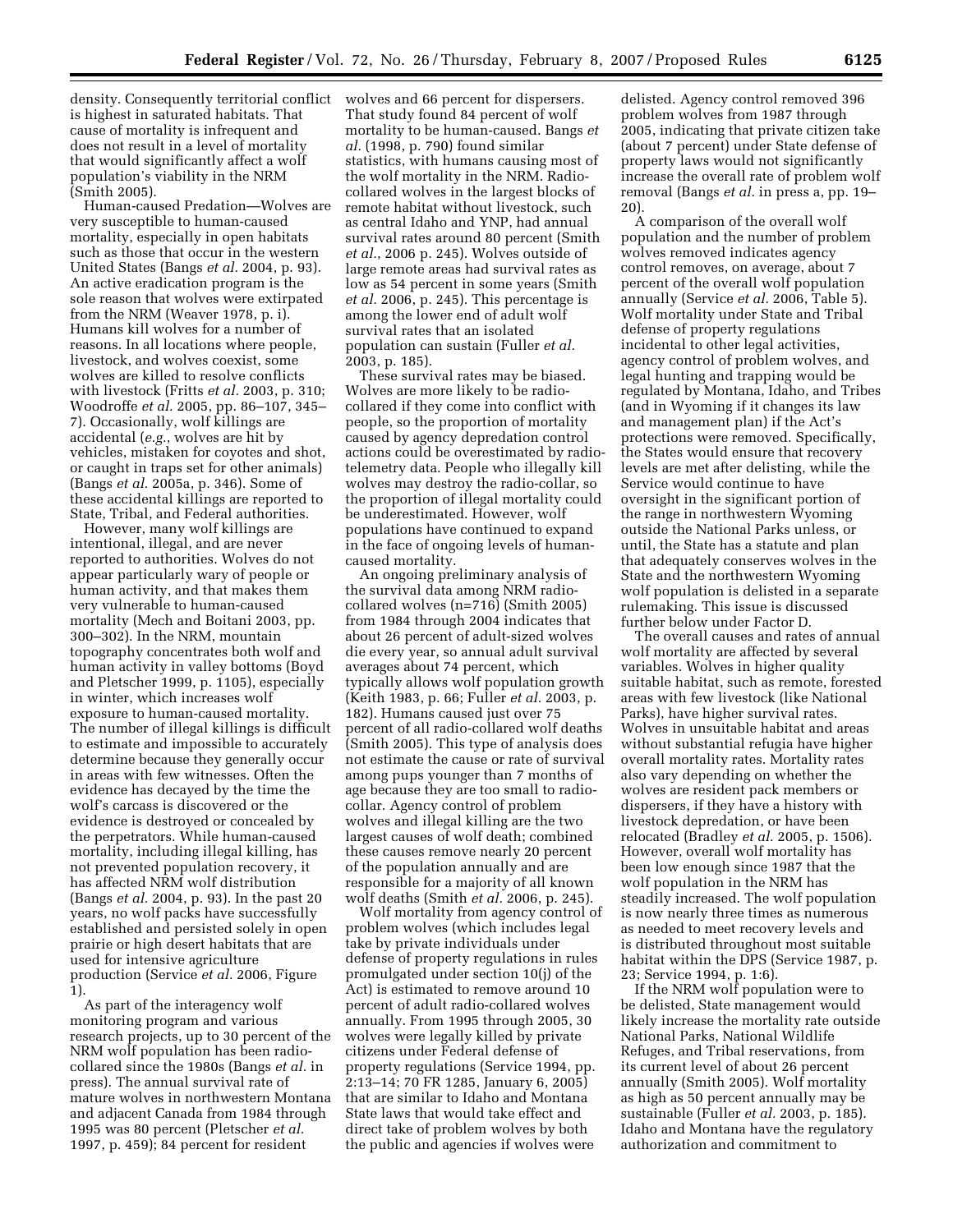regulate human-caused mortality so that the wolf population remains above its numerical and distributional recovery goals. If Wyoming changes its law and management plan consistent with the Service's recommendations, it will also sufficiently regulate human-caused mortality. If no changes occur, excessive human-caused mortality as allowed under state law would alone remain a threat to wolves in a significant portion of the range in Wyoming outside the National Parks. However, if a new Wyoming regulatory framework cannot be approved by the Service, then the Act's protections will remain in effect and they will provide adequate assurance into the foreseeable future that human-caused mortality will not become a threat to wolves in all or a significant portion of their range in Wyoming. This issue is discussed further below under Factor D.

In summary, human-caused mortality to adult radio-collared wolves in the NRM, which averages about 20 percent per year (Smith 2006), still allows for rapid wolf population growth. The protection of wolves under the Act promoted rapid initial wolf population growth in suitable habitat. Idaho and Montana have committed to continue to regulate human-caused mortality so that it does not reduce the NRM wolf population below recovery levels. Idaho, Montana, Oregon, Washington, and Utah have adequate laws and regulations to ensure that the NRM wolf population remains above recovery levels (see Factor D). Each post-delisting management entity (State, Tribal, and Federal) has experienced and professional wildlife staff to ensure those commitments can be accomplished.

#### *D. The Adequacy or Inadequacy of Existing Regulatory Mechanisms*

To address this factor, we compare the current regulatory mechanisms within the proposed NRM DPS to the future mechanisms that would provide the framework for wolf management after delisting. These regulatory mechanisms are carried out by the State governments included in the DPS. Idaho and Montana's wolf management programs are designed to maintain a recovered wolf population while minimizing damage caused by it by allowing for removal of wolves in areas of chronic conflict or in unsuitable habitat. The three States with occupied habitat have proposed wolf management plans that would govern how wolves are to be managed if delisted. As discussed below, we have approved Idaho's and Montana's plans because these States have proposed management objectives

that would maintain at least 10 breeding pairs and 100 wolves per State by managing for a safety margin of 15 breeding pairs in each State. We expect Wyoming to adopt a State law and wolf management plan that will adequately conserve a recovered wolf population into the foreseeable future by the time we finalize this proposed rule. However, at this time, we have been unable to approve the Wyoming law and plan because it does not provide for sustainable levels of protection (Williams 2004; 71 FR 43427–43432, August 2, 2006). Any wolf conservation by the Tribes and the States of Washington, Oregon, and Utah will be beneficial, but is not necessary to either achieving or maintaining a recovered wolf population in the NRM DPS.

## **Current Wolf Management**

The 1980 and 1987 NRM wolf recovery plans (Service 1980, p. 4; 1987, p. 3) recognized that conflict with livestock was the major reason that wolves were extirpated and that management of conflicts was a necessary component of wolf restoration. The plans also recognized that control of problem wolves was necessary to maintain local public tolerance of wolves and that removal of some wolves would not prevent the wolf population from achieving recovery. In 1988, the Service developed an interim wolf control plan that applied to Montana and Wyoming (Service 1988, p. 1); the plan was amended in 1990 to include Idaho and eastern Washington (Service 1990, p. 1). We analyzed the effectiveness of those plans in 1999, and revised our guidelines for management of problem wolves listed as endangered (Service 1999, p. 1). Evidence showed that most wolves do not attack livestock, especially larger livestock such as adult horses and cattle, but wolf presence around livestock will result in some level of depredation (Bangs *et al.* 2005, pp. 348–350). Therefore, we developed a set of guidelines under which depredating wolves could be harassed, moved, or killed by agency officials (Service 1999, pp. 39–40). The control plans were based on the premise that agency wolf control actions would affect only a small number of wolves, but would sustain public tolerance for nondepredating wolves, thus enhancing the chances for successful population recovery (Mech 1995, pp. 276–276). Our assumptions have proven correct, as wolf depredation on livestock and subsequent agency control actions have remained at low levels, and the wolf population has expanded its distribution and numbers far beyond,

and more quickly than, earlier predictions (Service 1994, p. 2:12; Service *et al.* 2006, Table 4).

The conflict between wolves and livestock has resulted in the average annual removal of 7–10 percent of the wolf population (Bangs *et al.* 1995, p. 130; Bangs *et al.* 2004, p. 92; Bangs *et al.* 2005a, pp. 342–344; Service *et al.*  2006, Tables 4, 5; Smith 2005). We estimate illegal killing removed another 10 percent of the wolf population, and accidental and unintentional humancaused deaths have removed 1 percent of the population annually (Smith 2005). Even with this level of mortality, populations have expanded rapidly (Service *et al.* 2006, Table 5). Despite the more liberal regulations, all suitable areas for wolves have been filled with resident packs (Service *et al.* 2006, Figure 1). The outer NRM wolf pack distribution has remained largely unchanged since the end of 2000 (Service *et al.* 2001–2006, Figure 1).

If the wolf population continues to expand, wolves will increasingly disperse into unsuitable areas that are intensively used for livestock production. A higher percentage of wolves in those areas will become involved in conflicts with livestock, and a higher percentage of those wolves will probably be removed to reduce future livestock damage. In 2006, about 12 percent of the NRM wolf population was removed because of conflicts with livestock but it still increased over 20 percent. Human-caused mortality would have to remove 34 percent or more of the wolf population annually before population growth would cease (Fuller *et al.* 2003, pp. 184–185). Preliminary wolf survival data from radio-telemetry studies suggests that adult wolf mortality resulting from conflict could be doubled to an average of 14–20 percent annually and still not significantly impact wolf population recovery (Smith 2005). The State management laws and plans would balance the level of wolf mortality with the recovery goals in each State.

### **Regulatory Assurances Within the Proposed NRM DPS**

In 1999, the Governors of Montana, Idaho, and Wyoming agreed that regional coordination in wolf management planning among the States, Tribes, and other jurisdictions would be necessary to ensure timely delisting. They signed a Memorandum of Understanding to facilitate cooperation among the three States in developing adequate State wolf management plans so that delisting could proceed. In this agreement, all three States committed to maintain at least 10 breeding pairs and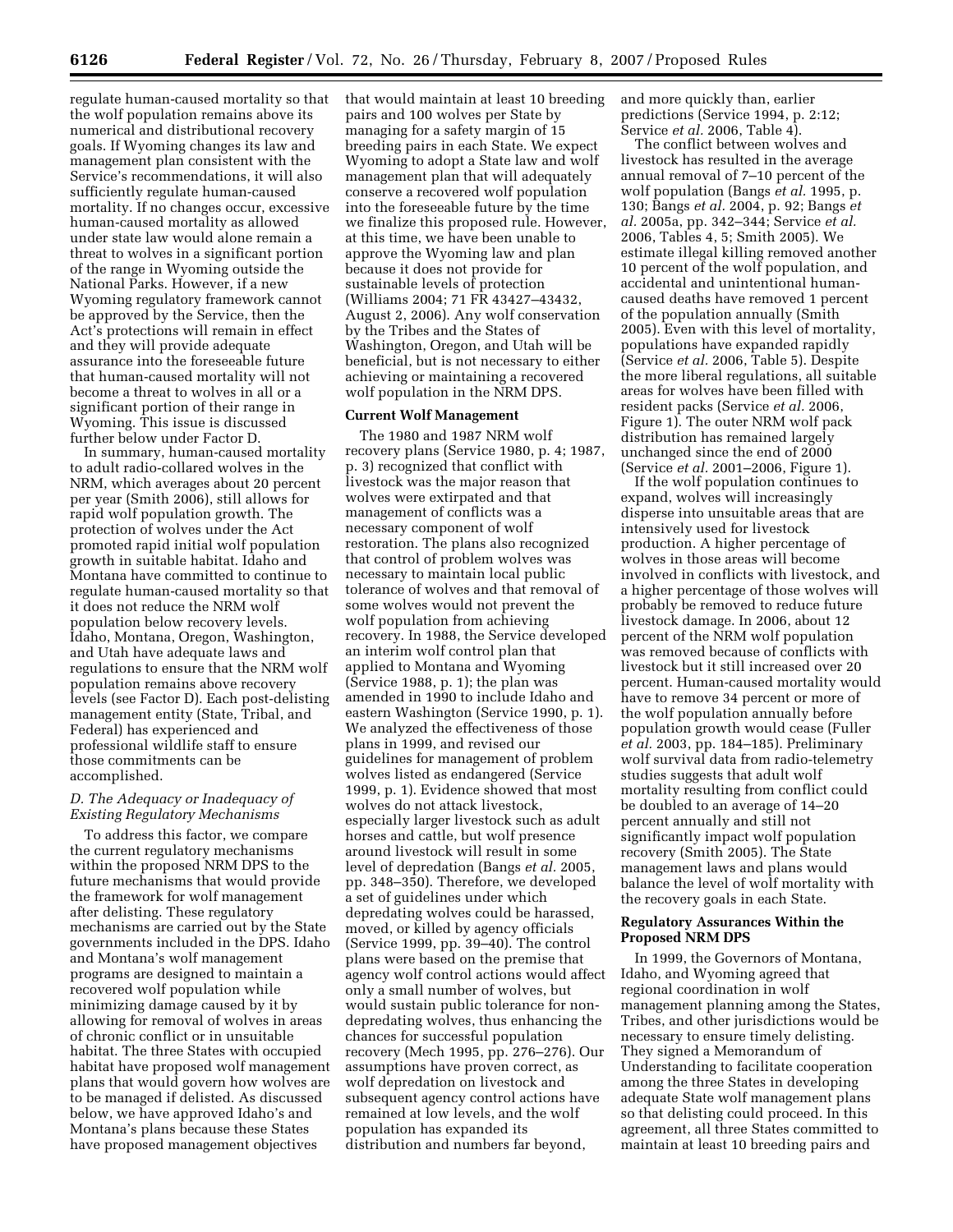100 wolves per State. The States were to develop their pack definitions to approximate the current breeding pair definition. Governors from the three States renewed that agreement in April 2002.

The wolf population in the NRM achieved its numerical and distributional recovery goals at the end of 2000. The temporal portion of the recovery goal (maintaining numerical and distributional recovery goals for the 3 consecutive years) was achieved at the end of 2002. Because the primary threat to the wolf population (human predation and other take) still has the potential to significantly impact wolf populations if not adequately managed, the Service needs regulatory assurances that the States will manage for sustainable mortality levels before we can remove the Act's protections. Therefore, we requested that the States of Montana, Idaho, and Wyoming prepare State wolf management plans to demonstrate how they would manage wolves after the protections of the Act were removed. Wolf management for the Tribes and the States of Washington, Oregon, and Utah will be beneficial, but is not necessary to either achieving or maintaining a recovered wolf population in the NRM. The Service provided varying degrees of funding and assistance to the States while they developed their wolf management plans. Several issues key to our approval of State plans include regulations that would allow regulatory control of take, a pack definition biologically consistent with the Service's definition of a breeding pair, and the ability to realistically manage State wolf populations and the number of breeding pairs above recovery levels.

The final Service determination of the adequacy of those three key State management plans was based on the combination of Service knowledge of State law, the State management plans, wolf biology, our experience managing wolves for the last 20 years, peer review of the State plans, and the States' response to peer review. Those State plans can be viewed at *http:// westerngraywolf.fws.gov/.* 

After our analysis of the State laws, the State plans, and other factors, the Service determined that Montana and Idaho's laws and wolf management plans were adequate to assure the Service that their share of the NRM wolf population would be maintained above recovery levels following delisting. Therefore, we approved those two State plans. However, problems with the Wyoming legislation and plan, and inconsistencies between the law and management plan, did not allow us to

approve Wyoming's approach to wolf management (Bangs 2004a; Williams 2004; FR 71:43410). Though we have not approved Wyoming's current plan, we anticipate that Wyoming will revise its statute and develop a plan that we can approve prior to finalizing this proposed rule. Tribal and State management (in the portions of Washington, Oregon, and Utah included in the proposed DPS) also are discussed below. If Wyoming changes its law and management plan consistent with the Service's recommendations, it will sufficiently regulate human-caused mortality, just as the Montana and Idaho regulatory frameworks now do. If acceptable changes do not occur to the Wyoming regulatory framework, then the potential for excessive humancaused mortality as allowed under Wyoming state law would remain the lone threat to wolves in a significant portion of the range in Wyoming outside the National Parks. Therefore, if a new Wyoming regulatory framework cannot be approved by the Service, then the Act's protections will remain in effect in a significant portion of the range outside the National Parks in Wyoming and they will provide adequate assurance into the foreseeable future that human-caused mortality will not become a threat to wolves in all or a significant portion of their range in northwestern Wyoming.

Montana—The gray wolf was listed under the Montana Nongame and Endangered Species Conservation Act of 1973 (87–5–101 MCA). Senate Bill 163, passed by the Montana Legislature and signed into law by the Governor in 2001, establishes the current legal status for wolves in Montana. Upon Federal delisting, wolves would be classified and protected under Montana law as a ''Species in Need of Management'' (87– 5–101 to 87–5–123). Such species are primarily managed through regulation of all forms of human-caused mortality in a manner similar to trophy game animals like mountain lions and black bears. The MFWP and the Commission would then finalize more detailed administrative rules, as is typically done for other resident wildlife, but they must be consistent with the approved Montana wolf plan and State law. Classification as a ''Species in Need of Management'' and the associated administrative rules under Montana State law create the legal mechanism to protect wolves and regulate humancaused mortality beyond the immediate defense of life/property situations. Some illegal human-caused mortality would still occur, but is to be prosecuted under State law and Commission regulations.

In 2001, the Governor of Montana appointed the Montana Wolf

Management Advisory Council to advise MFWP regarding wolf management after the species is removed from the lists of Federal and State-protected species. In August 2003, MFWP completed a Final EIS and recommended that the Updated Advisory Council alternative be selected as Montana's Final Gray Wolf Conservation and Management Plan (Montana 2003, p. 131). See *http:// www.fwp.state.mt.us* to view the MFWP Final EIS and the Montana Gray Wolf Conservation and Management Plan.

Under the management plan, the wolf population would be maintained above the recovery level of 10 breeding pairs by managing for a safety margin of 15 breeding pairs. MFWP would manage problem wolves in a manner similar to the control program currently being implemented in the experimental population area in southern Montana, whereby landowners and livestock producers on public land can shoot wolves seen attacking livestock or dogs, and agency control of problem wolves is incremental and in response to confirmed depredations. State management of conflicts would become more protective of wolves and no public hunting would be allowed when there were fewer than 15 breeding pairs. Wolves would not be deliberately confined to any specific areas of Montana, but their distribution and numbers would be managed adaptively based on ecological factors, wolf population status, conflict mitigation, and human social tolerance. The MFWP plan commits to implement its management framework in a manner that encourages connectivity among wolf populations in Canada, Idaho, GYA, and Montana to maintain the overall metapopulation structure. Wolf management would include population monitoring, routine analysis of population health, management in concert with prey populations, law enforcement, control of domestic animal/human conflicts, consideration of a wolf-damage compensation program, research, and information and public outreach. Montana's plan (Montana 2003, p. 132) predicts that under State management, the wolf population would increase to between 328 and 657 wolves with approximately 27 to 54 breeding pairs by 2015.

An important ecological factor determining wolf distribution in Montana is the availability and distribution of wild ungulates. Montana has a rich, diverse, and widely distributed prey base on both public and private lands. The MFWP has and will continue to manage wild ungulates according to Commission-approved policy direction and species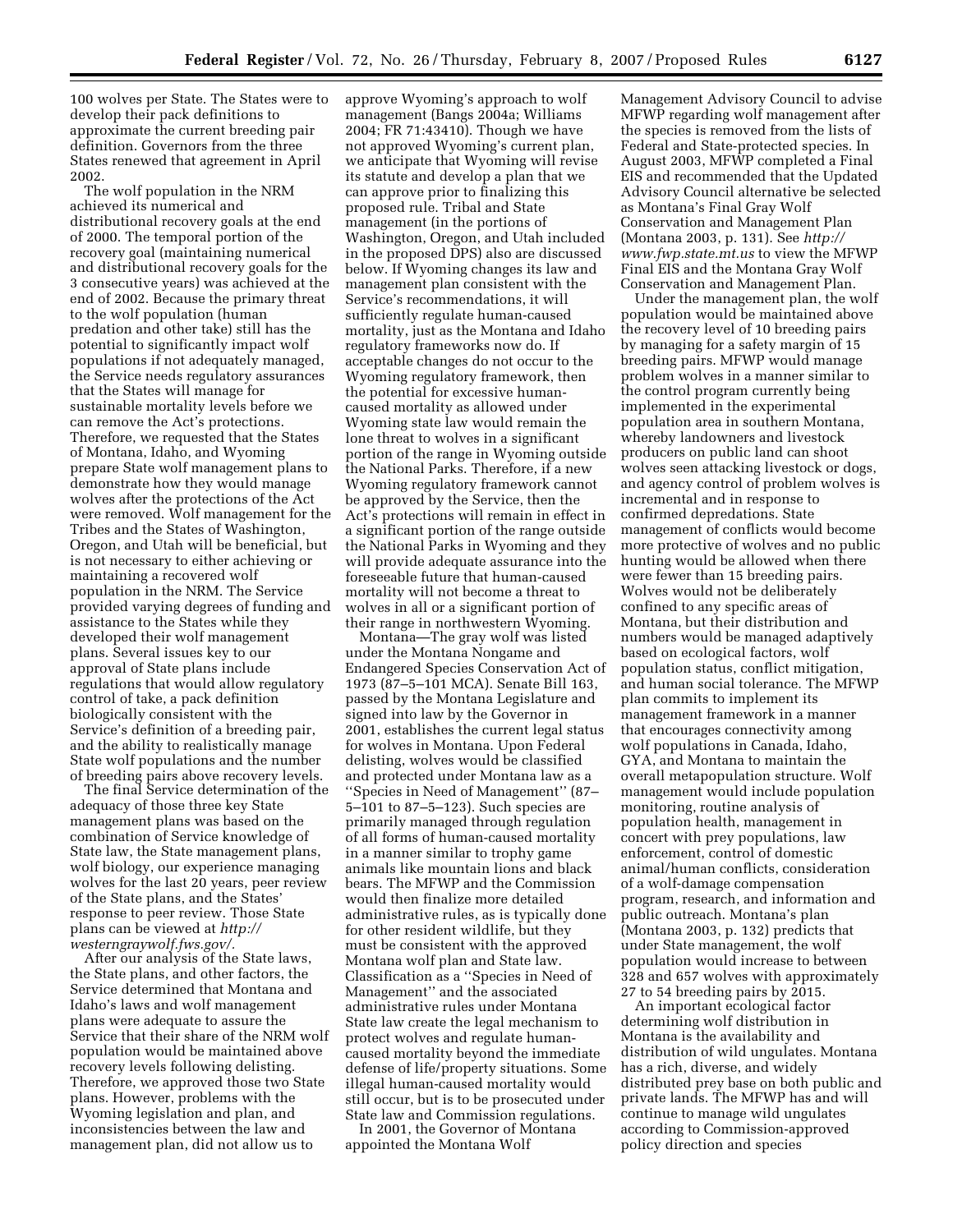management plans. The plans typically describe a management philosophy that protects the long-term sustainability of the ungulate populations, allows recreational hunting of surplus game, and aims to keep the population within management objectives based on ecological and social considerations. The MFWP takes a proactive approach to integrate management of ungulates and carnivores. Ungulate harvest is to be balanced with maintaining sufficient prey populations to sustain Montana's segment of a recovered wolf population. Ongoing efforts to monitor populations of both ungulates and wolves will provide credible, scientific information for wildlife management decisions.

State regulations would allow agency management of problem wolves by MFWP and USDA–WS; take by private citizens in defense of private property; and, when the population is above 15 packs, some regulated hunting of wolves. Montana wildlife regulations allowing take in defense of private property are similar to the 2005 experimental population regulations, whereby landowners and livestock grazing permittees can shoot wolves seen attacking or molesting livestock or pets as long as such incidents are reported promptly and subsequent investigations confirm that livestock were being attacked by wolves. The MFWP has enlisted and directed USDA–WS in problem wolf management, just as the Service has done since 1987.

When the Service reviewed and approved the Montana wolf plan, we stated that Montana's wolf management plan would maintain a recovered wolf population and minimize conflicts with other traditional activities in Montana's landscape. The Service has every confidence that Montana would implement the commitments it has made in its current laws, regulations, and wolf plan. In June 2005, MFWP signed a Cooperative Agreement with the Service, and it now manages all wolves in Montana subject to general oversight by the Service.

Idaho—The Idaho Fish and Game Commission (Idaho Commission) has authority to classify wildlife under Idaho Code 36–104(b) and 36–201. The gray wolf was classified as endangered by the State until March 2005, when the Idaho Commission reclassified the species as a big game animal under Idaho Administrative Procedures Act (13.01.06.100.01.d). The big game classification would take effect upon Federal delisting, and until then, wolves will be managed under Federal status. As a big game animal, State regulations would adjust human-caused wolf

mortality to ensure recovery levels are exceeded. Title 36 of the Idaho statutes currently has penalties associated with illegal take of big game animals. These rules are consistent with the legislatively adopted Idaho Wolf Conservation and Management Plan (IWCMP) (IWCMP 2002) and big game hunting restrictions currently in place. The IWCMP states that wolves will be protected against illegal take as a big game animal under Idaho Code 36– 1402, 36–1404, and 36–202(h).

The IWCMP was written with the assistance and leadership of the Wolf Oversight Committee established in 1992 by the Idaho Legislature. Many special interest groups including legislators, sportsmen, livestock producers, conservationists, and IDFG personnel were involved in the development of the IWCMP. The Service provided technical advice to the Committee and reviewed numerous drafts before the IWCMP was finalized. In March 2002, the IWCMP was adopted by joint resolution of the Idaho Legislature. The IWCMP can be found at: *http://www.fishandgame.idaho.gov/ cms/wildlife/wolves/wolf*\_*plan.pdf.* 

The IWCMP calls for IDFG to be the primary manager of wolves after delisting; like Montana, to maintain a minimum of 15 packs of wolves to maintain a substantial margin of safety over the 10 breeding pair minimum; and to manage them as a viable selfsustaining population that will never require relisting under the Act. Wolf take would be more liberal if there are more than 15 packs and more conservative if there are fewer than 15 packs in Idaho. The wolf population would be managed by defense of property regulations similar to those now in effect under the Act. Public harvest would be incorporated as a management tool when there are 15 or more packs in Idaho to help mitigate conflicts with livestock producers or big game populations that outfitters, guides, and others hunt. The IWCMP allows IDFG to classify the wolf as a big game animal or furbearer, or to assign a special classification of predator, so that human-caused mortality can be regulated. In March 2005, the Idaho Commission proposed that, upon delisting, the wolf would be classified as a big game animal with the intent of managing wolves similar to black bears and mountain lions, including regulated public harvest when populations are above 15 packs. The IWCMP calls for the State to coordinate with USDA–WS to manage depredating wolves depending on the number of wolves in the State. It also calls for a balanced educational effort.

Elk and deer populations are managed to meet biological and social objectives for each herd unit according to the State's species management plans. The IDFG will manage both ungulates and carnivores, including wolves, to maintain viable populations of each. Ungulate harvest would be focused on maintaining sufficient prey populations to sustain viable wolf and other carnivore populations and hunting. IDFG has conducted research to better understand the impacts of wolves and their relationships to ungulate population sizes and distribution so that regulated take of wolves can be used to assist in management of ungulate populations and vice versa.

The Mule Deer Initiative in southeast Idaho was implemented by IDFG in 2005, to restore and improve mule deer populations. Though most of the initiative lies outside current wolf range and suitable wolf habitat in Idaho, improving ungulate populations and hunter success will decrease negative attitudes toward wolves. When mule deer increase, some wolves may move into the areas that are being highlighted under the initiative. Habitat improvements within much of southeast Idaho would focus on improving mule deer conditions. The Clearwater Elk Initiative also is an attempt to improve elk numbers in the area of the Clearwater Region in north Idaho where currently IDFG has concerns about the health of that once-abundant elk herd.

Wolves are currently classified as endangered under Idaho State law, but if delisted under the Act, they would be classified and protected as big game under Idaho fish and game code. Human-caused mortality would be regulated as directed by the IWCMP to maintain a recovered wolf population. The Service has every confidence that Idaho would implement the commitments it has made in its current laws, regulations, and wolf plan. In January 2006, the Governor of Idaho signed a Memorandum of Understanding with the Secretary of the Interior that provided the IDFG the power to manage all Idaho wolves.

Wyoming—In 2003, Wyoming passed a very specific and detailed State law that would designate wolves as ''trophy game'' in YNP, Grand Teton National Park, John D. Rockefeller Memorial Parkway, and the adjacent USFSdesignated Wilderness Areas once the wolf is delisted from the Act. Wolves in other portions of the State would alternate back-and-forth between ''trophy game'' and ''predatory animal'' status based on oscillating population numbers.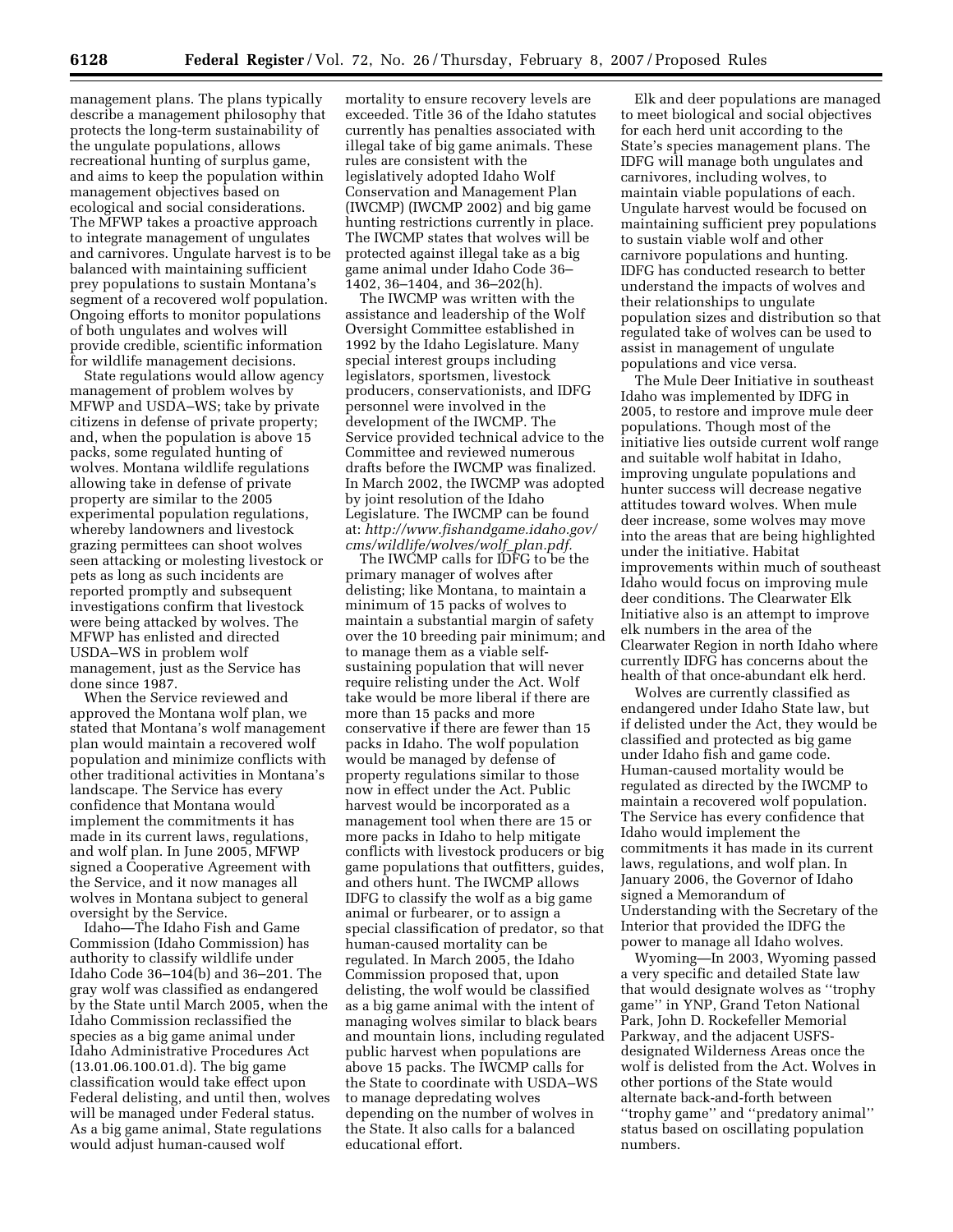A large portion of the area permanently designated as ''trophy game'' actually has little to no value to wolf packs because it is not suitable habitat for wolves and, thus, is rarely used (GYA wilderness, and much of eastern and southern YNP) (Jimenez 2006c). For example, many of the wilderness areas are rarely used by wolves because of their high elevation, deep snow, and low ungulate productivity. The ''trophy game'' status would allow the Wyoming Game and Fish Commission (Wyoming Commission) and Wyoming Game and Fish Department (WGFD) to regulate methods of take, hunting seasons, types of allowed take, and numbers of wolves that could be killed.

The State law requires that when there are 7 or more wolf packs in Wyoming ''primarily'' (this term is undefined) outside of National Park/ Wilderness Areas or there are 15 or more wolf packs anywhere in Wyoming, all wolves in Wyoming outside of the National Park/Wilderness units would be classified as predatory animals. When wolves are classified as a ''predatory animal'' they are under the jurisdiction of the Wyoming Department of Agriculture and may be taken by anyone, anywhere in the predatory animal area, at any time, without limit, and by any means (including shoot-onsight; baiting; possible limited use of poisons; bounties and wolf-killing contests; locating and killing pups in dens including use of explosives and gas cartridges; trapping; snaring; aerial gunning; and use of other mechanized vehicles to locate or chase wolves down). Wolves are very susceptible to unregulated human-caused mortality, which would be the situation if they were to be designated as predatory animals. Wolves are unlike coyotes in that wolf behavior and reproductive biology results in wolves being extirpated in the face of extensive human-caused mortality. These types and levels of take would most likely prevent wolf packs from persisting in areas of Wyoming where they are classified as predatory, even in otherwise suitable habitat.

Wolves in other parts of Wyoming could be classified as trophy game only when populations dipped below 7 packs outside of the National Park/Wilderness units and there were fewer than 15 packs in Wyoming. When this situation occurs, the Wyoming Commission would determine how large an area to designate as trophy game in order to reasonably ensure seven packs are located in Wyoming, primarily outside the National Park/Wilderness units, at the end of the calendar year. Moreover,

because many southern and eastern YNP packs leave the National Park/ Wilderness Areas in winter and regularly utilize habitat on nonwilderness public lands and some private lands, these packs would be subject to unregulated and unlimited human-caused mortality to the extent wolves are classified as predatory in these lands. Wolf packs are highly territorial and are reluctant to trespass on other pack territories (Mech and Boitani 2003, p. 19–34). A distribution of wolf packs outside Yellowstone National Park may be necessary to act as a biological fence to reduce Park pack movements out of the Park. If packs outside the Park are removed, that may cause their in-Park neighbors to investigate their absence, and thus expose those Park packs to the same mortality sources that removed their neighbors. The security of Park packs may partly rely on having at least one layer of neighboring packs outside the Park Units.

The above restrictions present the very real possibility that Wyoming would not be able to maintain its share of a recovered wolf population, despite Wyoming's proposal to default to trophy game status when wolf populations get below 15 packs (defined as simply 5 wolves traveling together at any time of year). For example, in 2004, under Wyoming Law, the YNP wolf population (171 wolves in 16 confirmed breeding pairs) would have triggered predatory status outside the National Parks/Wilderness Areas and allowed for the elimination of all wolf packs outside YNP (89 wolves in 8 breeding pairs) (Service *et al.* 2005, Figure 3). In 2005, disease and other factors caused a natural reduction of the YNP wolf population to 118 wolves in 7 breeding pairs (Service *et al.* 2006, Table 4). The year 2005 marked the first time successful wolf packs outside the National Park/Wilderness Areas (134 wolves in 9 breeding pairs) contributed more to Wyoming's overall share of the recovered NRM wolf population than those in YNP (118 wolves in 7 breeding pairs) (Service *et al.* 2005, Table 2; 2006, Table 2). However, if all wolves outside the National Parks/Wilderness Areas had been eliminated in 2004 or early 2005, as allowed by state law, the Wyoming segment of the NRM wolf population would have fallen 3 breeding pairs below the 10 breeding pair recovery level in Wyoming by the end of 2005 (Service *et al.* 2006, Table 2).

The State law and plan (WGFD 2003) calls for intensive monitoring using standard methods and a review of the Wyoming wolf population's status every

90 days. While WGFD would have authority to manage wolves when they are classified as trophy game, that authority would end if the number of packs increased to 15 in the State or if there were 7 packs primarily outside the National Park/Wilderness units (even if there were fewer than 15 packs in the State). In essence, as soon as WGFD met their management objective, their management authority would be removed by State law within a maximum of 90 days. Every time the wolf population exceeded the minimum levels, all wolves outside the National Park/Wilderness units would be designated as predatory animals and would be subjected to unregulated human-caused mortality which could drive the wolf population back down to, or below, the minimum level. We believe the real potential for fluctuating between predatory animal status and trophy game status would result in a program that would be nearly impossible to administer and enforce because of widespread public confusion about the changing wolf status. Attempting to manage a wolf population that is constantly maintained at minimum levels would likely result in the wolf population falling below recovery levels due to factors beyond WGFD's control.

An essential element to achieving the Service's recovery goal is our definition of a breeding pair: An adult male and an adult female wolf that have produced at least two pups during the previous breeding season that survived until December 31 of that year. Wyoming State law defined a pack as simply five wolves traveling together regardless of the group's composition. According to this definition, these wolves could be with or without offspring and could be traveling together at any time of year. The Wyoming plan adopted the same definition of pack that is in State law. Wyoming's State law and management plan also allows a pack of 10 or more wolves with 2 or 3 breeding females to count as 2 or 3 packs, respectively. The Wyoming definition of a pack and the 90-day evaluation of population status is inconsistent with wolf biology and how the Service, Montana, and Idaho has, and will, measure wolf population recovery. Wolf packs only breed and produce young once a year (April), so a wolf population can only increase once a year. If a pack's breeding adults are killed between February and April, the pack will not produce young for at least another year. If pups are killed, no more will be produced for another year. The Wyoming definition of a wolf pack would lead to greater use of the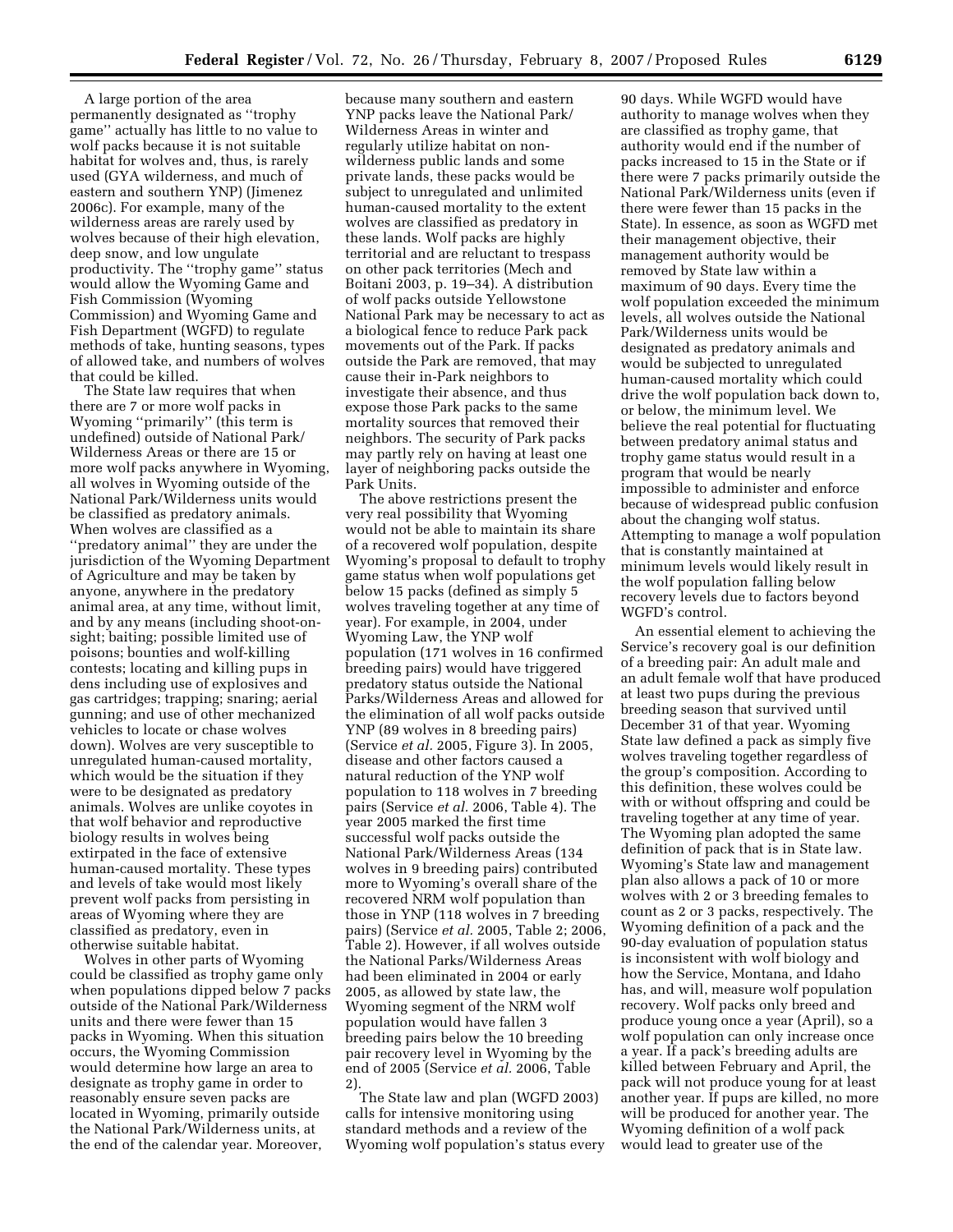predatory animal designation and a minimal wolf population going into summer, when diseases and most human-caused wolf mortality occur, including that which WGFD could not regulate (control and illegal killing) even under trophy game status. For instance, there might be 15 groups of 5 or more wolves (which may or may not be ''breeding pairs'') going into summer, but as human-caused mortality and other mortality factors continued to operate, the population could decline below recovery levels at a time when the only opportunity for the population to recover that year had passed.

Making this problem worse, Wyoming could well be overestimating the number of breeding pairs. Wyoming incorrectly used, as the Service initially did, a linear regression to predict a relationship between wolf group size and its potential to be a breeding pair. This was mathematically incorrect and greatly overestimated wolf breeding pairs in Wyoming, because the relationship is logistic (Ausband 2006). Wyoming data show that groups of 5 wolves traveling together in winter only have a 0.56 probability of being a breeding pair in Wyoming (Ausband 2006). Thus, 15 groups of 5 wolves of unknown status that are traveling together in winter is only equal to 8.4 breeding pairs. This could lead Wyoming to trigger predatory status with only 8.4 breeding pairs, a level below recovery goals.

Consider the following examples. First, in 1999 and 2005, pup production and survival declined significantly (Service *et al.* 2000, Table 2; 2006, Table 2). Because few pups survived, five wolves traveling together in winter would not have equated to an adult male and female with two pups on December 31. Second, from 2002 to 2005, mange infested some packs in Montana and Wyoming causing them not to survive the winter (mange can lead to mortality from exposure during severe winter weather or secondary infections (Kreeger 2003, pp. 207–208). In this situation, if five wolves traveling together in summer or fall (instead of mid-winter) had mange, it would be unreasonable to rely on them as a breeding pair since they would be unlikely to survive until December 31. Third, conflict between the Service definition of a breeding pair and Wyoming's definition would result in over-counting the number of packs and overuse of predatory status. For example, by the end of 2005 there were 16 breeding pairs in Wyoming, but, under Wyoming's definition (even if it were used in mid-winter) there would have been 24 packs counted as breeding

pairs, an overestimate of 50 percent. If Wyoming had been managing for 15 ''packs'' as they define them (by declaring predatory status outside of the National Park/Wilderness units), fewer than 10 actual ''breeding pairs'' would have been left in Wyoming.

The State wolf management plan (WGFD 2003) generally attempts to implement the State law, with some notable exceptions. Those exceptions make the plan appear more likely to conserve the wolf population above recovery levels than the law allows. Recognizing these inconsistencies, the WGFD Director requested that the Wyoming Attorney General's Office review Wyoming law regarding the classification of gray wolves as trophy game animals (O'Donnell 2003). The Attorney General's response stated that ''the plain language of the Enrolled Act is in conflict and thus suffers from internal ambiguity.'' The letter states:

The noted ambiguities arise when there are either: (1) Less than seven (7) packs outside of the Parks, but at least fifteen (15) packs in the state, including the Parks; or, (2) at least seven (7) packs outside the Parks, but less than fifteen (15) packs in the state, including the Parks.

W.S. § 23–1–304(b)(ii) states that the Commission shall maintain so-called ''dual'' classification, that is, maintain classification of the gray wolf as a predatory animal ''if it determines there were at least seven (7) packs of gray wolves \* \* \* primarily outside of [the Parks] \* \* \* or at least fifteen (15) packs within this state, including [the Parks]. \*\*\*'' (Emphasis added). If this sentence is read without consideration of the stated legislative goals, the following scenarios can occur:

Scenario #1: 10 packs inside the Parks & 5 packs outside the Parks. Classify as a predatory animal because at least 15 packs in the state.*This scenario leaves less than 7 packs outside of the Parks.* 

Scenario #2: 3 packs inside the Parks & 10 packs outside the Parks. Classify as a predatory animal because at least 7 packs outside the Parks. *This scenario leaves less than 15 packs total in the state.* 

These scenarios defeat the clearly identified legislative goals of maintenance of fifteen (15) packs in the state and maintenance of seven (7) packs outside the Parks.

#### The letter concludes:

The goals specified by the legislation may be preserved if W.S.  $23-1-304(b)$  is construed in light of those legislatively defined goals. Stated another way, the language of W.S. 23–1–304(b) must not be read so restrictively as to prevent the Game and Fish Department from crafting a state management plan for gray wolves which achieves delisting and satisfies the other stated legislative goals. The alternative interpretation, constructing the language of W.S. 23–1–304(b) in its most restrictive light, will defeat these clearly identified legislative

goals. Such a result would be contrary to Wyoming law. Should the legislature decide to endorse or change the result reached as a result of the current statutory language, it will in all likelihood have an opportunity to do so before delisting is complete.

The Wyoming Attorney General's Office thus determined that the Wyoming State law is internally inconsistent as a key operative provision (the requirement in ′23–1– 304(b)(ii)) to classify gray wolves as predatory if there are at least 7 packs primarily outside the Parks or at least 15 packs within the entire State) conflicts with the legislative purpose of providing appropriate management to facilitate delisting of the wolf. The Attorney General's Office concluded that ′23–1–304(b) should be construed in light of this legislative goal to allow WGFD to craft a management plan that is inconsistent with the predatory animal classification requirements of ′304(b) if that is what is needed to prepare a plan that would achieve delisting. Notwithstanding the Attorney General's opinion, we are concerned that WGFD would have no authority to act contrary to the categorical requirements of an operative provision of the State law.

Furthermore, in the fall of 2003, the Service, in cooperation with the affected States, selected 12 recognized North American experts in wolf biology and management to review the Montana, Idaho, and Wyoming State wolf management plans. Eleven reviews were completed. While Wyoming's Plan was thought to be the most extreme in terms of wolf control and minimizing wolf numbers and distribution, some reviewers thought it was adequate, primarily because they (1) assumed in error that the Wyoming definition of a pack was equivalent to the Service's current breeding pair standard (Ausband 2006), (2) thought that YNP was likely to carry most of Wyoming's portion of the wolf population, and (3) assumed that the commitments in the Plan could be implemented under State law. As noted above, the Service now views these three assumptions as unrealistic.

Other important developments since these peer reviews include: recent Federal District court rulings emphasizing consideration of suitable habitat in calculating the significant portion of the range occupied by wolves, the decline of YNP wolves, and an improved method of estimating wolf population status. This new methodology demonstrates that earlier attempts to correlate pack size in winter with the probability of being a breeding pair were mathematically incorrect and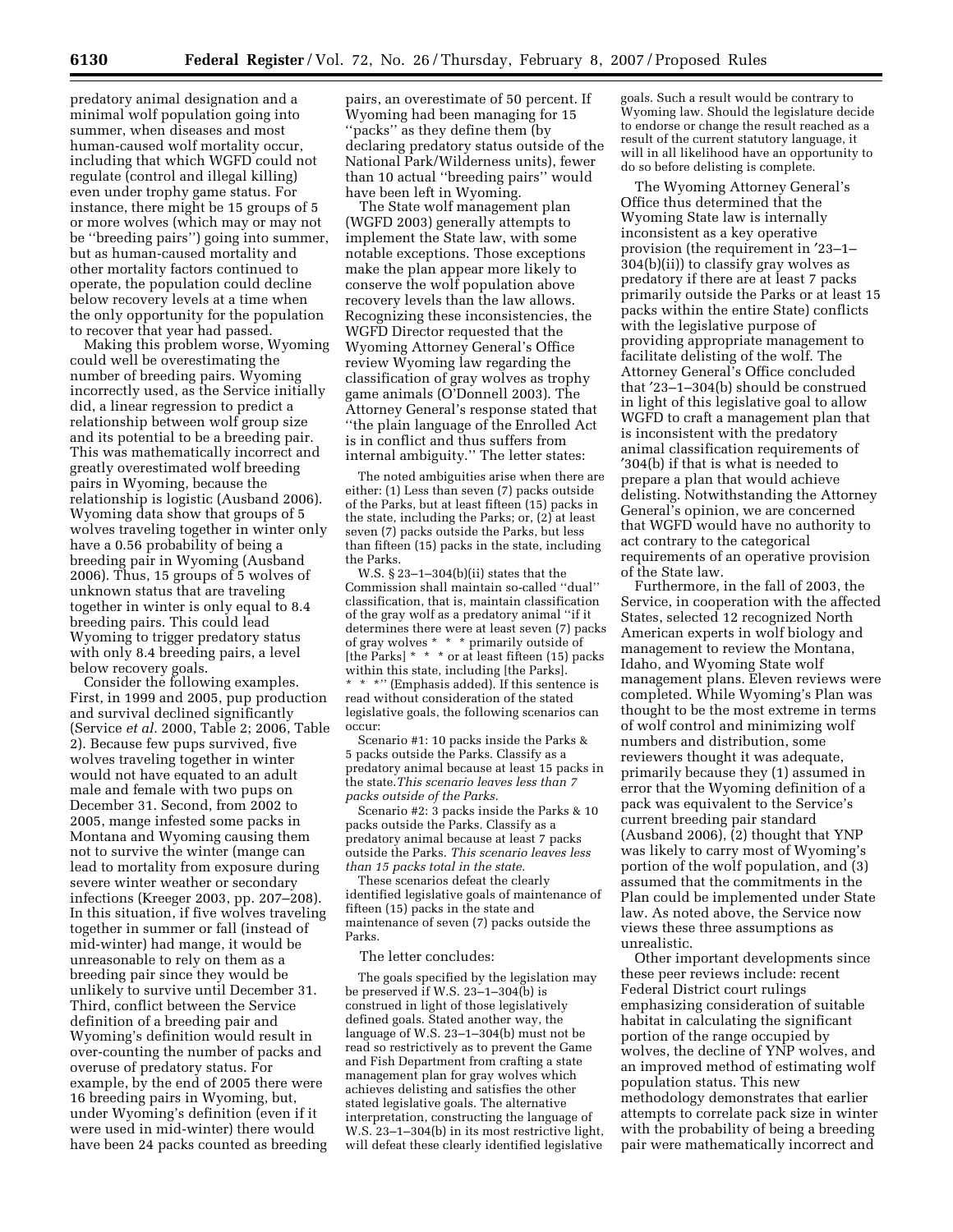are clearly inconsistent with both the Service's previous and current breeding pair standards.

The potential success of the current Wyoming law and wolf plan to maintain its share of wolves in the NRM is greatly dependent on YNP having at least eight breeding pairs. However, recent experience tells us this is an unrealistic expectation. In 2005, wolf numbers substantially declined in YNP (Service *et al.* 2006, Table 2). The CPV and/or distemper are suspected of causing low pup survival in YNP, and pack conflicts over territory appear to have reduced the number of wolves and packs in YNP from 16 breeding pairs and 171 wolves in 2004, to 7 breeding pairs and 118 wolves in 2005 (Service *et al.* 2006, Table 2). In 2005, if each group of 5 or more wolves had been counted as a pack as Wyoming law defines a pack, there would have been a total of 24 ''packs'' in Wyoming: 11 inside YNP, and 13 outside YNP. It is likely that predatory animal status, if it had been implemented prior to the end of 2005, would have quickly reduced or eliminated the number and size of wolf packs outside YNP going into the summer and fall of 2005. The Wyoming segment of the wolf population would most likely have fallen below 10 breeding pairs (to only the 7 breeding pairs in YNP), and the distribution of wolf packs in suitable habitat in Wyoming outside the National Park/ Wilderness units would have been significantly reduced. This could have occurred because the State definition of five wolves traveling together as constituting a pack would have prevented the Wyoming Commission from enlarging the area designated as trophy game even though there could have been only seven breeding pairs in the State. Also, Wyoming would have counted most wolf packs in YNP as breeding pairs even though they were not because they experienced reproductive failure in 2005.

Wyoming State law allows no regulation of human-caused mortality until the population falls below 7 packs outside the Parks and there are less than 15 packs in Wyoming. The Wyoming Petition's claim that such extensive removal of wolves is unlikely, even if they receive no legal protection, is not supported given the past history of wolf extirpation. The WGFD needs to be given the regulatory authority to adaptively manage the species throughout suitable habitat in Wyoming, outside of the National Park/Wilderness units, to account for wide fluctuations in wolf population levels.

In conclusion, Wyoming State law defines a wolf pack in a manner that has little biological relationship to wolf recovery goals or population viability, minimizes opportunities for adaptive professional wildlife management by WGFD, confines wolf packs primarily to YNP, depends on at least eight National Park/Wilderness wolf packs to constitute most of the wolves in Wyoming, minimizes the number and distribution of wolves and wolf packs outside the National Park/Wilderness Areas, and could lead the Wyoming wolf population to quickly slide below recovery goals. Additionally, Wyoming State law would prohibit WGFD from responding in a timely and effective manner should modification in State management of wolves be needed to prevent the population from falling below the recovery levels of at least 10 breeding pairs and 100 wolves for each of the 3 core States. Based on these inadequacies, the Service cannot reasonably be assured that Wyoming's State law would allow its wolf management plan to maintain the Wyoming segment of the wolf population above recovery levels or maintain an adequate distribution of the Wyoming segment of the tri-State wolf population. We conclude that the NRM wolf population is not threatened or endangered in a significant portion of its range except for that significant portion of its range outside the National Parks in northwestern Wyoming. Wyoming state regulatory mechanisms in such areas are inadequate to prevent excessive human-caused mortality from reducing that segment of the wolf population in that significant portion of its range below its recovery levels. However, retention of the Act's protections, should Wyoming fail to enact an adequate statute and plan, will assure that the segment of the NRM wolf population in Wyoming outside the National Parks will not become threatened or endangered in the foreseeable future.

*Future Service approval of a regulatory framework for wolf management in Wyoming*—The Service and Wyoming have continued to discuss approaches to post-delisting wolf management in Wyoming that would address our respective concerns and allow the Service to approve Wyoming's wolf management strategy. Ideas under consideration by the Wyoming legislature in the 2006 session includes; (1) The concept of a state Trophy Game Area large enough to adequately support the wolf population levels required for Wyoming, with predator status (with mandatory reporting of all take) in the remainder of the State; (2) acknowledgement that the State would

manage for 15 breeding pairs in midwinter and that the State's responsibility is 7 breeding pairs outside the National Parks, based on the assumption that segment of the Wyoming wolf population will be supplemented by 8 breeding pairs living on lands managed by the National Park Service; and, (3) that the State of Wyoming would be responsible for assuring that the absolute minimum of 10 breeding pairs and 100 wolves required to achieve Wyoming's share of the overall wolf recovery goal would be conserved. If such a regulatory framework was established by Wyoming law and was to be implemented by a Wyoming state plan, the Service intends to approve it. In addition, there are assurances from the National Park Service that adequate monitoring of wolf packs within Park managed properties will continue and that information will continue to be readily shared between the National Park Service and Wyoming. Acceptance of an adequate regulatory framework in Wyoming by the Service would allow Wyoming residents to have increased flexibility under the provisions of the 2005 experimental population regulations (FR 70:1286–1311, Jan 2005) for problem wolf management and would allow the Service to finalize delisting for that portion of the NRM DPS wolf population in Wyoming.

The recovery goal for the NRM wolf population requires that it be comprised of at least 30 breeding pairs and 300 wolves that are equitably distributed in potentially suitable habitat in Montana, Idaho, and Wyoming. To ensure this goal is achieved, each of the three States (Wyoming, Montana, and Idaho) committed to manage for an equitable distribution of the overall population and assume a management target of 15 breeding pairs in mid-winter within each State. The 15 breeding pair management target was not intended to be the minimum goal for each State. It was an objective so that each State's management would provide a reasonable cushion to ensure each State's share of the wolf population did not fall below the 10 breeding pairs requirement and that the 30 breeding pairs minimum would always be met or exceeded. Within Wyoming, the 15 breeding pair management target would be divided between lands where wildlife are managed by the National Park Service and lands where the Wyoming Game and Fish Department (WYGF) had primary management responsibility. Under the current proposal, the WYGF's responsibility for the overall 15 breeding pair target would be 7 breeding pairs in mid-winter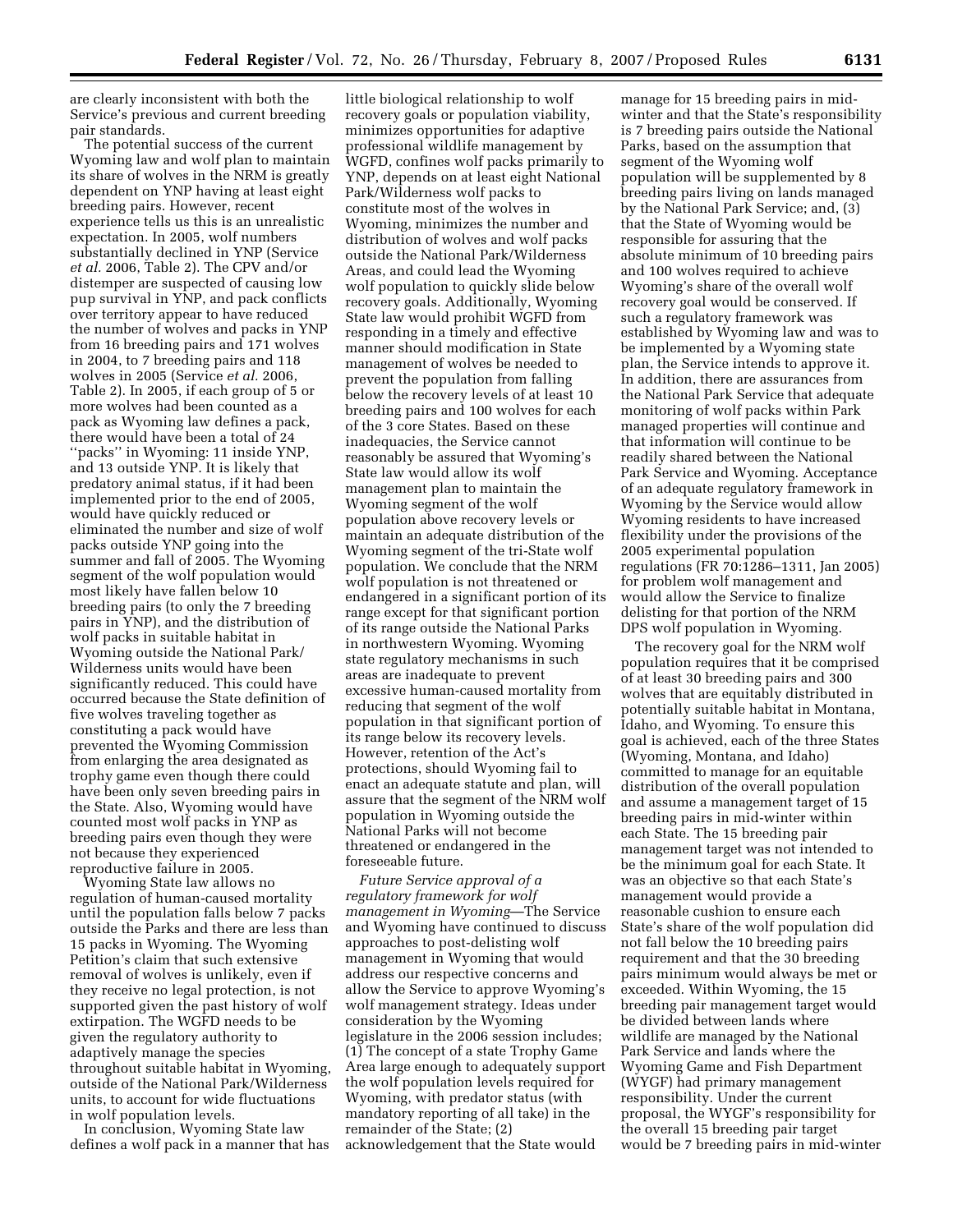outside the National Park Units in Wyoming. We assume that the remaining 8 breeding pairs will be supported primarily on National Park Service lands. That said, the minimum recovery goal for the State of Wyoming of 10 breeding pairs must always be met or exceeded. Therefore, in the unlikely event that the wolf population within properties managed by the National Park Service ever dropped below a level that jeopardized Wyoming's recovery objective, additional management responsibility by the State of Wyoming may be required to avoid emergency listing actions.

State regulations would be enacted to ensure that wolves would be managed to prevent the need for relisting in the future. Therefore, the State of Wyoming would designate wolves as a Trophy Game Species within an area similar to that defined below which is capable of supporting at least 15 breeding pairs (USFWS *et al.* 2006, Figure 3). The area under consideration in northwestern Wyoming is approximately that beginning at the junction of U.S. Highway 120 and the Wyoming/ Montana State line; running southerly along state Highway 120 to the Greybull River; southwesterly up said river to the Wood River; running southwesterly up said river to the U.S. Forest Service boundary; following the U.S. Forest Service boundary southerly to the northern boundary of the Wind River Indian Reservation; following the Reservation boundary westerly, then southerly across U.S. Highway 26/287 to the Continental Divide; following the Continental Divide southeasterly to Middle Fork of Boulder Creek; following the Middle Fork of Boulder Creek and then Boulder Creek westerly to the U.S. Forest Service boundary; following the U.S. Forest Service boundary northwesterly to its intersection with U.S. Highway 189/91; following U.S. Highway 189/91 northwesterly to the intersection with Wyoming state highway 22 in the town of Jackson; following Wyoming state highway 22 westerly to the Wyoming/Idaho State line.

Within the Trophy Game Area, WYGF would have management control over the species outside the National Parks and would manage problem wolves and set harvest regulations in such a way as to assure that the targets of 15 breeding pair for the State and 7 breeding pairs in Wyoming outside the National Park Units are met. Outside of the Trophy Game Area, the State of Wyoming would manage the species as predatory animals but would monitor the take of all wolves under the State's predatory animal status.

If this type of regulatory framework was enacted by Wyoming state law and its wolf management plan it would provide assurance that Wyoming's share of the tri-state NRM wolf population would be maintained above recovery levels into the foreseeable future and that a significant portion of the range in Wyoming was occupied by wolf packs. This type of management framework is consistent in its general principles to those already enacted and accepted as being adequate regulatory frameworks for wolves post-delisting in the states of Minnesota, Michigan, Wisconsin, Montana, and Idaho and would provide adequate assurances that a viable wolf population will be maintained in the NRM DPS.

Washington—Wolves in Washington are listed as endangered under the State's administrative code (WAC 232.12.014; these provisions may be viewed at: *http://apps.leg.wa.gov/wac/*). Under Washington's administrative code (WAC 232.12.297), ''endangered'' means any wildlife species native to the State of Washington that is seriously threatened with extinction throughout all or a significant portion of its range within the State. Endangered species in the State of Washington are protected from hunting, possession, and malicious harassment, unless such taking has been authorized by rule of the Washington Fish and Wildlife Commission (RCW 77.15.120; these provisions can be viewed at: *http://apps.leg.wa.gov/rcw/*). If the NRM DPS is delisted, those areas in Washington included in the NRM DPS would remain listed as endangered by Washington State law until the wolf was no longer seriously threatened with extinction throughout all or a significant portion of its range within the State. The areas in Washington not included in the NRM DPS would remain listed as endangered under both State and Federal law.

Although we have received reports of individual and wolf family units in the North Cascades of Washington (Almack and Fitkin 1998), agency efforts to confirm them were unsuccessful and to date, no individual wolves or packs have ever been documented there (Boyd and Pletscher 1999; Boyd 2006). Intervening unsuitable habitat makes it highly unlikely that wolves from the NRM population have dispersed to the North Cascades of Washington in recent history.

There is currently no Washington State recovery or management plan for wolves, but the State has established an advisory committee and is preparing a plan. Interagency Wolf Response Guidelines are being developed by the Service, WDFW, and USDA–WS to

provide a checklist of response actions for five situations that may arise in the future. Wolf management in Washington is likely to be beneficial to the NRM wolf population, but is not necessary for achieving or maintaining a population of wolves in the NRM DPS that is unlikely to become threatened or endangered in the foreseeable future.

Oregon—The gray wolf has been classified as endangered under the Oregon Endangered Species Act (ORS 496.171–192) since 1987. The law requires the Oregon Fish and Wildlife Commission to conserve the species in Oregon. Anticipating the reestablishment of wolves in Oregon from the growing Idaho population, the Commission directed the development of a wolf conservation and management plan to meet the requirements of both the Oregon Endangered Species Act and the Oregon Wildlife Policy. The ORS 496.012 states in relevant part: ''It is the policy of the State of Oregon that wildlife shall be managed to prevent serious depletion of any indigenous species and to provide the optimum recreational and aesthetic benefits for present and future generations of the citizens of this state.''

In February 2005, the Oregon Fish and Wildlife Commission adopted the Oregon Wolf Conservation and Management Plan. The plan was built to meet the five delisting criteria identified in State statutes and administrative rules: (1) The species is not now (and is not likely in the foreseeable future to be) in danger of extinction in any significant portion of its range in Oregon or in danger of becoming endangered; (2) the species' natural reproductive potential is not in danger of failure due to limited population numbers, disease, predation, or other natural or humanrelated factors affecting its continued existence; (3) most populations are not undergoing imminent or active deterioration of range or primary habitat; (4) overutilization of the species or its habitat for commercial, recreational, scientific, or educational purposes is not occurring or likely to occur; and (5) existing State or Federal programs or regulations are adequate to protect the species and its habitat.

The Plan describes measures the Oregon Department of Fish and Wildlife (ODFW) will take to conserve and manage the species. This includes actions that could be taken to protect livestock from wolf depredation and address human safety concerns. The following summarizes the primary components of the plan:

• Wolves that naturally disperse into Oregon will be conserved and managed under the plan. Wolves will not be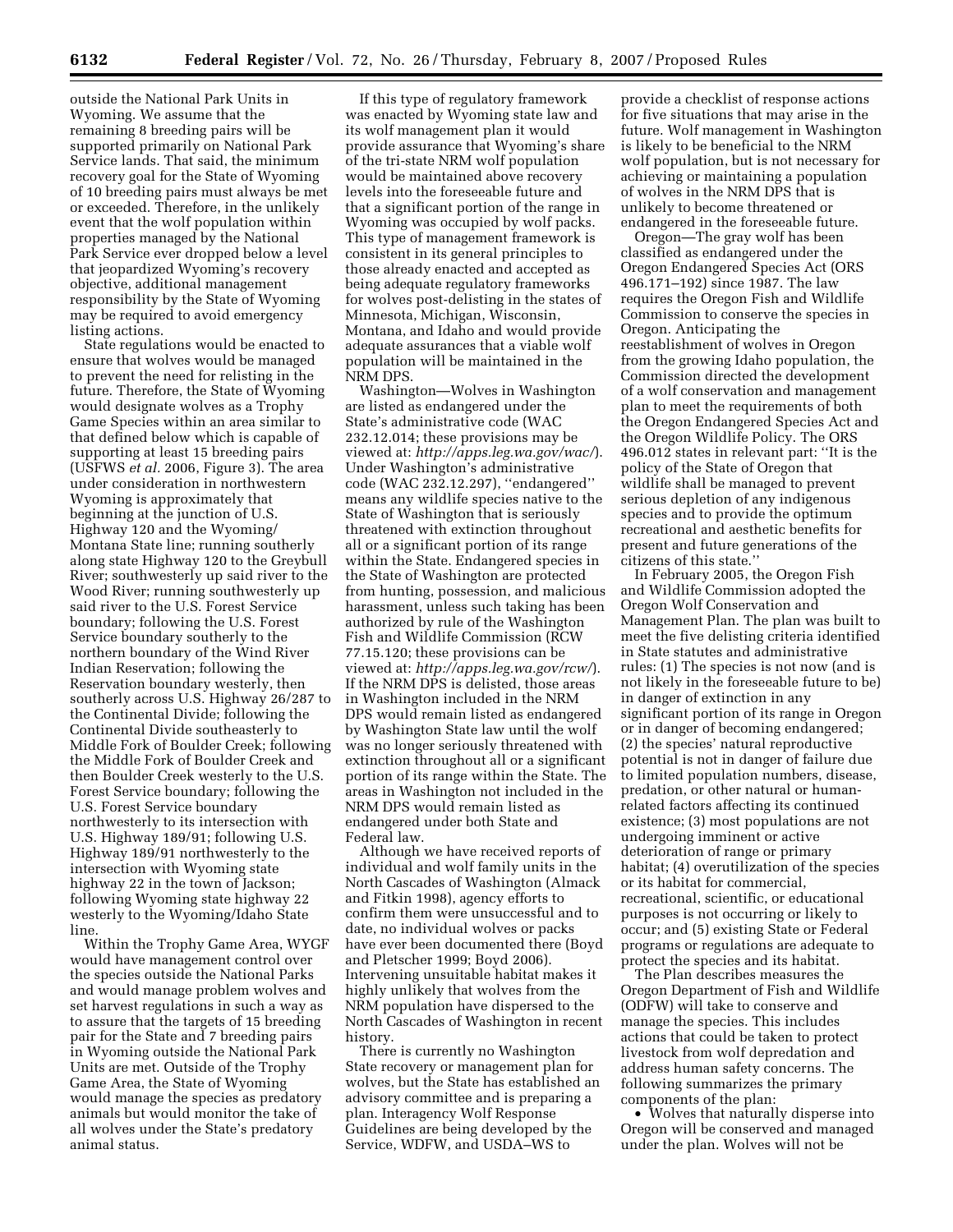captured outside of Oregon and released in the State.

• Wolves may be considered for Statewide delisting once the population reaches four breeding pairs for 3 consecutive years in eastern Oregon (note—the boundary between east and west wolf management zones is defined by U.S. Highway 97 from the Columbia River to the junction of U.S. Highway 20, southeast on U.S. Highway 20 to the junction with U.S. Highway 395, and south on U.S. Highway 395 to the California border). Four breeding pairs are considered the minimum conservation population objective, also described as Phase 1. The plan calls for managing wolves in western Oregon, as if the species remains listed, until the western Oregon wolf population reaches four breeding pairs. This means, for example, that a landowner would be required to obtain a permit to address depredation problems using injurious harassment.

• While the wolf remains listed as a State endangered species, the following will be allowed: (1) Wolves may be harassed (e.g., shouting, firing a shot in the air) to distract a wolf from a livestock operation or area of human activity; (2) harassment that causes injury to a wolf (e.g., rubber bullets or bean bag projectiles) may be employed to prevent depredation, but only with a permit; (3) wolves may be relocated to resolve an immediate localized problem from an area of human activity (e.g., wolf inadvertently caught in a trap) to the nearest wilderness area; (4) relocation will be done by ODFW or USDA–WS personnel; (4) livestock producers who witness a wolf ''in the act'' of attacking livestock on public or private land must have a permit before taking any action that would cause harm to the wolf; and (5) wolves involved in chronic depredation may be killed by ODFW or USDA–WS personnel; however, nonlethal methods will be emphasized and employed first in appropriate circumstances.

• Once the wolf is delisted, more options are available to address wolflivestock conflict. While there are five to seven breeding pairs, landowners may kill a wolf involved in chronic depredation with a permit. Five to seven breeding pairs is considered the management population objective, or Phase 2.

• Under Phase 3 a limited controlled hunt could be allowed to decrease chronic depredation or reduce pressure on wild ungulate populations.

• The plan provides wildlife managers with adaptive management strategies to address wolf predation problems on wild ungulates if

confirmed wolf predation leads to declines in localized herds.

• In the unlikely event that a person is attacked by a wolf, the plan describes the circumstances under which Oregon's criminal code and the Federal Act would allow harassing, harming or killing of wolves where necessary to avoid imminent, grave injury. Such an incident must be reported to law enforcement officials.

• A strong information and education program is proposed to ensure anyone with an interest in wolves is able to learn more about the species and stay informed about wildlife management activities.

• Several research projects are identified as necessary for future success of long-term wolf conservation and management. Monitoring and radiocollaring wolves are listed as critical components of the plan both for conservation and communication with Oregonians.

• An economic analysis provides estimates of costs and benefits associated with wolves in Oregon and wolf conservation and management.

• Finally, the plan requires annual reporting to the Commission on program implementation.

The Oregon Wolf Management Plan, as approved by the Oregon Fish and Wildlife Commission in February 2005, called for three legislative actions which the 2005 Oregon Legislative Assembly considered, but did not adopt. These actions were: (1) Changing the legal status of the gray wolf from protected non-game wildlife to a ''special status mammal'' under the ''game mammal'' definition in ORS 496.004; (2) amending the wildlife damage statute (ORS 498.012) to remove the requirement for a permit to lethally take a gray wolf caught in the act of attacking livestock; and (3) creating a State-funded program to pay compensation for wolf-caused losses of livestock and to pay for proactive methods to prevent wolf depredation. As a result, the Fish and Wildlife Commission is currently going through a public review process to amend the Oregon Plan and discuss legislative proposals. The Commission remains on record as calling for those legislative enhancements; however, implementation of the Oregon Plan does not depend upon them.

Under the Oregon Wolf Management Plan, the gray wolf will remain classified as endangered under State law until the conservation population objective for eastern Oregon is reached (*i.e.*, four breeding pairs for 3 consecutive years). Once the objective is achieved, the State delisting process will be initiated. Following delisting

from the State Endangered Species Act, wolves will retain their classification as nongame wildlife under ORS 496.375. If a legislative change is made to reclassify the gray wolf as a ''special status mammal'' under the ''game mammal'' definition in Oregon, the Commission will retain the authority to regulate (and, where appropriate, prohibit) take of the wolf as necessary.

Utah—If federally delisted, wolves in that portion of the NRM DPS in Utah would remain listed as protected wildlife under State law. In Utah, wolves fall under three layers of protection—(1) State code, (2) Administrative Rule and (3) Species Management Plan. The Utah Code can be found at *http://www.le.state.ut.us/*  ∼*code/TITLE23/TITLE23.htm*.

The relevant administrative rules that restrict wolf take can be found at *http:// www.rules.utah.gov/publicat/code/r657/ r657–003.htm* and *http:// www.rules.utah.gov/publicat/code/r657/ r657–011.htm*. These regulations restrict all potential taking of wolves in Utah, including that portion in the NRM DPS. Wolf management in Utah will have no effect on the recovered wolf population that resides in suitable habitat in Montana, Idaho, and Wyoming.

In 2003, the Utah Legislature passed House Joint Resolution 12 (HJR–12), which directed the Utah Division of Wildlife Resources (UDWR) to draft a wolf management plan for ''the review, modification and adoption by the Utah Wildlife Board, through the Regional Advisory Council process.'' In April 2003, the Utah Wildlife Board directed UDWR to develop a proposal for a wolf working group to assist the agency in this endeavor. The UDWR created the Wolf Working Group in the summer of 2003. The Wolf Working Group is composed of 13 members that represent diverse public interests regarding wolves in Utah.

On June 9, 2005, the Utah Wildlife Board passed the Utah Wolf Management Plan (Utah 2005). The goal of the Plan is to manage, study, and conserve wolves moving into Utah while avoiding conflicts with the elk and deer management objectives of the Ute Indian Tribe; minimizing livestock depredation; and protecting wild ungulate populations in Utah from excessive wolf predation. The Utah Plan can be viewed at *http:// www.wildlife.utah.gov/wolf/*. Its purpose is to guide management of wolves in Utah during an interim period from Federal delisting until 2015, or until it is determined that wolves have become established in Utah, or the assumptions of the plan (political, social, biological, or legal) change. During this interim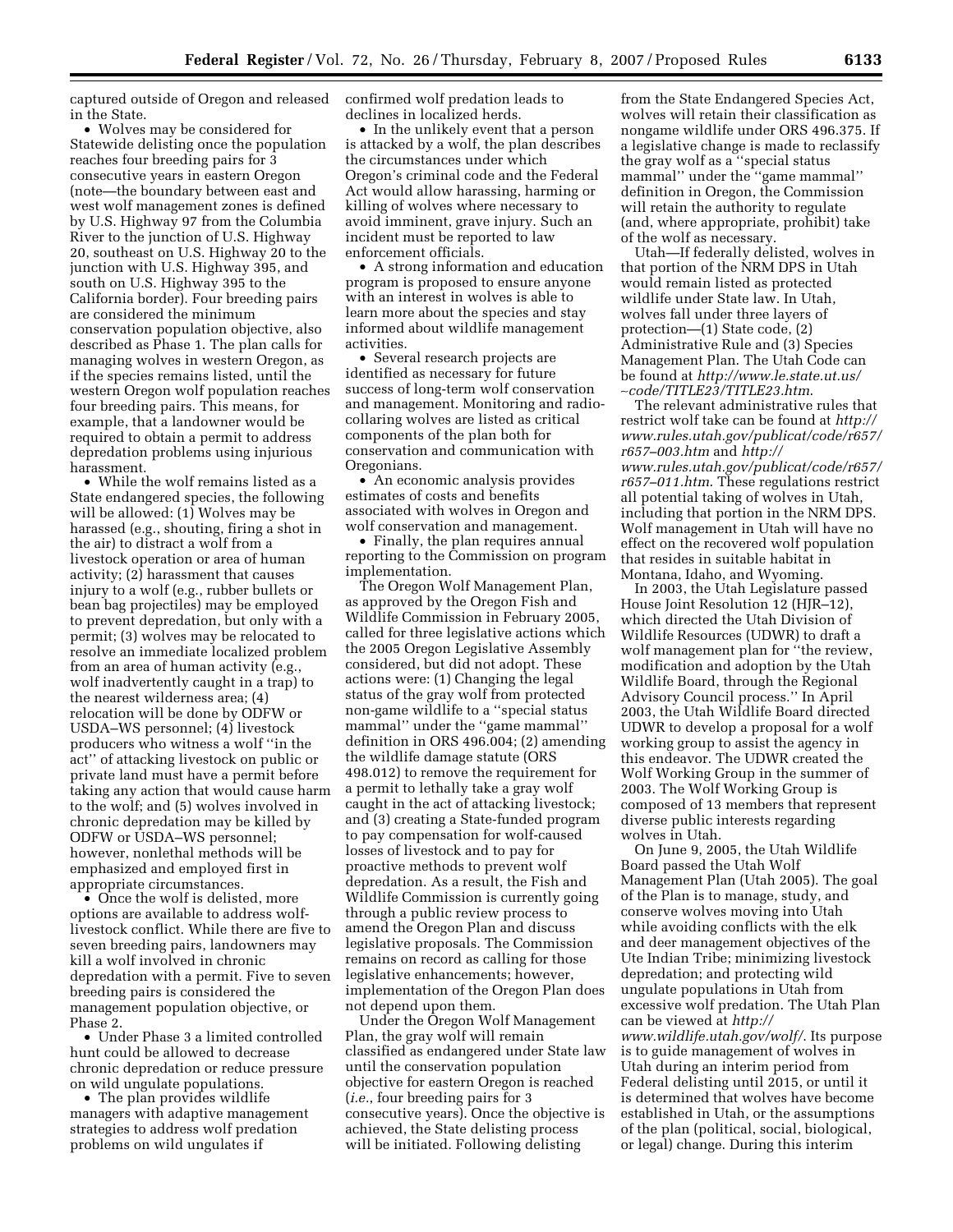period, immigrating wolves will be studied to determine where they are most likely to settle without conflict.

Tribal Plans—Approximately 20 Tribes are within the proposed NRM DPS. Currently no wolf packs live on, or are entirely dependent on Tribal lands for their existence in the NRM DPS. In the NRM DPS about 32,942 km 2 (12,719 mi 2) (3 percent) of the area is Tribal land. In the NRM wolf occupied habitat, about 4,696 km 2 (1,813 mi 2) (2 percent) is Tribal land (Service 2006; 71 FR 6645, February 8, 2006). Therefore, while Tribal lands can contribute some habitat for wolf packs in the NRM, they will be relatively unimportant to maintaining a recovered wolf population in the NRM DPS. Many wolf packs live in areas of public land where Tribes have various treaty rights, such as wildlife harvest. Montana and Idaho propose to incorporate Tribal harvest into their assessment of the potential surplus of wolves available for public harvest in each State, each year, to ensure that the wolf population is maintained above recovery levels. Utilization of those Tribal treaty rights will not significantly impact the wolf population or reduce it below recovery levels because a small portion of the wolf population could be affected by Tribal harvest or lives in areas subject to Tribal harvest rights.

The overall regulatory framework analyzed in this proposed rule depends entirely on State-led management of wolves that are primarily on lands where resident wildlife is traditionally managed primarily by the States. Any wolves that may establish themselves on Tribal lands will be in addition to those managed by the States outside Tribal reservations. At this point in time, only the Nez Perce Tribe has a Service approved wolf management plan, but that plan only applied to listed wolves, and it was reviewed so the Service could determine if the Tribe could take a portion of the responsibility for wolf monitoring and management in Idaho under the 1994 special regulation under section 10(j). No other Tribe has submitted a wolf management plan. In November 2005, the Service requested information from all the Tribes in the NRM regarding their Tribal regulations and any other relevant information regarding Tribal management or concerns about wolves (Bangs 2004). All responses were reviewed, and Tribal comments were incorporated into this proposed rule.

#### *Summary*

Montana and Idaho have proposed to regulate wolf mortality over conflicts with livestock after delisting in a manner similar to that used by the

Service to reduce conflicts with private property, and that would promote the maintenance of wolf populations above recovery levels. These two State plans have committed to using a definition of a wolf pack that would approximate the Service's current breeding pair definition. Based on that definition, they have committed to maintaining at least 10 breeding pairs and 100 wolves per State by managing for a safety margin of 15 breeding pairs in each State. These States are to control problem wolves in a manner similar to that used by the Service (1988, p. 8; 1994, pp. 2, 9–12; 1999, pp. 39–40; 70 FR 1306–1311, January 6, 2005) and use adaptive management principles to regulate and balance wolf population size and distribution with livestock conflict and public tolerance. When wolf populations are above State management objectives for 15 breeding pairs, wolf control measures may be more liberal. When wolf populations are below 15 breeding pairs, wolf control as directed by each State will be more conservative.

Current Wyoming law provides a definition of pack that is not consistent with the Service's definition of a breeding pair. In addition, Wyoming uses the State definition of pack in a complicated structure for determining when wolves are protected under the regulatory mechanisms of the ''trophy game'' status and absent management structure under the ''predatory animal'' status. Wyoming's plan does not provide for sufficient regulatory control to balance wolf population size and distribution with livestock conflict and public tolerance. If Wyoming adopts a State management plan that is consistent with the requirements outlined above, and that have been already incorporated into Montana's and Idaho's regulatory framework, we intend to delist the entire NRM DPS.

If the Service delists the wolf in the NRM DPS, the major difference between the previous Federal management and the new State management of problem wolves will be the slightly increased authority to take wolves in the act of attacking or molesting livestock or other domestic animals on private land by private landowners or on grazing allotments by permittees and public harvest programs to help regulate wolf distribution and density to meet state management objectives.

Private take of problem wolves under State regulations would replace some agency control, but we believe this would not dramatically increase the overall numbers of problem wolves killed each year because of conflicts with livestock. However, if Wyoming

does not finalize an adequate State management plan consistent with the requirements outlined above, current Wyoming State law designates predatory animal status that allows all wolves, including pups, to be killed by any means, without limit, at any time, for any reason, and regardless of any direct or potential threat to livestock. Such unregulated take could eliminate wolves from some otherwise significant portion of the range habitat in northwestern Wyoming. Therefore, without an adequate State management plan, wolf management in northwestern Wyoming will remain under the protections of the Act and continue to be conducted by the Service after this proposal is finalized.

In contrast to the Service recovery program, currently approved State and Tribal management programs also are to incorporate regulated public harvest, only when wolf populations in Montana and Idaho are safely above recovery levels of 15 or more breeding pairs, to help manage wolf distribution and numbers to minimize conflicts with humans. Wyoming State law and management also should meet this requirement before wolves in that State also could be delisted. Each of the three core States routinely uses regulated public harvest to help successfully manage and conserve other large predators and wild ungulates under their authority. Idaho and Montana will use similar programs to manage wolf populations safely above recovery levels, when there are more than 15 breeding pairs in their State. Wyoming will likely have a similar program prior to the Act's protections being removed.

The States of Montana, Idaho, and Wyoming have managed resident ungulate populations for decades and maintain them at densities that would easily support a recovered wolf population. They, and Federal land management agencies, will continue to manage for high ungulate populations in the foreseeable future. Native ungulate populations also are maintained at high levels by Washington, Oregon, and Utah in the portions of those States that are in the proposed NRM DPS. No foreseeable condition would cause a decline in ungulate populations significant enough to affect a recovered wolf population.

## *E. Other Natural or Manmade Factors Affecting Its Continued Existence*

Public Attitudes Toward the Gray Wolf—The primary determinant of the long-term status of gray wolf populations in the United States will be human attitudes toward this large predator. These attitudes are largely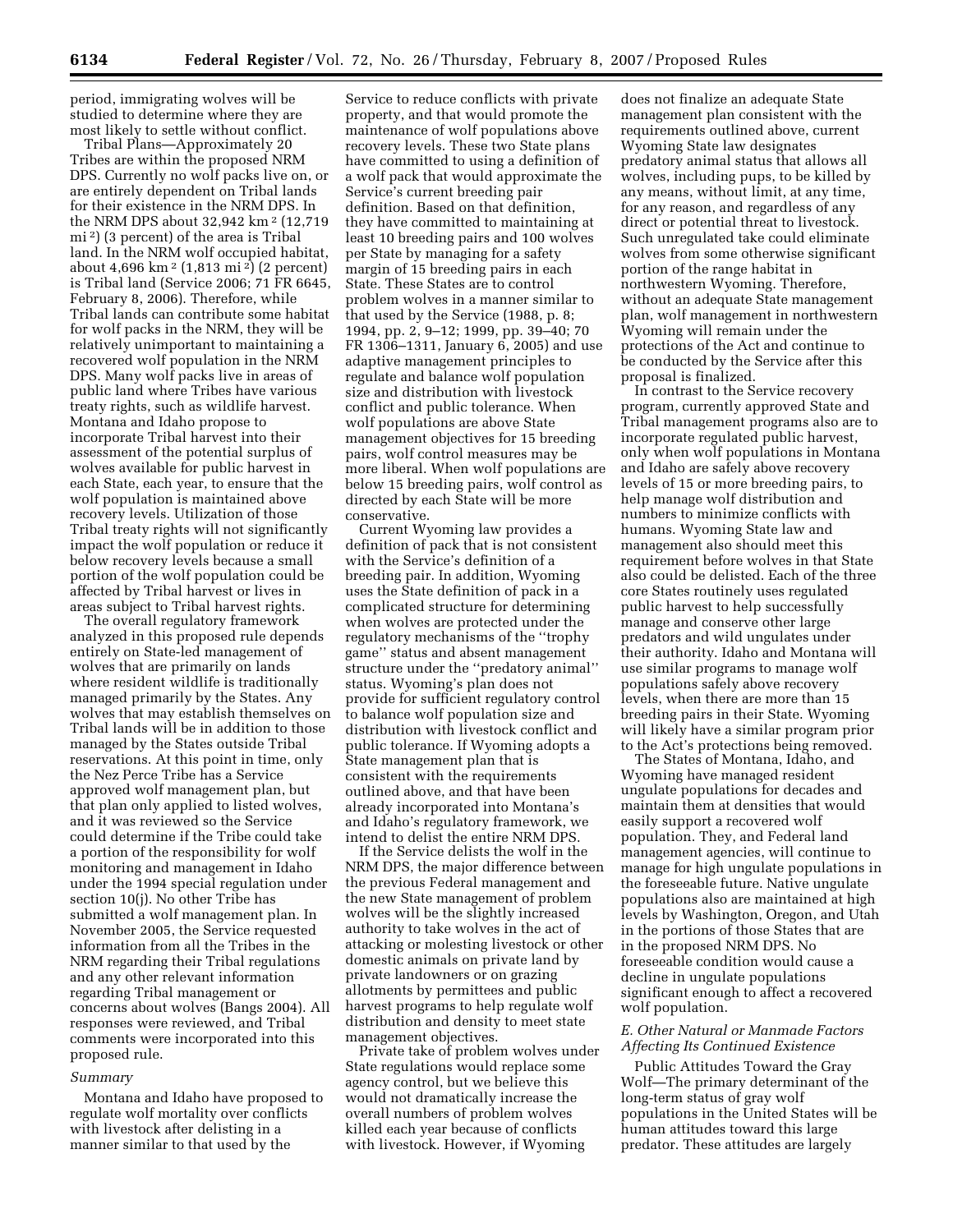based on the conflicts between human activities and wolves, concern with the perceived danger the species may pose to humans, its symbolic representation of wilderness, the economic effect of livestock losses, the concerns regarding the threat to pets, opinions that the species should never be subject to sport hunting or trapping, and the wolf traditions of Native American Tribes.

In recent decades, national support has been evident for wolf recovery and reintroduction in the NRM (Service 1994, pp. 5:11–111). With the continued help of private conservation organizations, the States and Tribes can continue to foster public support to maintain viable wolf populations in the NRM. We have concluded that the State management regulations that will go into effect if wolves in the NRM are removed from the Act's protections will further enhance public support for wolf recovery. State management provides a larger and more effective local organization and a more familiar means for dealing with these conflicts (Mech 1995, pp. 275–276; Williams *et al.* 2002, p. 582; Bangs *et al.* 2004, p. 102). State wildlife organizations have specific departments and staff dedicated to providing accurate and science-based public education, information, and outreach.

Genetics—Genetic diversity in the GYA segment of the NRM is extremely high (Wayne 2005). A recent study of genetics among wolves in northwestern Montana and the reintroduced populations found that wolves in those areas were as genetically diverse as their source populations in Canada and that inadequate genetic diversity was not a wolf conservation issue in the NRM at this time (Forbes and Boyd 1997, p. 1089; Vonholdt 2006). Because of the long dispersal distances and the relative speed of natural wolf movement within the NRM DPS (discussed under Factor A), we anticipate that populations of NRM wolves will continue to intermix at a sufficient rate to maintain high genetic diversity into the foreseeable future. However, should it become necessary sometime in the distant future, Idaho, Montana, and Wyoming recognize relocation as a potentially valid wildlife management tool.

No manmade and natural factors threaten wolf population recovery within the foreseeable future. Public attitudes toward wolves have improved greatly over the past 30 years, and we expect that, given adequate continued management of conflicts, those attitudes will continue to support wolf restoration. The State wildlife agencies have professional education, information, and outreach components

and are to present balanced sciencebased information to the public that will continue to foster general public support for wolf restoration and the necessity of conflict resolution to maintain public tolerance of wolves. Additionally, there are no concerns related to wolf genetic viability or interbreeding coefficients.

## **Conclusion of the 5-Factor Analysis**

As required by the Act, we considered the five potential threat factors to assess whether wolves are threatened or endangered throughout all or a significant portion of their range in the NRM DPS and, therefore, whether the NRM DPS should remain listed. While wolves historically occurred over most of the proposed DPS, large portions of this area are no longer able to support viable wolf populations, and the wolf population in the NRM DPS will remain centered in northwestern Montana, central Idaho, and the GYA. This area represents the biologically significant portion of the species' range. If Wyoming develops an adequate State management plan, the NRM DPS would no longer be threatened or endangered in all or any significant portion of its range for the foreseeable future. Gray wolves in those portions of Oregon, Utah, and Washington that are within the boundaries of the distinct population segment do not constitute a significant portion of the range of this distinct population segment for the reasons outlined above. We reviewed all potential threats to the wolf population in the NRM DPS and we concluded that none except the current state regulatory framework in Wyoming would threaten wolves in any significant portion of the range in the NRM DPS in the foreseeable future. Such a regulatory framework would also threaten the suitable habitat and wolf range in Wyoming outside the National Parks. If Wyoming changes its law and management plan consistent with the Service's recommendations, it will also sufficiently regulate humancaused mortality. However, if no changes occur, excessive human-caused mortality as allowed under Wyoming state law would remain the lone threat to wolves in a significant portion of the range in northwestern Wyoming outside the National Parks. If a new Wyoming regulatory framework cannot be approved by the Service, then the Act's protections will remain in effect in a significant portion of range in Wyoming, outside the National Parks, and they will provide adequate assurance into the foreseeable future that human-caused mortality will not become a threat to wolves in all or a significant portion of

their range, even in northwestern Wyoming outside the National Parks.

The large amount and distribution of suitable habitat in public ownership in the States of Montana, Idaho, and Wyoming, land-use practices that will maintain the suitability of these areas for wolves, the presence of three large protected core areas that contain highquality suitable habitat assures the Service that threats to wolf habitat in the NRM DPS have been reduced or eliminated in all or a significant portion of its range for the foreseeable future, except for northwestern Wyoming outside the National Parks. Unsuitable habitat and small, fragmented suitable habitat away from these core areas within the NRM DPS, largely represent geographic locations where wolf packs cannot persist and are not significant to the conservation of wolves in the NRM DPS. Disease and natural predation do not threaten wolf population recovery in all or a significant portion of the species' range, nor are they likely to within the foreseeable future. Additionally, we believe that other relevant natural or manmade factors (i.e., public attitudes and genetics) are not significant conservation issues that threaten the wolf population in all or a significant portion of its range within the foreseeable future.

Human-caused mortality remains the primary threat to the gray wolf. Therefore, managing mortality (i.e., overutilization of wolves for commercial, recreational, scientific and educational purposes and human predation) remains the primary challenge to maintaining a recovered wolf population into the foreseeable future. Wolf management by the Tribes and the States of Washington, Oregon, and Utah will be beneficial, but is not necessary to either achieving or maintaining a recovered wolf population in the NRM DPS, as these areas do not constitute a significant portion of the DPS. We have determined that if Wyoming develops an adequate State management plan, the wolf management plans in the 3 States will be adequate to regulate human-caused mortality and that each State will maintain its share and distribution of the NRM wolf population above recovery levels for the foreseeable future. In this case, we propose to establish the NRM DPS of the gray wolf and to delist all gray wolves in the entire NRM DPS.

In the past, the Service has approached delisting of ''species'' (as that term is defined by the Act) due to recovery to require that the entity being delisted must be neither threatened nor endangered throughout all or a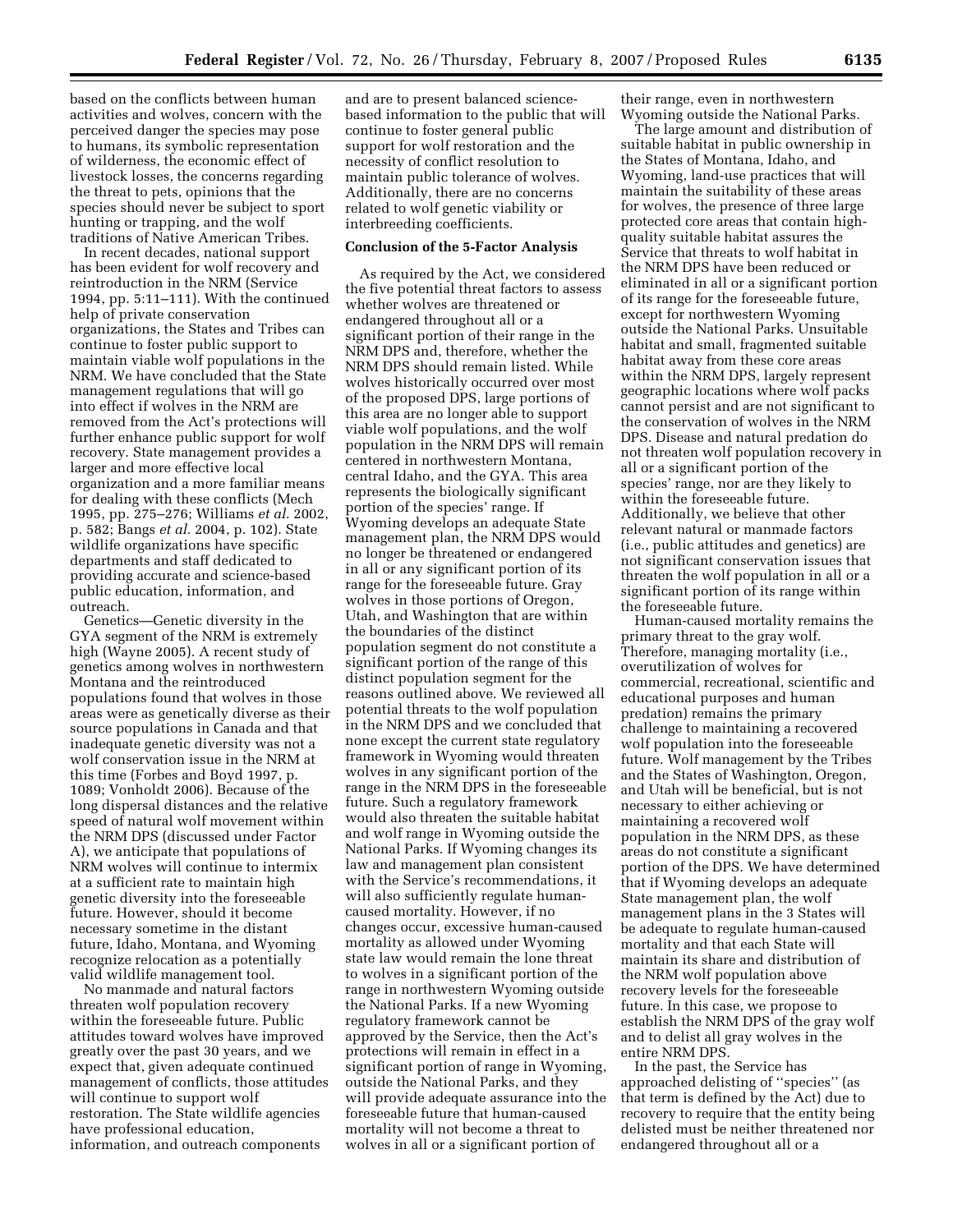significant portion of its range. In practice, this has meant that we have delisted entire species, subspecies, or distinct population segments of vertebrate animals. In the current situation, i.e., without an adequate management plan in place in Wyoming, we propose to establish a Northern Rocky Mountain distinct population segment of gray wolf and to delist wolves in all areas of that DPS exclusive of the significant portion of the range in the State of Wyoming outside of the National Parks in northwestern Wyoming. As clearly indicated by the discussion in this proposed delisting, we currently regard a portion of Wyoming to be a significant portion of the range of the NRM DPS because a biologically significant portion of the species' range occurs in Wyoming and have determined that the State has not adequately addressed the threats to the gray wolf in that portion. Accordingly, the protections of the Act will continue to apply to gray wolves in that significant portion of the range. We believe that this proposal is in the public interest because, by conditionally returning management to the States, it rewards those who have undertaken positive efforts to conserve the species and alleviate the threats posed by human-caused mortality. This approach furthers the Administration's efforts to emphasize the importance of cooperative conservation in achieving the purposes of the Act.

Section 4(c)(1) of the Act states, ''The Secretary of the Interior shall publish in the **Federal Register** a list of all species determined by him or the Secretary of Commerce to be endangered species and a list of all species determined by him or the Secretary of Commerce to be threatened species. Each list shall refer to the species contained therein by scientific and common name or names, if any, *specify with respect to such species over what portion of its range it is endangered or threatened*, and specify any critical habitat within such range'' 16 U.S.C. 1533(c)(1) (emphasis added). The Service believes the emphasized text, in conjunction with the ''significant portion of its range'' language in the definition of ''threatened'' and ''endangered,'' U.S.C. 1532(6), (20), indicates that Congress anticipated situations where the protections of the Act might not be extended to an entire species, as that term is defined by the Act, and that this provides the authority for listing or delisting a portion of a species, subspecies, or distinct population segment of vertebrate animal.

This conclusion is also consistent with the case law, the ESA, and the

legislative history of the Act. In *Defenders of Wildlife* v. *Norton*, 258 F.3d 1136 (9th Cir. 2001), the Ninth Circuit stated regarding the ''significant portion of its range'' language: ''It appears that Congress added this new language in order to encourage greater cooperation between federal and state agencies to allow the Secretary more flexibility in her approach to wildlife management.'' *Id*. at 1144. The court went on to recount the Senate floor debate of the ESA, interpreting it as suggesting that the bill would allow the Secretary to give the American alligator different listing statuses in different states. *Id*. at 1144–45. Finally, in its holding, the court stated that a significant portion of a species' range could coincide with State boundaries, and that ''[t]he Secretary necessarily has a wide degree of discretion in delineating ''a significant portion of its range.'' *Id*. at 1145.

Therefore, based on the best scientific and commercial information available, if Wyoming modifies their wolf management framework we propose that the gray wolf in the NRM DPS be removed from the list of threatened and endangered species. However, if it fails to modify its management plan adequately, wolves in significant portion of the range in Wyoming outside of the National Parks in northwestern Wyoming will still require the Act's protections and will retain their nonessential experimental status under section 10(j) of the Act.

## **Post-Delisting Monitoring**

Section 4(g)(1) of the Act, added in the 1988 reauthorization, requires us to implement a system, in cooperation with the States, to monitor for not less than 5 years, the status of all species that have recovered and been removed from the Lists of Endangered and Threatened Wildlife and Plants (50 CFR 17.11 and 17.12). The purpose of this post-delisting monitoring (PDM) is to verify that a recovered species remains secure from risk of extinction after it no longer has the protections of the Act. Should relisting be required, we may make use of the emergency listing authorities under section 4(b)(7) of the Act to prevent a significant risk to the well-being of any recovered species.

Monitoring Techniques—The NRM area was intensively monitored for wolves even before wolves were documented in Montana in the mid-1980s (Weaver 1978; Ream and Mattson 1982, pp. 379–381; Kaminski and Hansen 1984, p. v). Numerous Federal, State, Tribal agencies, universities, and special interest groups assisted in those various efforts. Since 1979, wolves have been monitored using standard techniques including collecting, evaluating, and following-up on suspected observations of wolves or wolf signs by natural resource agencies or the public; howling or snow tracking surveys conducted by the Service, our university and agency cooperators, volunteers, or interested special interest groups; and by capturing, radiocollaring, and monitoring wolves. We only consider wolves and wolf packs as confirmed when Federal, State, or Tribal agency verification is made by field staff that can reliably identify wolves and wolf signs.

The wolf monitoring system works in a hierarchical nature. Typically we receive a report (either directly or passed along by another agency) that wolves or their signs were observed. We make no judgment whether the report seems credible or not and normally just note the general location of that observation. Unless breeding results, reports of single animals are not important unless tied to other reports or unusual observations that elicit concern (i.e., a wolf reported feeding on a livestock carcass). Lone wolves can wander long distances over a short period of time (Mech and Boitani 2003, pp. 14–15) and may be almost impossible to find again or confirm. However, the patterns and clusters of those individual reports are very informative and critical to subsequent agency decisions about where to focus agency searches for wolf pack activity.

When we receive multiple reports of multiple individuals that indicate possible territoriality and pair bonding (the early stage of pack formation), or a report of multiple wolves that seems highly credible (usually made by a biologist or experienced outdoorsperson), we typically notify the nearest Federal, State or Tribal natural resource/ land management agency and ask them to be on the alert for possible wolf activity during their normal course of field activities. Once they locate areas of suspected wolf activity, we may ask experienced field biologists to search the area for wolf signs (tracks, howling, scats, ungulate kills). Depending on the type of activity confirmed, field crews may decide to capture, radio-collar, and release wolves on site. Radio-collared wolves are then relocated from the air 1 to 4 times per month dependent on a host of factors including funding, personnel, aircraft availability, weather, and other priorities. At the end of the year, we compile agency-confirmed wolf observations to estimate the numbers and locations of adult wolves and pups that were likely alive on December 31 of that year. These data are then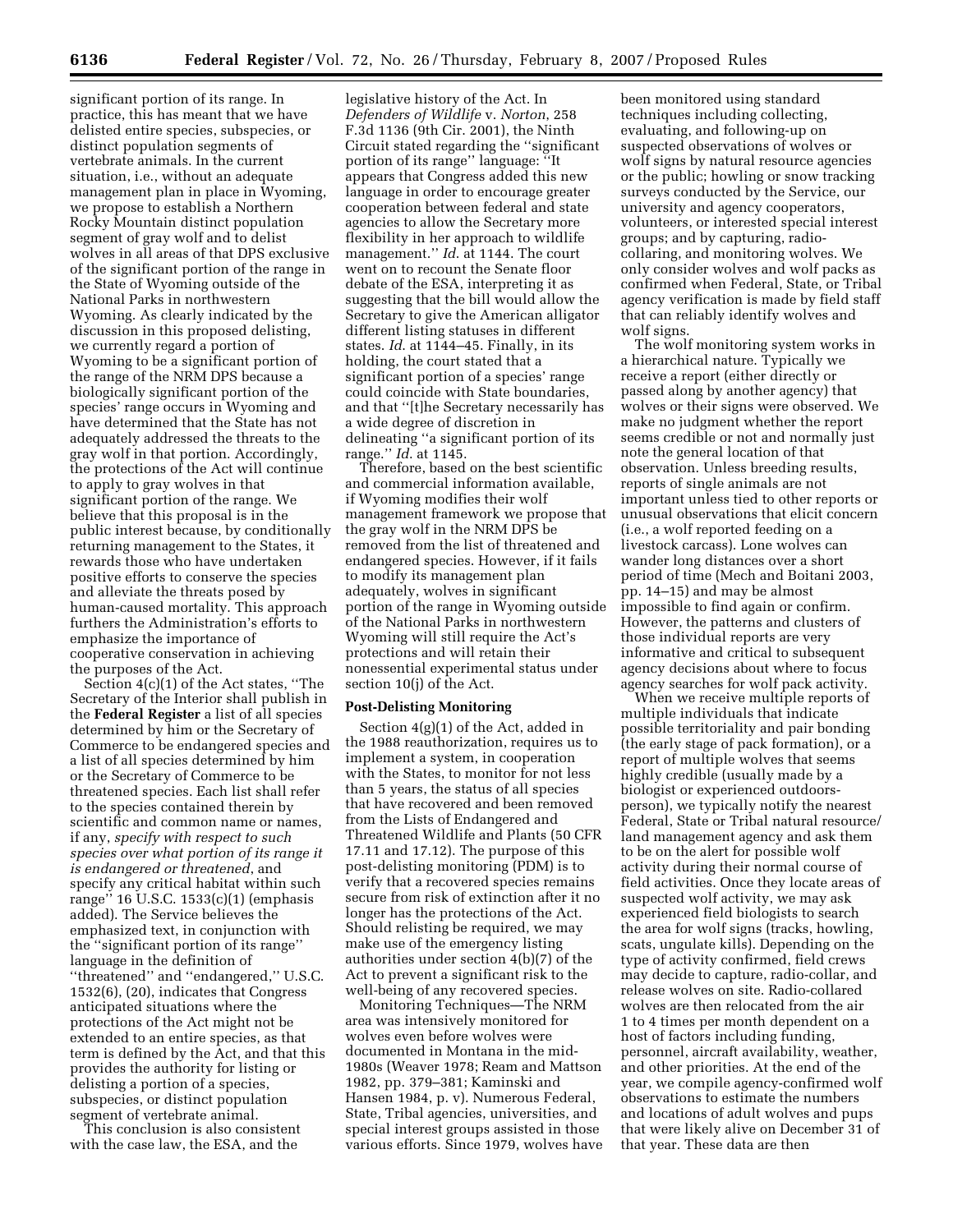summarized by packs to indicate overall population size, composition, and distribution. This level of wildlife monitoring is intensive compared to nearly all others done in North America. We believe the results are relatively accurate estimates of wolf population distribution and structure (Service *et al.*  2006, Table 4, Figure 1) in the NRM DPS. This monitoring strategy has been used to estimate the NRM wolf population for over 20 years.

Montana, Idaho, and Wyoming, as well as Oregon and Utah, committed to continue monitoring of wolf populations, according to their State wolf management plans (See State plans in Factor D), using similar techniques as the Service and its cooperators (which has included the States, Tribes, and USDA–WS—the same agencies that will be managing and monitoring wolves post-delisting) have used. The States have committed to continue to conduct wolf population monitoring through the mandatory 5-year PDM period that is required by the Act. The States also have committed to publish the results of their monitoring efforts in annual wolf reports as has been done since 1989 by the Service and its cooperators (Service *et al.* 1989–2006). Other States and Tribes within the DPS adjacent to Montana, Idaho, and Wyoming also have participated in this interagency cooperative wolf monitoring system for at least the past decade, and their plans commit them to continue to report wolf activity in their States and coordinate those observations with other States. The annual reports have also documented all aspects of the wolf management program including staffing and funding, population monitoring, control to reduce livestock and pet damage, research (predator-prey interactions, livestock/wolf conflict prevention, disease and health monitoring, publications, etc.) and public outreach.

Service Review of the Post-Delisting Status of the Wolf Population—To ascertain wolf population distribution and structure and to analyze if the wolf population might require a status review (to determine whether it should again be listed under the Act), we intend to review the State and any Tribal annual wolf reports each year. The status of the NRM wolf population will be estimated by estimating the numbers of packs, breeding pairs, and total numbers of wolves in mid-winter throughout the post-delisting monitoring period (Service et al. 2006, Table 4, Figure 1). By evaluating the techniques used and the results of those wolf monitoring efforts, the Service can decide whether further action, including re-listing is

warranted. In addition, the States and Tribes are investigating other, perhaps more accurate and less expensive, ways to help estimate and describe wolf pack distribution and abundance (Service *et al.* 2006, Figure 1, Table 4; Ausband 2006; Kunkel *et al.* 2005).

Data indicate that other survey methods and data can become the ''biological equivalents'' of the breeding pair definition currently used to measure recovery. Those State and Tribal investigations also include alternative ways to estimate the status of the wolf population and the numbers of breeding pairs that are as accurate, but less expensive, than those that are currently used (Ausband 2006). The States will continue to cooperate with National Parks and Tribes and publish their annual wolf population estimates after the 5-year mandatory wolf population monitoring required by the Act is over, but this will not be required by the Act.

We fully recognize and anticipate that State and Tribal laws regarding wolves and State and Tribal management will change through time as new knowledge becomes available as the States and Tribes gain additional experience at wolf management and conservation. We will base any analysis of whether a status review and relisting are warranted upon the best scientific and commercial data available regarding wolf distribution, abundance, and threats in the NRM DPS. For the 5-year PDM period, the best source of that information will be the State annual wolf reports. We intend to post those annual State wolf reports and our annual review and comment on the status of the wolf population in the NRM DPS on our Web site (*http:// westerngraywolf.fws.gov/*) by, approximately, April 1 of each year. During our yearly analysis for PDM (at least 5 years) of the State's annual reports, we also intend to comment on any threats that may have increased during the previous year, such as significant changes in a State regulatory framework, diseases, decreases in prey abundance, increases in wolf-livestock conflict, or other factors.

Our analysis and response for PDM is to track changes in wolf abundance, distribution, and threats to the population. If the wolf population ever falls below the minimum NRM wolf population recovery level (30 breeding pairs of wolves and 300 wolves in Montana, Idaho, and Wyoming), we could initiate an immediate analysis of whether an emergency listing of gray wolves throughout the NRM DPS was appropriate. If the wolf population segment in Montana, Idaho, or

Wyoming falls below 10 breeding pairs or 100 wolves in any one of those States for 3 consecutive years, we could initiate a status review and analysis of threats to determine if relisting was warranted. All such reviews would be made available for public review and comment, including peer review by select species experts. If either of these two scenarios (less than 30 breeding pairs or 300 wolves, or less than 10 breeding pairs or 100 wolves in either Montana, Idaho, or Wyoming) occurred in any year during the mandatory PDM period, the PDM period would be extended five additional years from that point.

#### **Clarity of the Rule**

Executive Order 12866 requires agencies to write regulations that are easy to understand. We invite your comments on how to make this proposal easier to understand including answers to questions such as the following—(1) Is the discussion in the **SUPPLEMENTARY INFORMATION** section of the preamble helpful to your understanding of the proposal? (2) Does the proposal contain technical language or jargon that interferes with its clarity? (3) Does the format of the proposal (groupings and order of sections, use of headings, paragraphing, etc.) aid or reduce its clarity? What else could we do to make the proposal easier to understand? Send a copy of any comments on how we could make this rule easier to understand to—Office of Regulatory Affairs, Department of the Interior, Room 7229, 1849 C Street, NW., Washington, DC 20240. You also may email the comments to this address*— Exsec@ios.doi.gov.* 

## **Public Comments Solicited**

We solicit information, data, comments or suggestions from the public, other concerned governmental agencies, the scientific community, industry, or any other interested party concerning this proposal. Generally, we seek information, data, and comments concerning the boundaries of the proposed NRM DPS and the status of gray wolf in the NRM. Specifically, we seek documented, biological data on the status and management of the NRM wolf population and its habitat.

#### **Public Hearing**

The ESA provides for public hearings on this proposed rule. We have scheduled six public hearings on this proposed rule as specified above in **DATES** and **ADDRESSES**. Public hearings are designed to gather relevant information that the public may have that we should consider in our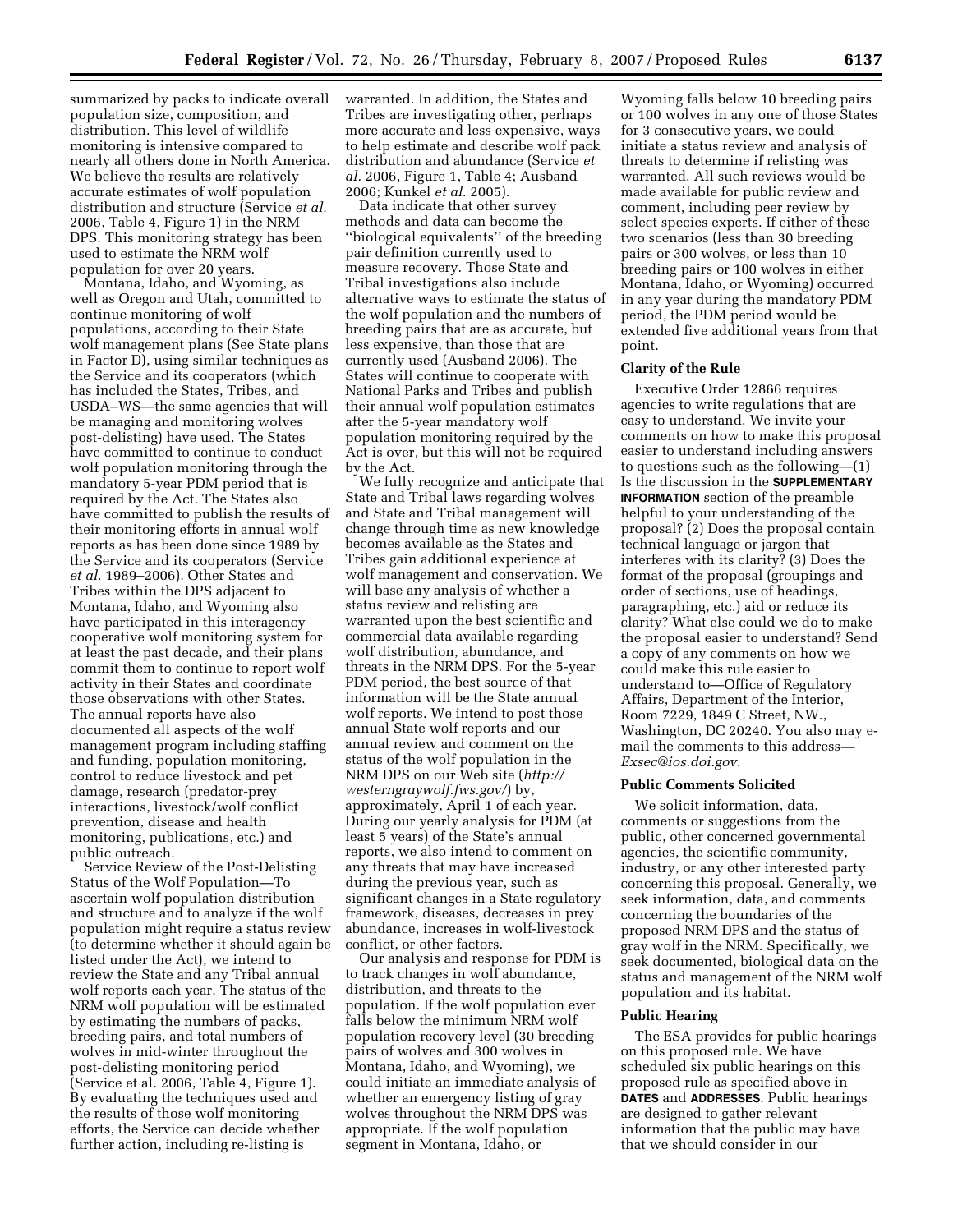rulemaking. During the hearing, we will present information about the proposed action. We invite the public to submit information and comments at the hearing or in writing during the open public comment period. We encourage persons wishing to comment at the hearings to provide a written copy of their statement at the start of the hearing. This notice and the public hearings will allow all interested parties to submit comments on the proposed rule for the gray wolf. We are seeking comments from the public, other concerned governmental agencies, Tribes, the scientific community, industry, or any other interested parties concerning the proposal.

The eastern one-third of Washington and Oregon, and a small portion of northern Utah are included within the proposed DPS. We request comments on whether the DPS should, or should not, include more, or less, land within these, or any other, State(s). Any such comments should provide relevant scientific data. We will consider the information so submitted in delineating the boundaries for this DPS.

We request comment on our approach of removing protections in all or a portion of the NRM DPS. If Wyoming adopts a State law and a State wolf management plan that the Service approves we will remove Act protections for all of the NRM DPS. However, if Wyoming does not, the Service would remove the Act's protections for Idaho and Montana and parts of Washington, Oregon, and Utah. Northwestern Wyoming outside the National Parks would retain its nonessential experimental status under section 10(j) of the Act but the rest of the state would be delisted. Continued Service management of wolves in northwestern Wyoming would ensure their conservation, until a Wyoming regulatory framework can be developed and approved. We believe this process is in the public's best interest, furthers conservation efforts in the NRM DPS, and is within our statutory discretion under the Act.

Finally, we request comments concerning our intention to use section 6 agreements under the Act to allow States with Service-approved wolf management plans, located adjacent to NRM DPS, to assume wolf management including nonlethal and lethal control of problem wolves. Such agreements may be entered into with a State for the administration of and management for the conservation of endangered or threatened species. The protections of the Act would still continue to apply to the gray wolves outside the NRM DPS.

Submit comments as indicated under **ADDRESSES**. If you wish to submit comments by e-mail, please avoid the use of special characters and any form of encryption. Please also include your name and return address in your e-mail message.

Our practice is to make comments, including names and home addresses of respondents, available for public review during regular business hours. Individual respondents may request that we withhold their home addresses from the rulemaking record, which we will honor to the extent allowable by law. There also may be circumstances in which we would withhold from the rulemaking record a respondent's identity, as allowable by law. If you wish us to withhold your name and/or address, you must state this prominently at the beginning of your comment, but you should be aware that the Service may be required to disclose your name and address pursuant to the Freedom of Information Act. We will not consider anonymous comments. We will make all submissions from organizations or businesses, and from individuals identifying themselves as representatives or officials of organizations or businesses, available for public inspection in their entirety. Comments and materials received will be available for public inspection, by appointment, during normal business hours at our Helena Office. (see **ADDRESSES**). In making a final decision on this proposed rule, we will take into consideration the comments and any additional information we receive. Such communications may lead to a final rule that differs from this proposed rule.

#### **Peer Review**

In accordance with our joint policy published in the **Federal Register** on July 1, 1994 (59 FR 34270), we will seek the expert opinions of at least three appropriate and independent specialists regarding this proposed rule. The purpose of such review is to ensure that our delisting decision is based on scientifically sound data, assumptions, and analyses. We will send copies of this proposed rule to these peer reviewers immediately following publication in the **Federal Register**. We will invite these peer reviewers to comment, during the public comment period, on the specific assumptions and conclusions regarding the proposed delisting. We will consider all comments and information received during the comment period on this proposed rule during preparation of a final rulemaking. Accordingly, the final

decision may differ from this proposed rule.

#### **Paperwork Reduction Act**

This rule does not contain any new collections of information other than those already approved under the Paperwork Reduction Act (44 U.S.C. 3501 et seq.) and assigned Office of Management and Budget (OMB) control number 1018–0094, which expires on September 30, 2007. An agency may not conduct or sponsor, and a person is not required to respond to, a collection of information unless it displays a currently valid OMB control number. For additional information concerning permit and associated requirements for endangered species, see 50 CFR 17.21 and 17.22.

#### **National Environmental Policy Act**

The Service has determined that Environmental Assessments and Environmental Impact Statements, as defined under the authority of the National Environmental Policy Act of 1969, need not be prepared in connection with actions adopted pursuant to section 4(a) of the Act. A notice outlining the Service's reasons for this determination was published in the **Federal Register** on October 25, 1983 (48 FR 49244).

#### **References Cited**

A complete list of all references cited in this document is available upon request from the Western Gray Wolf Recovery Coordinator (see **ADDRESSES** above).

## **Proposed Regulation Promulgation**

Accordingly, we propose to amend part 17, subchapter B of chapter I, title 50 of the Code of Federal Regulations, as set forth below:

#### **PART 17—[AMENDED]**

1. The authority citation for part 17 continues to read as follows:

**Authority:** 16 U.S.C. 1361–1407; 16 U.S.C. 1531–1544; 16 U.S.C. 4201–4245; Pub. L. 99– 625, 100 Stat. 3500; unless otherwise noted.

#### **§ 17.11 [Amended]**

2. Amend § 17.11(h) by revising the entry for ''Wolf, gray'' under ''MAMMALS'' in the List of Endangered and Threatened Wildlife to read as follows:

## **§ 17.11 Endangered and threatened wildlife.**

\* \* \* \* \* (h) \* \* \*